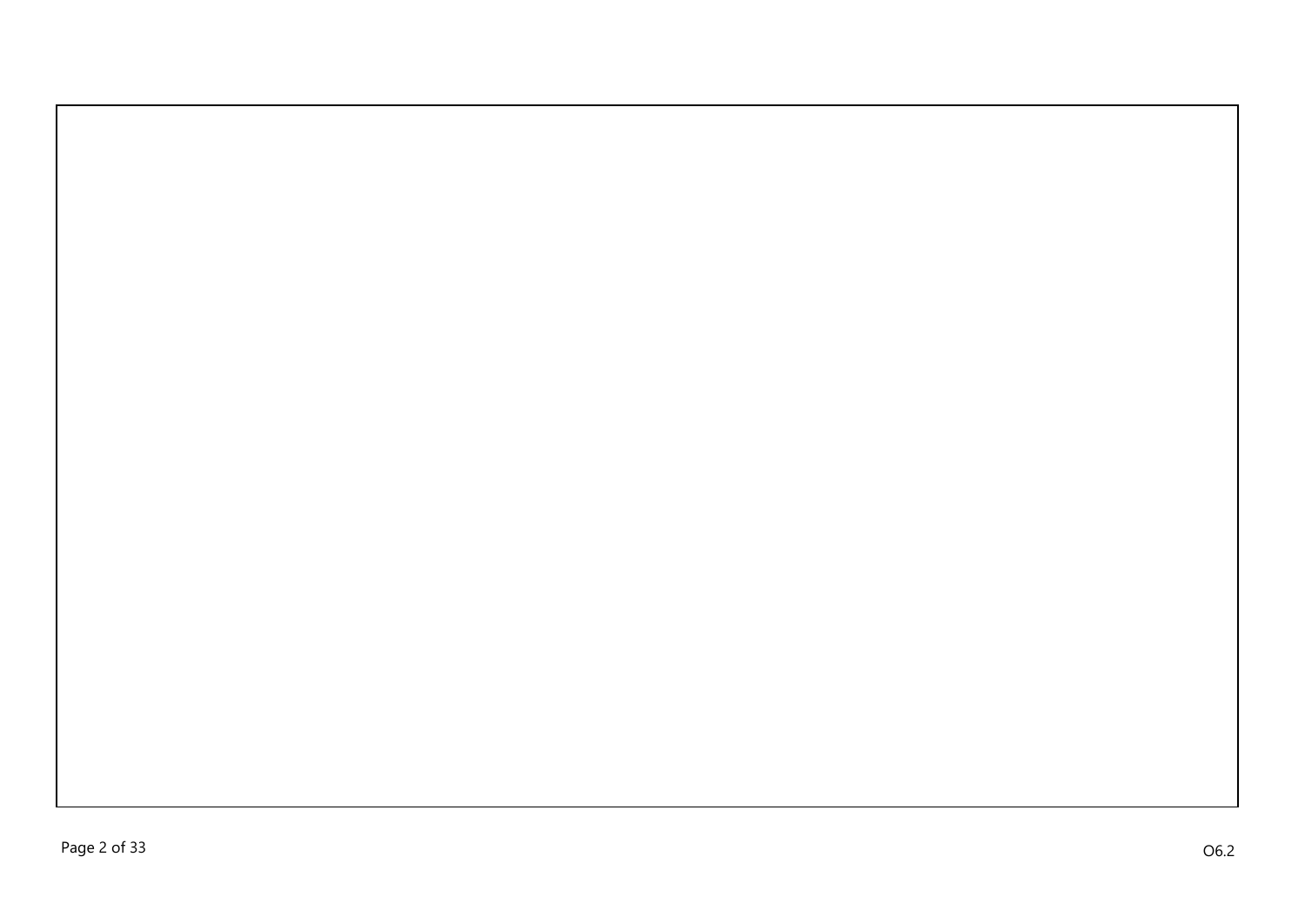| #          | Island              | House Name             | Name                     | Sex       | National ID | ، ه ، مرگ                                   | ىئرىتر                                 |
|------------|---------------------|------------------------|--------------------------|-----------|-------------|---------------------------------------------|----------------------------------------|
|            | AA. Thoddoo         |                        |                          |           |             |                                             |                                        |
|            | AA. Thoddoo         | Finihiyaage            | Udhumaa Mohamed          | F         | A272663     | او مدر پروژه<br><u>اس بر پروژه</u>          | ככש כנסנכ<br>הבקב כגהכבק               |
|            | ADh. Dhigurah       |                        |                          |           |             |                                             |                                        |
|            | ADh. Dhigurah       | Lilymaage              | Mohamed Shirukhaan       | M         | A284973     | ووژگی<br>ر <sub>و</sub> ر                   | ورەرو ھەرئىر                           |
|            | Dh. Bandidhoo       |                        |                          |           |             |                                             |                                        |
| 3          | Dh. Bandidhoo       | Randhelige             | Siyanaa Adam             | F         | A210895     | برىروزىر                                    | سوژنٹر گروچ                            |
|            | Dh. Maaenboodhoo    |                        |                          |           |             |                                             |                                        |
| 14         | Dh. Maaenboodhoo    | Hithaffinivaage        | Mohamed Riza             | M         | A211070     | رۇ ئەبە بىرە ئە                             | ورەرو برگ                              |
| F. Feeali  |                     |                        |                          |           |             |                                             |                                        |
| 5          | F. Feeali           | Blueniyaage            | Abdulla Rasheed          | M         | A129283     | ە دەپەر<br>ھەئرسىرى                         | رەقمەللە ئىرىسوقر                      |
|            | GDh. Madaveli       |                        |                          |           |             |                                             |                                        |
| 6          | GDh. Madaveli       | Misreege               | Aminath Ali              | F         | A296967     | ىر مەمبرى<br>س                              | ړموسره پرېږ                            |
|            | GDh. Thinadhoo      |                        |                          |           |             |                                             |                                        |
|            | GDh. Thinadhoo      | Schooner               | Hussain Shahil Mohamed   | M         | A405946     | ه دد بر پر                                  | و کری گرو وره دو<br>پرکستهر گرو ویروون |
|            | Gn. Fuvahmulah      |                        |                          |           |             |                                             |                                        |
| 8          | Gn. Fuvahmulah      | Hoadhadu. Dhigidhadige | Aminath Shareefa Abdulla | F         | A004359     | ج پر و.<br>  ژنتر و مربو تر و تر و تر       | مُرْحِسَةً سُوَسٍوَّ مَصْقَرَاللَّهُ   |
| 9          | Gn. Fuvahmulah      | Hoadhadu. Jazeeraa     | Aishath Murshida         | F.        | A113339     | ج پر ج .<br>رکور ځ ، سم پو                  | و<br>در شور و بر شورگر                 |
|            | HA. Hoarafushi      |                        |                          |           |             |                                             |                                        |
| 10         | HA. Hoarafushi      | Salsabeeluge           | Zahidha Mohamed          | F         | A093776     | ر دو ر <sub>موم</sub> و د                   | تحريح وره دو                           |
| HA. Uligan |                     |                        |                          |           |             |                                             |                                        |
| 11         | HA. Uligan          | Thanburumaage          | Mohamed Shafeeu Adam     | ${\sf M}$ | A078924     | ر د د د د .<br>می سرچار د                   | ورەر د شرور پردە                       |
|            | HDh. Naivaadhoo     |                        |                          |           |             |                                             |                                        |
| 12         | HDh. Naivaadhoo     | Anbugasdhoshuge        | Ali Rishwan              | M         | A126627     | ر سرچ ر صور و ۽<br>ترسي <i>ھ ي</i> سوٽر سري | ەر<br>مەر بىر ئەر                      |
|            | HDh. Nolhivaranfaru |                        |                          |           |             |                                             |                                        |
| 13         | HDh. Nolhivaranfaru | Asaree Manzil          | Mohamed Ibrahim          | M         | A229371     | ە سەبىر ئەندى <sub>م</sub> بۇ               | ورەرو مەھرىر                           |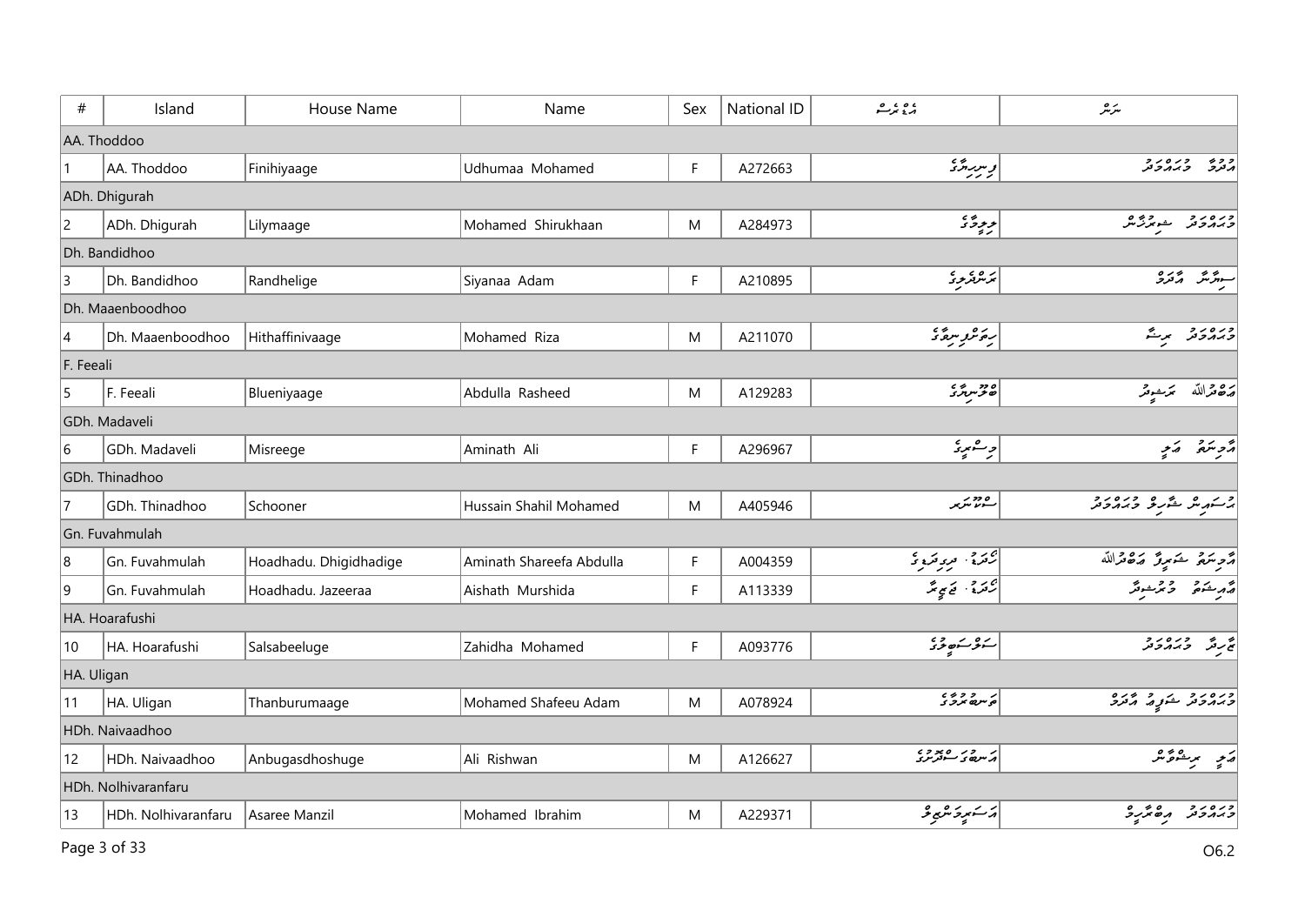| K. Dhiffushi |                |                       |                       |             |         |                                         |                                                                                                                                                                                                                                     |
|--------------|----------------|-----------------------|-----------------------|-------------|---------|-----------------------------------------|-------------------------------------------------------------------------------------------------------------------------------------------------------------------------------------------------------------------------------------|
| 14           | K. Dhiffushi   | Fehige                | Ibrahim Razeel        | ${\sf M}$   | A141731 | ء<br> وسری                              |                                                                                                                                                                                                                                     |
| 15           | K. Dhiffushi   | Silinco               | Ali Razee             | M           | A026147 | سوچينې<br>پ                             | رەتمرىۋە ئى <u>ي ۋە</u><br>مۇسىمىي                                                                                                                                                                                                  |
| K. Gulhi     |                |                       |                       |             |         |                                         |                                                                                                                                                                                                                                     |
| 16           | K. Gulhi       | Marine Corner         | Mohamed Nazeer        | M           | A029018 | <mark>ئى بىر شەھ</mark> كىرىند          | ورەرو شۆرتى                                                                                                                                                                                                                         |
|              | K. Maafushi    |                       |                       |             |         |                                         |                                                                                                                                                                                                                                     |
| 17           | K. Maafushi    | Muringu               | Raashidha Mohamed     | F           | A308374 | و پرسر                                  | و دره دره در د<br>مرسوس دربرد د                                                                                                                                                                                                     |
|              | L. Dhanbidhoo  |                       |                       |             |         |                                         |                                                                                                                                                                                                                                     |
| 18           | L. Dhanbidhoo  | Dhirasa               | Fathimath Suzeena     | $\mathsf F$ | A346336 | وریژ کے                                 | ژُهِ دَهُ مِنْ سُو سُرَ                                                                                                                                                                                                             |
|              | L. Fonadhoo    |                       |                       |             |         |                                         |                                                                                                                                                                                                                                     |
| 19           | L. Fonadhoo    | Alamaage              | Jameela Abdulla       | $\mathsf F$ | A231824 | برکری                                   | تحریحہ   تمام تماللہ                                                                                                                                                                                                                |
| 20           | L. Fonadhoo    | Dhilbahaarumaage      | Ahmed Rasheed         | M           | A009903 | ه د بر و د ب<br>در ژه ر بر ژ د          | ره رو بر<br>درگار برخونر                                                                                                                                                                                                            |
| 21           | L. Fonadhoo    | Fenfiyaazuge          | Samaha Moosa          | F.          | A237745 | ۇ شرىر ئىرى                             | رويو ولينج                                                                                                                                                                                                                          |
| 22           | L. Fonadhoo    | Luboamaage            | Abdul Shakoor Mohamed | M           | A069410 | و <i>۵ پ</i> ه  ې<br>مر <i>ه  ت</i> ر ک | . ه وه د دو و د ه د و<br>په فرم شونو پر و برمرونر                                                                                                                                                                                   |
| L. Gan       |                |                       |                       |             |         |                                         |                                                                                                                                                                                                                                     |
| 23           | L. Gan         | Thundi. Azooree       | Abdul Azeez Ibrahim   | M           | A075687 | هم سريد مرکز مر<br>  هم سريد مرکز مرکز  | גם כסגם בייתר בייתר                                                                                                                                                                                                                 |
| 24           | L. Gan         | Thundi. Baabul Avaaly | Hussain Sinah         | M           | A134903 | وس موده دره<br>مس                       | رحم من المراكب المركبة المركبة المركبة المركبة.<br>مركز المركب المركبة المركبة المركبة المركبة المركبة المركبة المركبة المركبة المركبة المركبة المركبة المركبة ا<br>مركبة المركبة المركبة المركبة المركبة المركبة المركبة المركبة ا |
| 25           | L. Gan         | Thundi. Sunlight      | Mariyam Shuhaidha     | F           | A311377 | ج <sub>ەسمە</sub> سەنكە <i>جەر</i> ىھ   | رەرە <u>شەرىرى</u>                                                                                                                                                                                                                  |
| 26           | L. Gan         | Thundi. Yammaa        | Mausoom Ali           | M           | A075372 | ج <sub>امع</sub> مرد محمد               | د د ده و د د                                                                                                                                                                                                                        |
| 27           | L. Gan         | Thundi. Yammaa        | Hushama Ali           | F.          | A310671 | جوسع المرحرمة                           | ح شرق كامي                                                                                                                                                                                                                          |
|              | L. Kunahandhoo |                       |                       |             |         |                                         |                                                                                                                                                                                                                                     |
| 28           | L. Kunahandhoo | Muniyaage             | Ali Shifaan           | M           | A225588 | وسرمر                                   | أرشموا سفوقر تكر                                                                                                                                                                                                                    |
| L. Maavah    |                |                       |                       |             |         |                                         |                                                                                                                                                                                                                                     |
| 29           | L. Maavah      | Aafaru                | Ahmed Moosa           | M           | A079484 | پر د                                    | رەرو دور                                                                                                                                                                                                                            |
| 30           | L. Maavah      | Aafaru                | Hassan Azmee          | M           | A140207 | پرىر                                    | ىز سەندە ئەسىم ئە <mark>ر</mark>                                                                                                                                                                                                    |
| 31           | L. Maavah      | Aafaru                | Fathimath Adam        | F.          | A140208 | پرىر                                    | و د د دره                                                                                                                                                                                                                           |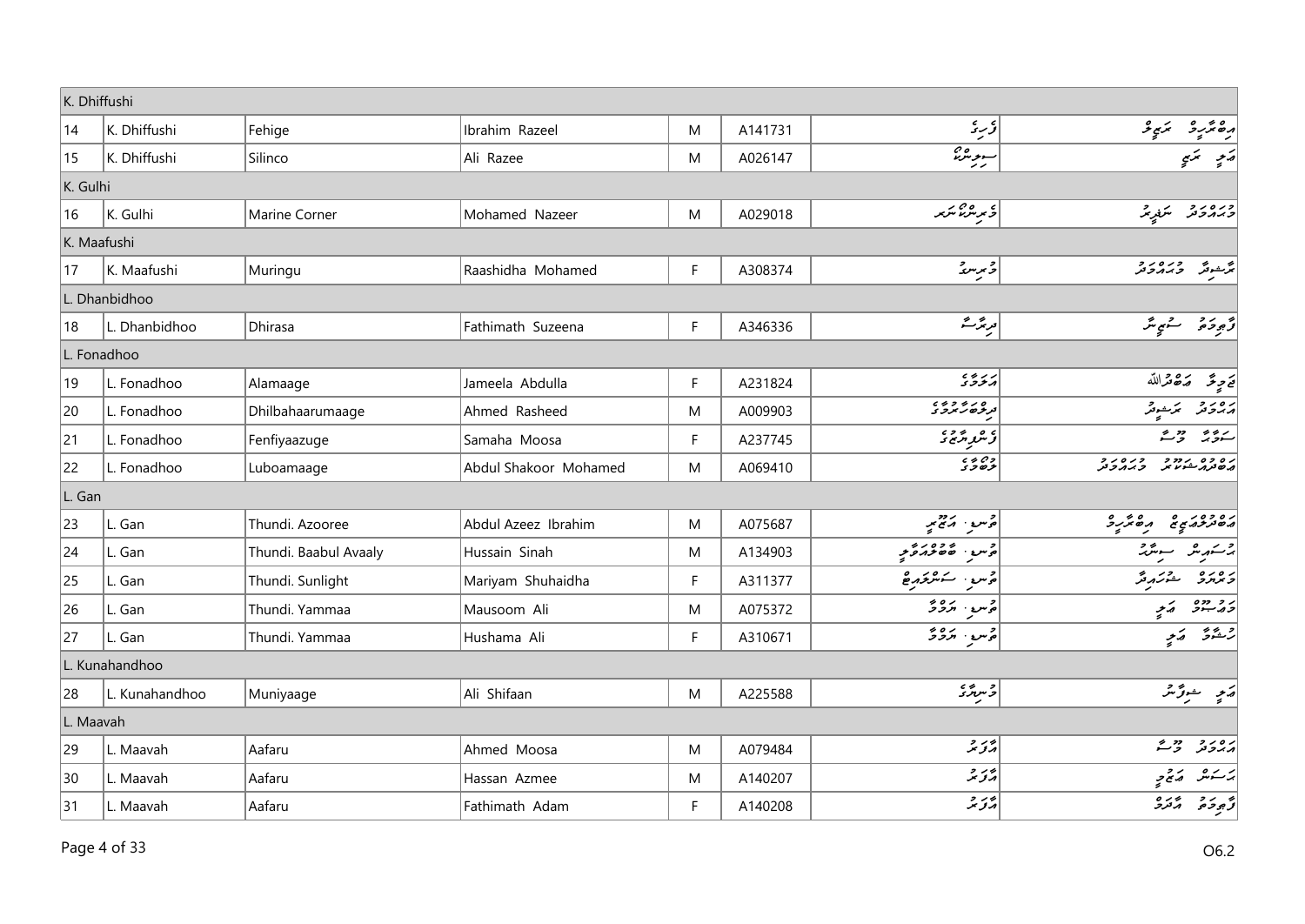| 32 | L. Maavah | Aafaru         | ibrahim Nazmee       | M         | A315018 | پر د<br>مرکز س                          | رەئزرۇ سەر                                                |
|----|-----------|----------------|----------------------|-----------|---------|-----------------------------------------|-----------------------------------------------------------|
| 33 | L. Maavah | Aafaru         | Moosa Fazmee Ahmed   | M         | A315020 | پر دی                                   | ר ג'וס ג'סיבית                                            |
| 34 | L. Maavah | Aage           | Fathimath Ishara     | F         | A139959 | پو م<br>مرم                             | قهوة ويقتر                                                |
| 35 | L. Maavah | Aage           | Ibrahim Moosa        | M         | A314061 | پري                                     | ەھترىرى دىم                                               |
| 36 | L. Maavah | Aakuri         | Aboobakuru Hussain   | M         | A079671 | وترتمير                                 | Car C C C C C C C                                         |
| 37 | L. Maavah | Aakuri         | Aminath Abdul Rahman | F         | A139861 | ومحتمس                                  | ره وه ره د ه<br>پره تربر <i>پر پ</i> ر څ<br>ر<br>د حر سره |
| 38 | L. Maavah | Aakuri         | Alson Abubakuru      | M         | A275330 | ومحتمسر                                 | גם גם גמגבב<br>גבייני גם <i>ס</i> יצ                      |
| 39 | L. Maavah | Aakuri         | Ibaau Aboobakuru     | F         | A314452 | ومنمعر                                  | 77777<br>נים.<br>גە                                       |
| 40 | L. Maavah | Aaraasth       | Zulaikha Mohamed     | F         | A140216 | ۇ ئۇر ھ ج                               | و پر و پر و<br>تر ټر ټر تر<br>تح ځرمر تر                  |
| 41 | L. Maavah | Aaraasth       | Aboobakuru Ahmed     | ${\sf M}$ | A140242 | ۇ ئۆر 2 ج                               | גדמג כ גם גב<br>גססט ג גגבת                               |
| 42 | L. Maavah | Aaraasth       | Hawwa Ahmed          | F         | A348575 | ۇ ئۇر 2 ج                               | برەپچ<br>پره پر د                                         |
| 43 | L. Maavah | Abadhahhiyaage | Aminath Adam         | F         | A082596 | پر پر ه<br>  پر که تر تر بر د           | پر ہ<br>مرکز ژ<br>أرمز                                    |
| 44 | L. Maavah | Abadhahhiyaage | Mariyam Rajeena      | F         | A082597 | پر پر دی دی.<br>  پرې فرس پر پر پ       | رەرە برىپ                                                 |
| 45 | L. Maavah | Abadhahhiyaage | Mariyam Shuhurath    | F         | A140299 | پر پر و په په<br>  پر ځه تر تر پر پر په | ر و د ر و<br>شوبر بوه<br>ر ه ر ه<br><del>د</del> بربرگ    |
| 46 | L. Maavah | Alamaage       | Ali Ibrahim          | ${\sf M}$ | A046171 | برژی                                    | أوسم وهنر و                                               |
| 47 | L. Maavah | Alivaage       | Ali Hassan           | ${\sf M}$ | A132458 | پر وي                                   | أەي ئەسەھ                                                 |
| 48 | L. Maavah | Alivaage       | Mohamed Saran        | M         | A139898 | پر پر پر                                | ورەرو ئەمچ                                                |
| 49 | L. Maavah | Anexy          | Abdul Rahman Ibrahim | M         | A001897 | لمقرمة                                  | נס כס נס כם נס בים                                        |
| 50 | L. Maavah | Anexy          | Adam Areef           | M         | A140201 | ەمەر بىر                                | أرتره أرسوه                                               |
| 51 | L. Maavah | Antharees      | Ali Naeem            | ${\sf M}$ | A039655 | ىر ھ <sub>ى</sub> جە بىر ھ              | ړې شمېره                                                  |
| 52 | L. Maavah | Asrafee Hiyaa  | Aminath Hassan       | F         | A140023 | ئەسشەنىز بەرگە                          | ړٌ پر سَر پر کر کر                                        |
| 53 | L. Maavah | Asrafee Hiyaa  | Aamila Mohamed       | F         | A314568 | ئەسشەئىز بەرگە                          | ړ څر څ<br>و رە ر د<br>تر پر تر تر                         |
| 54 | L. Maavah | Asseyri        | Ibrahim Adam         | ${\sf M}$ | A139964 | لهُ وعيمر                               | ەھ ئەرە ئەرە<br>بەھ ئەرى ئەرە                             |
| 55 | L. Maavah | Asseyri        | Aishath Mohamed      | F         | A139965 | لهزه يئوبر                              | و مر د کر د<br>مر<br>ورەر د<br><i>دى</i> رمەتر            |
| 56 | L. Maavah | Asseyri        | Muneem Ibrahim       | M         | A139966 | لره يهمر                                | ومرو مقترر                                                |
| 57 | L. Maavah | Asseyri        | Usman Ibrahim        | ${\sf M}$ | A140303 | لمرهر يھيمبر                            | وووه مقبره                                                |
|    |           |                |                      |           |         |                                         |                                                           |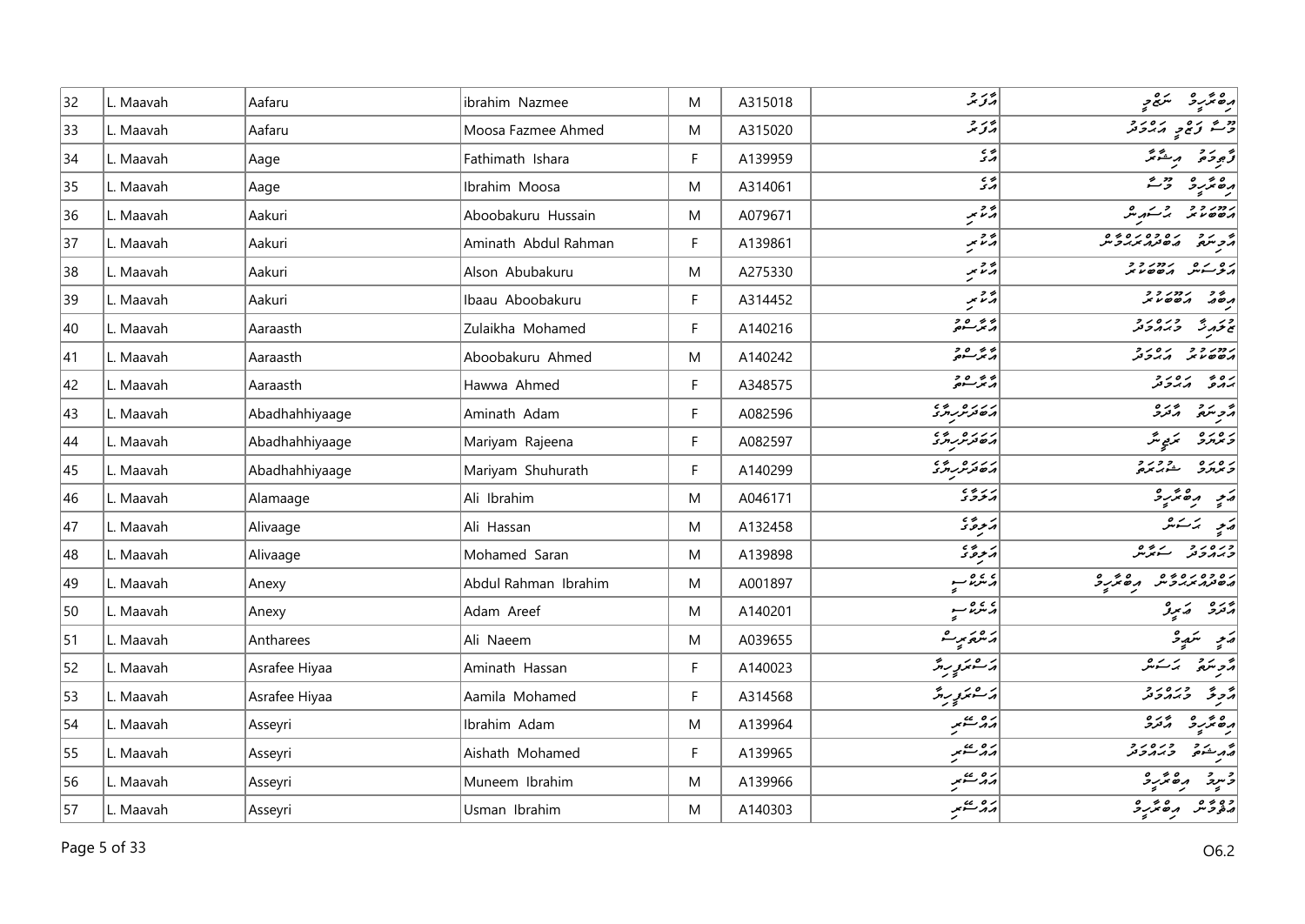| 58 | L. Maavah | Asseyri            | Qasim Mufeed Ibrahim | M  | A314086 | لئەھمىسىر                              | و دو د د موړينې                                                 |
|----|-----------|--------------------|----------------------|----|---------|----------------------------------------|-----------------------------------------------------------------|
| 59 | L. Maavah | Asseyri            | Moosa Muneez         | M  | A314088 | برە يىمر                               | وحرثه ومبرج                                                     |
| 60 | L. Maavah | Athireege          | Abdul Azeez Moosa    | M  | A139810 | ړ<br>مرموسو                            | وحر مع<br>ره وور<br>مەھىر <i>چى</i> رىم                         |
| 61 | L. Maavah | Athireege          | Adam Moosa           | M  | A139811 | ړ<br>د حومونه                          | وره دورو<br>مرکز و                                              |
| 62 | L. Maavah | Athireege          | Khadeeja Yoosuf      | F  | A140340 | <br>  مەمورى                           | دو و ه<br>در سور<br>  تر ورقعً                                  |
| 63 | L. Maavah | Badharumatheege    | Hood Anwar           | M  | A077227 | ر د در د ،<br>ماندېرد م <sub>و</sub> ر | اردو براه دارد                                                  |
| 64 | L. Maavah | Badharumatheege    | Aminath Rasheeda     | F  | A140118 | <br>  تەنگەر ئەرى                      | أأترجع أترسونكر                                                 |
| 65 | L. Maavah | Badharumatheege    | Mariyam Hafiza       | F. | A140119 | ر ر و ر د ،<br>ئەترىرى ئور             | وبردره<br>بُرُونٌ                                               |
| 66 | L. Maavah | Badharumatheege    | Ali Zahir            | M  | A140120 | پر در<br>  ت <i>ق</i> ر پر د پر        | أصميت تحميته                                                    |
| 67 | L. Maavah | Badharumatheege    | Sanfa Hussain        | F. | A140122 | پر ور پر<br>  ت <i>قریر دی</i> وی      | سەمۇرى ئەسكىرىش                                                 |
| 68 | L. Maavah | Badharumatheege    | Fathimath Nihama     | F. | A315373 | پر ور پ                                | سودي<br>ء بر د<br>ترجو حاد                                      |
| 69 | L. Maavah | Badharumatheege    | Hassan Ali           | M  | A315374 | پر ور پ                                | أيزكته أرتمي                                                    |
| 70 | L. Maavah | Bageechaage        | Fathimath Moosa      | F  | A139857 | ے پر پڑے<br> ی پر پڑی                  | وٌ پر دو در مع                                                  |
| 71 | L. Maavah | Bageechaage        | Sanfa Sifana         | F  | A139858 | ے پر پچ<br>م                           | سەھەتىر<br>سىۋىتر                                               |
| 72 | L. Maavah | Bageechaage        | Hassan Shifaz        | M  | A140247 | له د په ده<br>موسي                     | پر سندس شوقر مح                                                 |
| 73 | L. Maavah | Bageechaage        | Mariyam Shiyaza      | F. | A314472 | ے پر پڑی<br> صح پر تھی ت               | ر 20 ر 24<br><i>3 پر بر</i> و سنوا <i>ر</i> ی                   |
| 74 | L. Maavah | Bahaaruge          | Mohamed Asim         | M  | A121160 | ر پر و ،<br>ن <i>ن تر</i> بر           | رژب و<br>و ره ر د<br>تر پر ژنر                                  |
| 75 | L. Maavah | Bahaaruge          | Sanfa Ahmed          | F. | A139842 | ر پر و ،<br>ن <i>ن تر</i> د            | برورد<br>سەمىر                                                  |
| 76 | L. Maavah | Bahaaruge          | Ahmed Mohamed        | M  | A139843 | ر پر و ،<br>ن <i>ن</i> تر د            | و رە ر د<br>تر پروتر<br>بر 2 د ج<br>مربر <del>5</del> تر        |
| 77 | L. Maavah | Beach Roadge       | Muaviyath Adam       | M  | A065141 | $rac{1}{555560}$                       | وړځ دره<br>پور ہ<br>مرکز                                        |
| 78 | L. Maavah | Beach Roadge       | Aminath Adam         | F  | A140093 | $rac{1}{55550}$                        | ړ ده په پره                                                     |
| 79 | L. Maavah | Beach Roadge       | Adam Abdul Rahman    | M  | A140275 | 52129                                  | ر ه د ه ر ه د ه<br>پره تربر <i>تر</i> بر تر س<br>یز رہ<br>درگرو |
| 80 | L. Maavah | Beach Roadge       | Musheera             | F  | A140365 | 52560                                  | ۇھەمگە<br>ئ                                                     |
| 81 | L. Maavah | Beach Villa        | Aminath Adam         | F  | A114784 | ھەمچەمەتىر<br>ئىسىمىسىر                | أروسكو<br>پور ہ<br>پر تر تر                                     |
| 82 | L. Maavah | <b>Beach Villa</b> | Zulaikha Adam        | F. | A140091 | ە ئۇرۇ                                 | ح ځه پر جح<br>پور ہ<br>پرترو                                    |
| 83 | L. Maavah | <b>Beach Villa</b> | Hawwa Ismail         | F  | A140092 | ھەمجە <i>مەڭ</i>                       | $\frac{1}{2}$                                                   |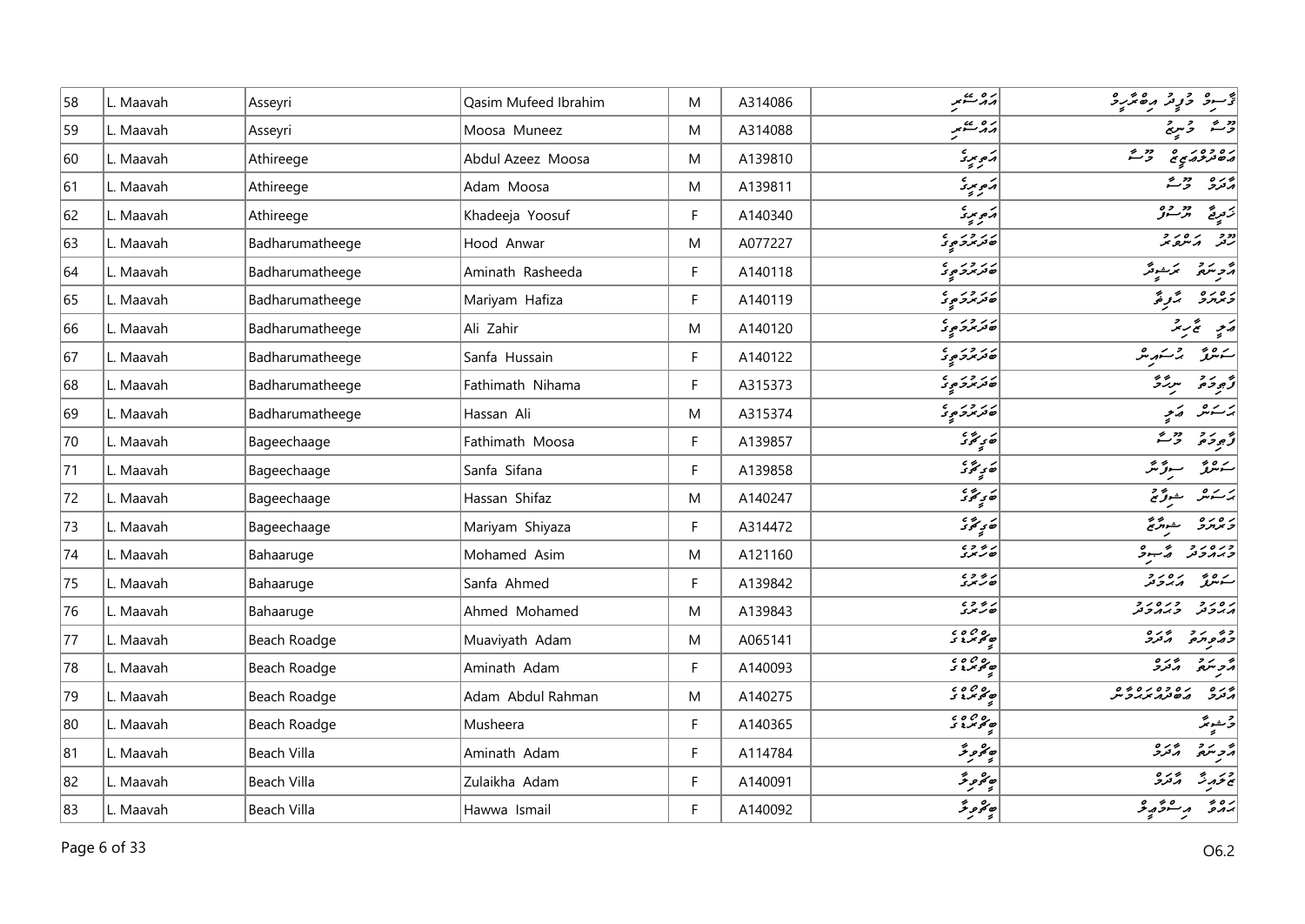| 84  | L. Maavah  | Billoorijehige | Abdul Muhsin Adam    | M  | A051676 | ه دو د پر پر<br>حوړ څرينې بر پر          | ره وه وه مسور محمده.<br>اصطلاح در محمد                                   |
|-----|------------|----------------|----------------------|----|---------|------------------------------------------|--------------------------------------------------------------------------|
| 85  | L. Maavah  | Billoorijehige | Mariyam Ibrahim      | F. | A084893 | ە دومبر ئەرى<br>مەمگە ئىرى               | ويحترو<br>ە ھەترىر ۋ                                                     |
| 86  | L. Maavah  | <b>Binaa</b>   | Ali Moosa            | M  | A098322 | ھ سگر                                    | أريمو المحيث                                                             |
| 87  | L. Maavah  | Binhima        | Sanfa Adam           | F  | A139636 | حومترىر                                  | سەھەيۋ<br>پەر ە<br>مەنور                                                 |
| 88  | L. Maavah  | <b>Binhima</b> | Mariyam Shadiyaa     | F  | A310510 | ەمەرىز                                   | ر ه ر ه<br><del>ر</del> بربر د<br>ستگ <sup>و</sup> تر پُر                |
| 89  | L. Maavah  | Binhima        | Hawwa Hussain        | F  | A310517 | حوشرىخه                                  | رە پە<br>پروگ<br>بر ئەمەر بى <sub>ك</sub> ر                              |
| 90  | L. Maavah  | Buchaage       | Mariyam Ibrahim      | F  | A081025 | چ تو ي<br>ن <i>ه</i> تو ي                | ەھ ئەرى<br>ر ه ر ه<br><del>د</del> بربرگ                                 |
| 91  | L. Maavah  | Buchaage       | Zulaikha Ibrahim     | F  | A140260 | وړي<br>هڅو                               | ەھ ئۆر ۋ<br>تح ځرمر تخه                                                  |
| 92  | L. Maavah  | Buchaage       | Siththi Ibrahim      | F. | A314041 | وړي<br>هڅو                               | سوژھو<br>ە ھەترىرى<br>بەھەترىرى                                          |
| 93  | L. Maavah  | Champaage      | Ali Abdul Rahman     | M  | A027118 | ر ه و د ،<br>کارگری                      | د ده ده ده ده م                                                          |
| 94  | L. Maavah  | Champaage      | Mohamed Abdul Rahman | M  | A066060 | ر ه و ء<br>کارگری                        | כנסני נסיפונים<br>כגוניכת וגישינוגיגיבית                                 |
| 95  | L. Maavah  | Champaage      | Ibrahim Abdul Rahman | M  | A126635 | ىر ە بە ،<br>كۆترگەن                     | ره وه ره د ه<br>پره تربر تر تر تر<br>ەرھەترىر <sup>ە</sup>               |
| 96  | L. Maavah  | Champaage      | Mariyam Abdul Rahman | F  | A131539 | ر ه و و<br>کارگری                        | ره وه ره ده.<br>مەھىرمە <i>بر</i> ىرىس<br>ر ه بر ه<br><del>د</del> بربرگ |
| 97  | L. Maavah  | Champaage      | Abdul Rahman Hussain | M  | A139822 | ر ه و د<br>کارگری                        | גם כם גם כם הכנה הם.<br>השינה גיגיפיית הליינה יית                        |
| 98  | L. Maavah  | Champaage      | Aminath Abdul Rahman | F  | A139824 | ر ه و د<br>کارگری                        | ر ٥ <i>٥ ٥ ٥ ٥ ٥</i><br>۵ <i>۵ تر ٨ بر بر</i> ۶ س<br>ړ ځې سرچ            |
| 99  | L. Maavah  | Champaage      | Fathimath Ulya       | F. | A306685 | ر ه و د<br>کارگری                        | ەرەپە<br>ۇ بوز ئ                                                         |
| 100 | L. Maavah  | Champaage      | Mohamed Ali          | M  | A313032 | ر ه و ،<br>کارگری                        | ورەرو كەي                                                                |
| 101 | L. Maavah  | Chanbeyleege   | Moosa Ibrahim        | M  | A114628 | كوستقوي                                  | در مصر ده و                                                              |
| 102 | L. Maavah  | Chanbeyleege   | Ibrahim Ahmed        | M  | A139906 | كأسكامي                                  | ە ھەترىر <sup>ە</sup><br>ەر ئەر تە                                       |
| 103 | L. Maavah  | Chanbeyleege   | Sanfa Hassan         | F  | A139908 | ى<br>كۆس <sub>تە</sub> ئو ئ              | سەھۇر بەسەھ                                                              |
| 104 | L. Maavah  | Cozy Corner    | Moosa Abdul Gaadir   | M  | A000415 | نئىم ئەتىرىدە<br>                        | دو مع ده وه پور د<br>درگذشت مان معامل موتوس                              |
| 105 | L. Maavah  | Cozy Corner    | Hassan Abdul Gadir   | M  | A140084 | لأمجٍ مْتَعَدّ                           | بر بره بره وه بر د<br>بر کشش به ه تری تو تریم                            |
| 106 | LL. Maavah | Cozy Corner    | Abdulla Zameer       | M  | A140088 | ە يې ئەتىر<br>ئاس <sub>تۇ</sub> ئەتىر    | وحدالله<br>ىج جە تىر                                                     |
| 107 | L. Maavah  | Cozy Corner    | Fathimath Adam       | F  | A140090 | مې تور تنگیلې په ته تنگیلې لري.<br>موسيق | و مر د<br>اقرامو خاص<br>پھر ہ<br>مرکز                                    |
| 108 | L. Maavah  | Cozy Corner    | Rafiath Hassan       | F. | A315197 | لتمويتكنه                                | تروره<br>برسەيىتىر                                                       |
| 109 | L. Maavah  | Daisymaage     | Fathimath Mohamed    | F  | A082410 | پر سپر می<br>  پاسم سپر سپر              | و ده وره ده                                                              |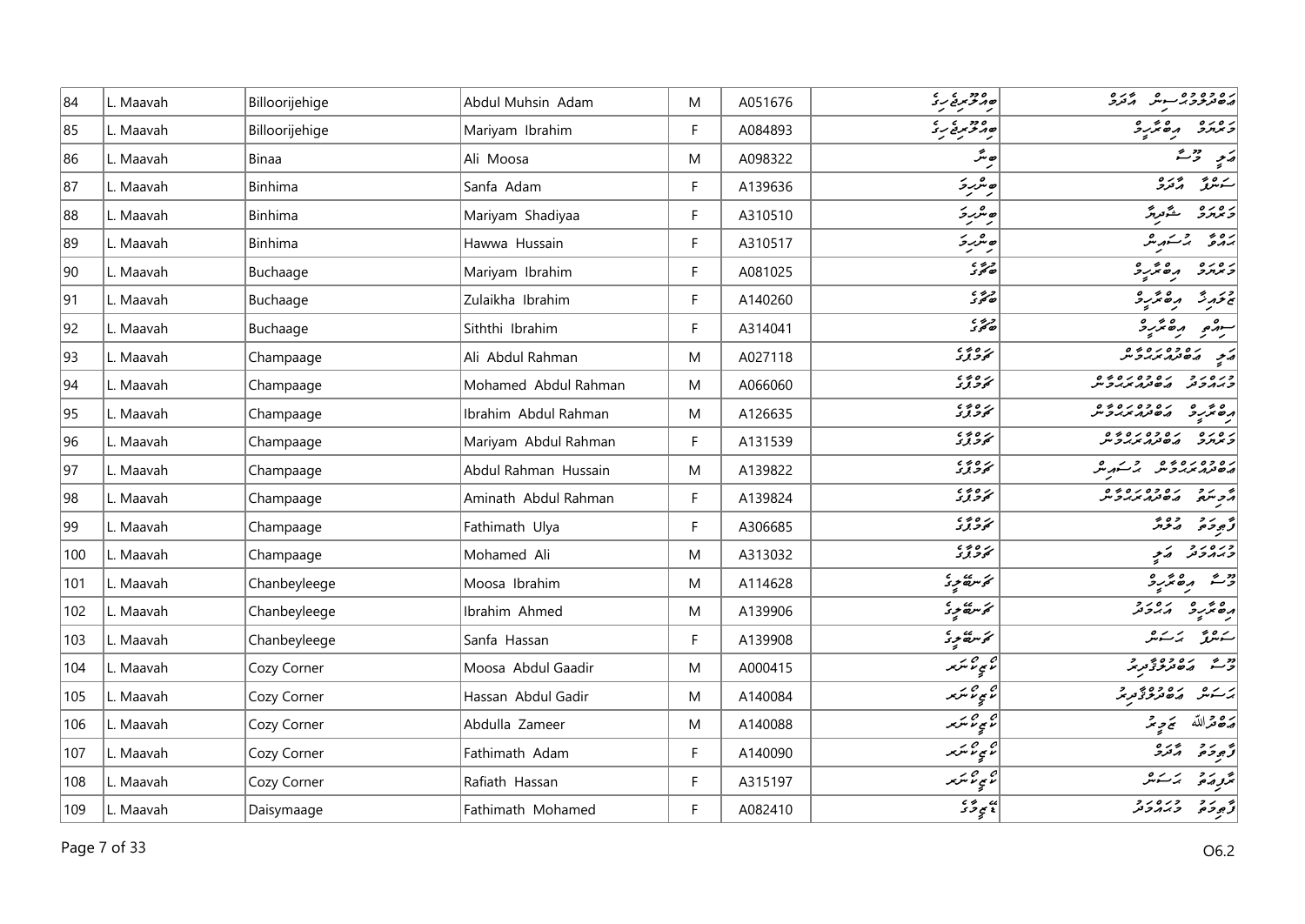| 110 | L. Maavah | Daisymaage   | Sarumeela Ismail      | F  | A082491 | اءِ سرچ تا<br>  ۽ سمج تاريخ                | ەرسىۋەپىۋ                                                        |
|-----|-----------|--------------|-----------------------|----|---------|--------------------------------------------|------------------------------------------------------------------|
| 111 | L. Maavah | Daisymaage   | Aishath Ibrahim       | F. | A139652 | پی پیچ تر <sub>ک</sub>                     | ر<br>دگرار شومی<br>ەھ تررۈ                                       |
| 112 | L. Maavah | Daisymaage   | Umniyyath Ibrahim     | F. | A312991 | اءِ سرچ تا<br>  ۽ سمج تاريخ                | כם הם גב<br>נגב ייטג'ו <i>נ</i> ים<br>مەھترىرى                   |
| 113 | L. Maavah | Daisymaage   | Usman Uneys           | M  | A312994 | پر سپر می<br>  پاسم سپر سپر                | و و و و.<br>مرفو <del>د</del> س<br>ەتئەرم                        |
| 114 | L. Maavah | Dhagaduge    | Ibrahim Abdul Rahman  | M  | A139913 | ر ر و ء<br>تعری ی ی                        | ره وه ره د ه<br>پره تربر تر تر تر<br>$rac{1}{2}$                 |
| 115 | L. Maavah | Dhagaduge    | Saudiyya Ismail       | F  | A139914 | ر ر و ء<br>تو کا ی                         | سكرد وره به مستركور                                              |
| 116 | L. Maavah | Dhagaduge    | Hussain Abdul Rahman  | M  | A313146 | ر ر و ،<br>تو کا ی                         | و بر ماره ده ده ده و ماره بوده<br>پرستهریش ایرها در مربر تر س    |
| 117 | L. Maavah | Dherahaa     | Zulaikha Mohamed      | F  | A073064 | ى رى<br>تىرىرگ                             | ح ئۇ م <sup>ىر</sup> گە<br>سىسار<br>و ره ر و<br><i>د ب</i> رگرفر |
| 118 | L. Maavah | Dherahaa     | Easa Aleem            | M  | A124870 | ے رے<br>توبور                              | ړ شو شوه<br>په منځو                                              |
| 119 | L. Maavah | Dherahaa     | Ahmed Anees           | M  | A140066 | ى رىپىر<br>تىرىترىر                        | رەرد رسرے                                                        |
| 120 | L. Maavah | Dhunfinige   | Zulaikha Rafeeu       | F. | A078727 | قرشرو سرءكه                                | چ ئۇ م <sup>ەش</sup><br>ىخرى پر                                  |
| 121 | L. Maavah | Dhunfinige   | Mohamed Rafeeu        | M  | A078855 |                                            | و ر ه ر و<br>تر پر ژ تر<br>بخرور                                 |
| 122 | L. Maavah | Dhunfinige   | Aminath Naseema       | F  | A139864 | قرىنگرىزىگى                                | ثروبتم تترب                                                      |
| 123 | L. Maavah | Dhunfinige   | Mariyam Rafeeu Hassan | F  | A139897 | قرشوبيرنج                                  | כמתכ תן ג' ה' איל                                                |
| 124 | L. Maavah | Dhunfinige   | Moosa Shareef         | M  | A140246 | قرش <sub>ر پوس</sub> ه<br>مس <u>سر ب</u> ر | ژ ئەستىمى ئى                                                     |
| 125 | L. Maavah | Dhunfinige   | Fathimath Shareef     | F. | A140324 | قرىثرىرىكى                                 | ۇپ <sub>و</sub> دۇ شېرۇ                                          |
| 126 | L. Maavah | Drum House   | Shakeeb Abdul Rahman  | M  | A105570 | ه ره ر د ه<br>٤ برد بر ر                   | ر ه د ه ر ه د ه<br>پره تربر تر تر تر<br>شەرە                     |
| 127 | L. Maavah | Drum House   | Sakeena Adam          | F. | A139840 | ه ره ر د ه<br>٤ برد بر ر                   | پور ہ<br>مرکز ژ<br>سەر بىگە                                      |
| 128 | L. Maavah | Drum House   | Aishath Shahula       | F  | A140254 | ه ره ر د ه<br>٤ برد بر ر                   | ۇ مەشقۇم<br>مەم<br>ے ترتر                                        |
| 129 | L. Maavah | Drum House   | Fathimath Salwa       | F  | A314386 | ه ره ر د ه<br>٤ برد بر ر                   | سترقو<br>ۇ بوز <sub>ە</sub>                                      |
| 130 | L. Maavah | Drum House   | Zulaikha Sahudha      | F  | A314392 | ه ره ر د ه<br>د برد بر ر                   | چ ځه پر پ <sup>چ</sup><br>سەرقە                                  |
| 131 | L. Maavah | Endherimaage | Ali Mahir             | M  | A124768 | ، مەئىرىرى <i>چ</i>                        | أەيج - دُرېمە                                                    |
| 132 | L. Maavah | Endherimaage | Abdul Majeed Mahir    | M  | A139995 | پر پر پر پر پر پر<br> <br>مرکز کر          | גם כפל פל ביב                                                    |
| 133 | L. Maavah | Endherimaage | Aishath Hanima        | F  | A139996 | ې ه د پر په په<br>مرمر پر پر په            | وكرمشكم المتحسرة                                                 |
| 134 | L. Maavah | Endherimaage | Ismail Mahir          | M  | A139997 | پر عربر پر پر پر                           | وحقوقه<br>ۇرىر                                                   |
| 135 | L. Maavah | Endherimaage | Zulaikha Mohamed      | F  | A139998 | ى ھەترىر <i>ۋى</i>                         | ور وره دره                                                       |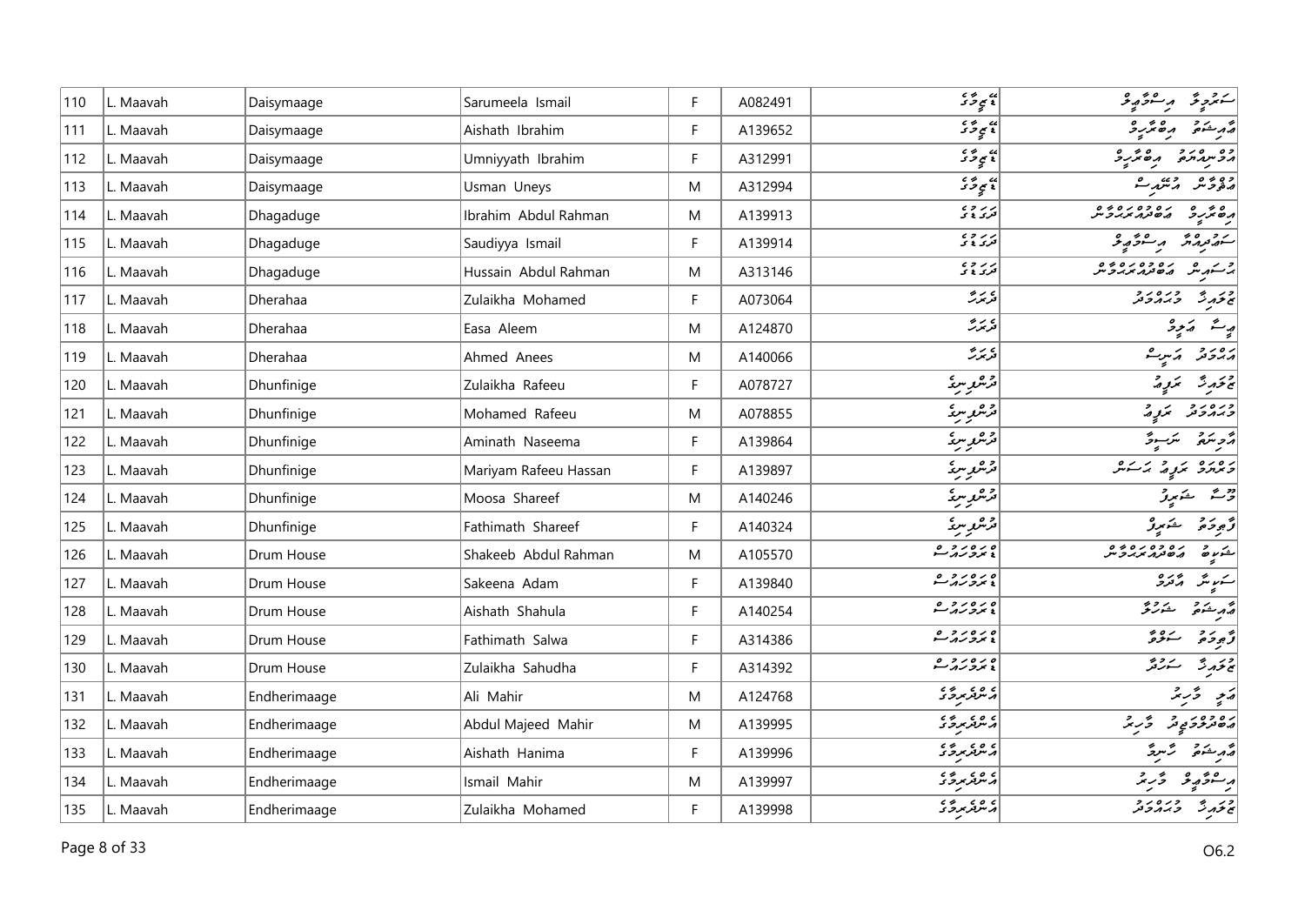| 136 | L. Maavah  | Endherimaage   | Mohamed Ismail           | M  | A139999 | پر هر پر دی                              | ورەرو رەۋرو                                                           |
|-----|------------|----------------|--------------------------|----|---------|------------------------------------------|-----------------------------------------------------------------------|
| 137 | L. Maavah  | Ethumaa        | Mohamed Yoosuf           | M  | A140006 | ړ و د<br>پره د                           | دد د ه<br>و ر ه ر و<br><i>و پر</i> پر تر                              |
| 138 | L. Maavah  | Ethumaa        | Hawwa Sarima             | F. | A140009 | ړ د د<br>پره د                           | برەپچ                                                                 |
| 139 | L. Maavah  | Ethumaa        | Aishath Samiya           | F  | A140010 | ړ د د<br>پره د                           | سەّمەدىر<br>د مر در در<br>مر                                          |
| 140 | L. Maavah  | Ethumaa        | Mariyam Moosa            | F  | A140011 | ړ و د<br>پره د                           | وو ع<br>ر ه ر ه<br><del>ر</del> بر بر                                 |
| 141 | L. Maavah  | Ethumaa        | Ali Shiham               | M  | A140013 | ړ و د<br>پره د                           | أركمني المستركر                                                       |
| 142 | L. Maavah  | Fahithi        | Ali Abdul Rahman         | M  | A139812 | و سرحو<br>مرکز                           |                                                                       |
| 143 | LL. Maavah | Fahithi        | Noorannahaar             | F  | A139985 | قرىرجو                                   | دد ر ه ر د و<br>سربو پر سربر بو                                       |
| 144 | L. Maavah  | Fahithi        | Fathimath Naazneenaa Ali | F  | A314122 | وگرم <u>و</u><br>رکر                     | و محمد ملتج مر مثر مدمر                                               |
| 145 | L. Maavah  | Fahithi        | Khadheeja Shukuraana Ali | F  | A314130 | وگرم <u>و</u><br>رکر                     | كتريح خور بر بر كرم                                                   |
| 146 | L. Maavah  | Falak          | Fawziyya Moosa           | F  | A139980 | وَىَوْما                                 | נג <sub>ו</sub> פי פי                                                 |
| 147 | L. Maavah  | Falsafaa       | Aishath Ismail           | F  | A139968 | زوىز                                     | برىشۇپەيۋ<br>و مر د شو ه<br>مر                                        |
| 148 | L. Maavah  | Falsafaa       | Abdulla Fazeen           | M  | A139969 | ئەبۇرىيەتر                               | أرجع فترالله ترسي مثر                                                 |
| 149 | L. Maavah  | Faresta        | Aishath Hassan           | F  | A139938 | ىر ئەر شەھ بىر                           | مەر شىم ئىر ئىكىش                                                     |
| 150 | L. Maavah  | Faresta        | Hussain Fiyaaz           | M  | A139939 | ر ۽ هءِ سر                               | يزستهرش ويزينة                                                        |
| 151 | L. Maavah  | Faresta        | Ahmed Fiyaz              | M  | A140270 | ئە ئىركە ئىچ ئىر                         | أرورو وترت                                                            |
| 152 | L. Maavah  | Faresta        | Asma Ibrahim             | F  | A140367 | ۇ ئەرمىقچ ئىر                            | دەندېرد<br>ىرمەتىر                                                    |
| 153 | L. Maavah  | Faresta        | Ibrahim Shihab           | M  | A313590 | ىر ئەر شەھ بىر                           | ە ھەترىرى<br>رەھىرىرى<br>شورمج فح                                     |
| 154 | L. Maavah  | Faresta        | Suaib Hussain            | M  | A377268 | ىر ئەرمىقچ ئىر                           | شققه والمستور                                                         |
| 155 | L. Maavah  | Fayaazu Manzil | Fathimath Hussain        | F  | A001383 | زېږ ته شرې څر                            | توجوحه برخوره                                                         |
| 156 | L. Maavah  | Fayaazu Manzil | Ahmed Abdul Rahman       | M  | A094504 | ئەھمىي ئەھمىي ئى                         | ر ه وه ر ه د و<br>پره تربر تر س<br>ر ە ر د<br>م.ئر <del>ى</del> ر تىر |
| 157 | LL. Maavah | Fayaazu Manzil | Aminath Fiyaza           | F  | A139973 | ىر ئەج ئەنگىي بى                         | ومحرسكم وومث                                                          |
| 158 | L. Maavah  | Fayaazu Manzil | Fathimath Mohamed        | F  | A139974 | ىر ئەج ئەنگە بىر بىر<br>ئ                | و ده دره دره                                                          |
| 159 | L. Maavah  | Fayaazu Manzil | Mohamed Fayaz            | M  | A139976 | ر پر بر بر بر بر بر<br>تر تر بر بر بر بر | ورەرو رېژے                                                            |
| 160 | L. Maavah  | Fazaa          | Zulaikha Yoosuf          | F  | A140225 | ترنج                                     | ىم خرمەڭ بىر قرقر                                                     |
| 161 | L. Maavah  | Fehifarudhaage | Abdul Gafoor Moosa       | M  | A051992 | ۇ <i>رۇ تر</i> ۇرى                       | ره ده د دد و در و.<br>مان در در بر                                    |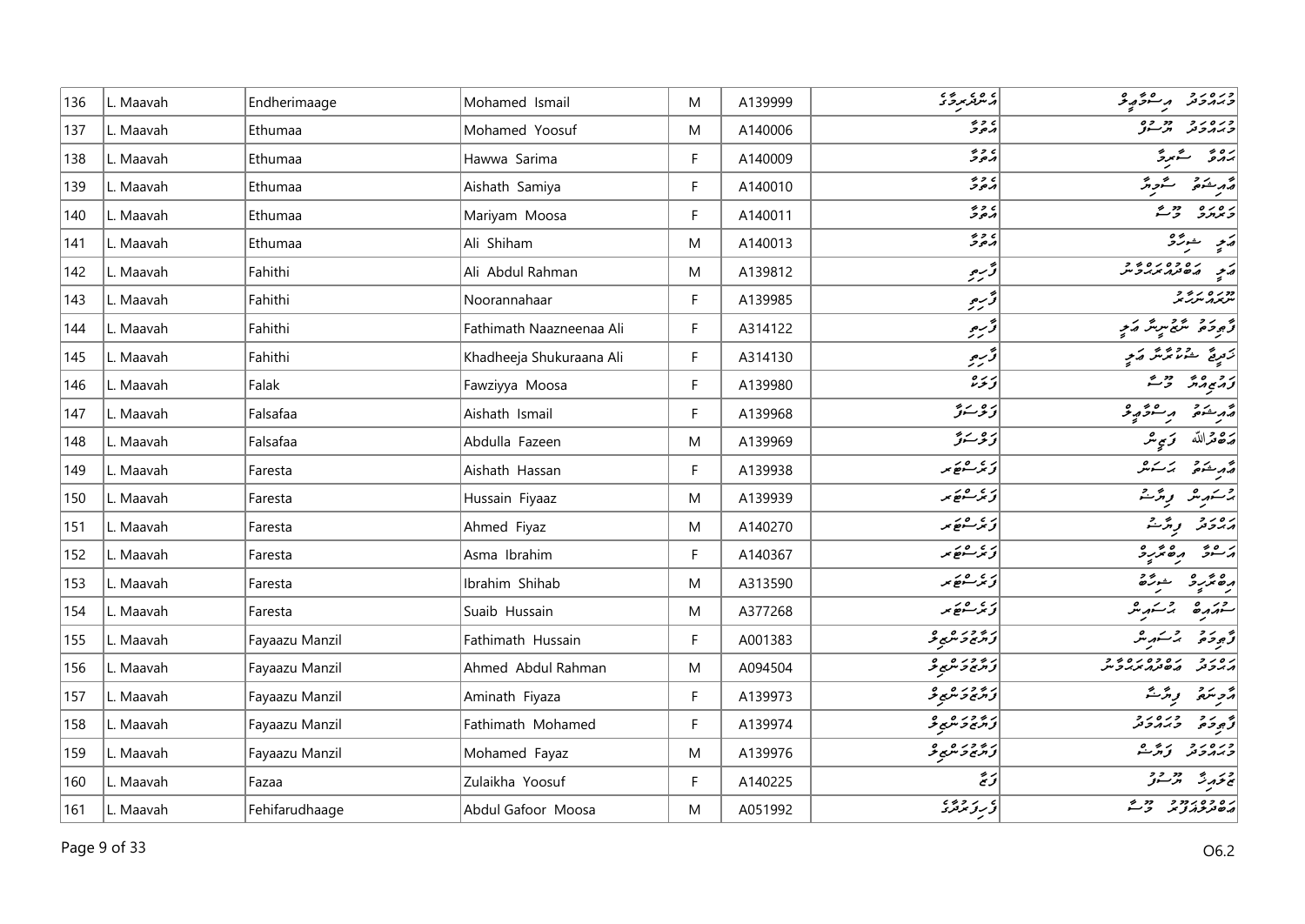| 162 | L. Maavah | Fehifarudhaage | Moosa Hussain                | M           | A078730 | ۇرۇپرىدى                                           | در میں مقابل میں میں میں میں میں ایک ایک ایک ایک کا تعلیم کے مقدام کے مقدام کے مقدام کے مقدام کے مقدام کے مقدا |
|-----|-----------|----------------|------------------------------|-------------|---------|----------------------------------------------------|----------------------------------------------------------------------------------------------------------------|
| 163 | L. Maavah | Fehifarudhaage | Zulaikha Ali                 | F           | A078731 | ې په د وي.<br>نوب ترترک                            | لتحرير                                                                                                         |
| 164 | L. Maavah | Fehifarudhaage | Shaheema Mohamed             | $\mathsf F$ | A105496 | ۇرۇپرىدى                                           | و ره ر و<br>تر پر تر تر<br>ے کیے تھے<br>ت                                                                      |
| 165 | L. Maavah | Fehifarudhaage | Hassan Ali                   | M           | A139936 | ا د سر د بر د د ،<br>اگر سر د بردگرد               | پرستمبر کامی                                                                                                   |
| 166 | L. Maavah | Fehifarudhaage | Aminath Ameena               | F           | A139972 | ا د سر د بر د د بر د کال کردند د ا                 | أرمر برد<br>ړ د پر                                                                                             |
| 167 | L. Maavah | Fehifarudhaage | Adam Hussain                 | M           | A152672 | اء رئ <del>ے چھے ہ</del>                           | په ره<br>د ترو<br>بر ئەمەر بىر                                                                                 |
| 168 | L. Maavah | Fehifuna       | Gasim Moosa                  | M           | A140050 | ۇرۇپر<br>ب                                         | ديو مشر<br>وسيور<br>مر                                                                                         |
| 169 | L. Maavah | Fehifuna       | Mareena Moosa                | F           | A315080 | ۇرۇپر                                              | ىز بېرىتىر<br>ئ<br>درمیه                                                                                       |
| 170 | L. Maavah | Fehifuna       | Aminath Ihana                | F           | A315088 | ۇ بەر تىكە                                         | پ <sup>و</sup> پر سرچ<br>م<br>برجمتر                                                                           |
| 171 | L. Maavah | Fehifuna       | Khadheeja Inaasha            | F.          | A315112 | ۇرۇپر                                              | ر<br>ترمړنځ پرسر <sub>م</sub> ش                                                                                |
| 172 | L. Maavah | Fehivina       | Athif Abdul Ghanee           | M           | A095842 | ء<br>فرسر میک                                      | پ <sub>ھ جو</sub> و<br>ړه وه پر                                                                                |
| 173 | L. Maavah | Fehivina       | Sanfa Ibrahim                | F           | A139902 | ۇروپر                                              | سەمىر<br>ەرھەترىر <sup>ى</sup>                                                                                 |
| 174 | L. Maavah | Fehivina       | Abdul Ghanee Zakariyya       | M           | A140029 | اؤرہ بئر<br><u>——</u>                              | גם בכתיב היותרי                                                                                                |
| 175 | L. Maavah | Fehivina       | Aminath Azleena Abdul Ghanee | F.          | A140227 | ۇ رەبىر<br>مەم                                     | הכיתם הזיכית הסתיכהית                                                                                          |
| 176 | L. Maavah | Fehivina       | Ali Umar                     | M           | A140269 | ۇروپر<br>مەم                                       |                                                                                                                |
| 177 | L. Maavah | Fehivina       | Aminath Nahula               | F           | A148615 | ۇ <sub>مرحو</sub> يىتر<br>م                        | ۇ ئەرە ئەرە                                                                                                    |
| 178 | L. Maavah | Fehivina       | Abidh Abdul Ghanee Zakariyya | M           | A313439 | ء<br>قرىر مىگە                                     | הסת הסתיבה ת היו החי                                                                                           |
| 179 | L. Maavah | Fenfiyaazuge   | Shareefuddeen                | M           | A079249 | ې هرو ژوي<br>نومبر د ژوين                          | ے پر <i>و</i> گرمر شر                                                                                          |
| 180 | L. Maavah | Fenfiyaazuge   | Shamoon Abdul Raheem         | M           | A113500 | ې هروگړي<br>و شر <sub>و</sub> گړي                  | ره وه در ه<br>پره تربر تربر د<br>يره دو ه<br>شو <i>و</i> ړ س                                                   |
| 181 | L. Maavah | Fenfiyaazuge   | Salman Abdul Raheem          | M           | A139931 | ې ه <sub>رو</sub> پر دې<br>د شر <sub>و</sub> پر پر | رەپ رەپرەرە                                                                                                    |
| 182 | L. Maavah | Fenfiyaazuge   | Shafeenaz Ahmed              | $\mathsf F$ | A140314 | ې هروگړي<br>و شر <sub>و</sub> گړي                  | شَوَرٍ شَرَجَ - مَا يَرْوَ مَرْ                                                                                |
| 183 | L. Maavah | Fenfiyaazuge   | Shaniyyaz Ahmed              | F           | A140385 | ې هرو پر دې<br>ز سرو پر پر <sub>ک</sub>            | شەسەدىنى<br>ەر جەر ج                                                                                           |
| 184 | L. Maavah | Fini           | Hawwa Zahira                 | F           | A140285 | وسر                                                | بروقة المجريمة                                                                                                 |
| 185 | L. Maavah | Finihiyaage    | Adam Hassan                  | M           | A139942 | او مدر پروژه<br><u>گرم</u> ر                       | په ره<br>د تعرو<br>برسەمىر                                                                                     |
| 186 | L. Maavah | Finihiyaage    | Fathimath Adam               | $\mathsf F$ | A139943 | و سربر پر <sup>ی</sup><br>بر بر بر                 | پھوڑ<br>مرکزو<br>وحجمج حرحر                                                                                    |
| 187 | L. Maavah | Finihiyaage    | Hussain Adam                 | M           | A139945 | او سربر پوځ<br><u>سربر پوځ</u>                     | جر شهر شهره بر                                                                                                 |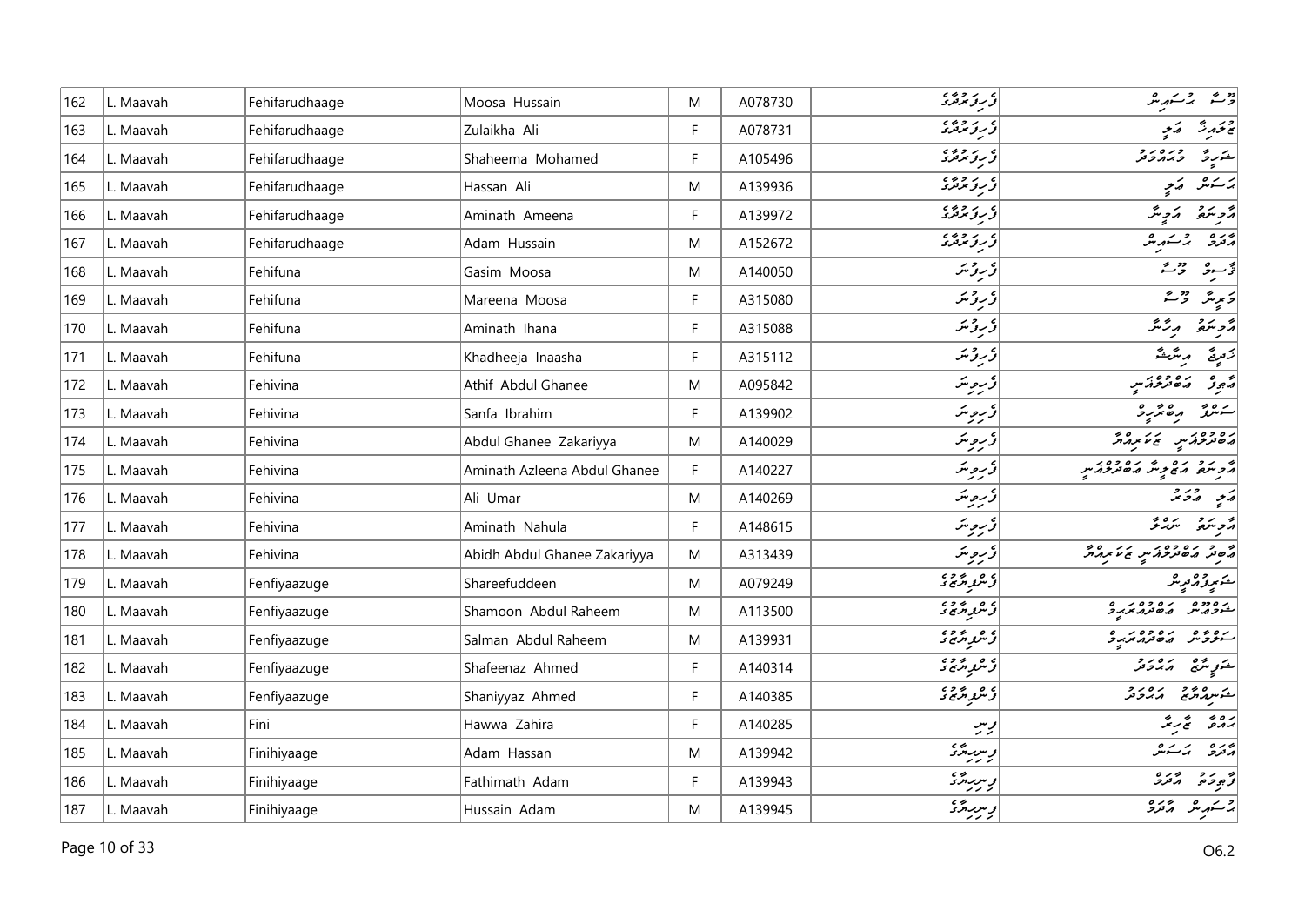| 188 | L. Maavah | Finihiyaage   | Hawwa Adam            | F           | A139947 | و سربر پر می<br>بر سربر                          | پە رە<br>مەنىرى<br>ر ه و<br>برد و                            |
|-----|-----------|---------------|-----------------------|-------------|---------|--------------------------------------------------|--------------------------------------------------------------|
| 189 | L. Maavah | Finihiyaage   | Haleema Ali           | $\mathsf F$ | A139948 | او سربر پر ج<br>اسمبر پر پر چ                    | پروگر<br>ەتىر                                                |
| 190 | L. Maavah | Finihiyaage   | Mariyam Inayath       | F           | A148893 | و سربر پر د<br>تر سربر پر                        | ر ه ر ه<br><del>و</del> بربرو<br>ە ئىگرو                     |
| 191 | L. Maavah | Finihiyaage   | Abdul Rahuman Niushan | M           | A314036 | او سربر پر ج<br>او سربر پر چ                     | ر ه و ه ر ه ر و .<br>پر <i>ه تر بر بر</i> تر سر<br>سرېزىشەتر |
| 192 | L. Maavah | Finivaage     | Adam Abdul Kareem     | M           | A140166 | وسرچء                                            | ر ٥ ۶ ٥ ٥ ر ٥<br>پرې تر تر <i>بر</i> تر<br>ر ر ه<br>د ترو    |
| 193 | L. Maavah | Fiyaraiymaage | Adam Ibrahim          | M           | A139862 | נ ג'נים בי ג'<br>נה המפכצ                        | یور ہ<br>پر تعری<br>ە ھەترىر ۋ                               |
| 194 | L. Maavah | Future        | Zulaikha Abdul Rahman | F           | A139748 | و دحرکم مر                                       | ر ٥ ۶ ٥ ٥ ٥ ٥ ٠<br>۵ ت <i>وه بوبر څ</i> س<br>ە<br>ئاخرىر ش   |
| 195 | L. Maavah | Future        | Aboobakuru Hassan     | M           | A140005 | او دحر کار                                       | נ דב ני כ<br>1נים סיט מנ<br>برسەمىر                          |
| 196 | L. Maavah | Future        | Aminath Aboobakuru    | F           | A313830 | و دحرکم مر                                       | נחינים<br>גם סיטיב<br>أرمر وسنره                             |
| 197 | L. Maavah | Glory         | Ahmed Visan           | M           | A312408 | ەم پە                                            | رەر دېگىر                                                    |
| 198 | L. Maavah | Goabulige     | Khadeeja Mohamed      | F           | A139872 | ہ و ۽<br>دھور                                    | و ر ه ر و<br><i>و پر</i> و تر<br>نزمرچَّ                     |
| 199 | L. Maavah | Golhijehige   | Hafsa Adam            | F           | A139961 | پو د ع ر ء<br>تو د قع ر د                        | برويجه<br>پور ہ<br>مرکز ژ                                    |
| 200 | L. Maavah | Golhijehige   | Aboobakuru Adam       | M           | A140173 | پو د ع<br>می عواقع مرد ک                         | נחינים<br>גם סיטיב<br>پور ہ<br>پر تعری                       |
| 201 | L. Maavah | Gulfaamge     | Abdulla Idrees        | M           | A122854 | و ه و ه ه ،<br>د نروگر د                         | بر25 الله<br>ەر قرىر مە                                      |
| 202 | L. Maavah | Gulfaamge     | Ibrahim Idrees        | M           | A139836 | د ه و ه ه ،<br>د <del>و</del> تو و د             | ە ھەترىر <sup>ە</sup><br>ېږ تئر <i>پر ت</i>                  |
| 203 | L. Maavah | Gulfaamge     | Mohamed Ibrahim       | M           | A139837 | و ه و ه ه ،<br>د <del>و</del> تو و د             | ەھ ئرىرى<br>و ر ه ر و<br>د بر ډ تر                           |
| 204 | L. Maavah | Gulfaamge     | Zulaikha Ibrahim      | F           | A139841 | د ه و ه ه ،<br>د نروگر د                         | ە ھەتئەر 2<br>برھەتئەر 2<br>چ ئۇ <sub>م</sub> رتَّ           |
| 205 | L. Maavah | Gulfaamge     | Shakeela Aboobakuru   | F           | A140110 | و ه و ه ه ،<br>د <del>و</del> تو و د             | ىشەر ئۇ<br>ئ<br>77777                                        |
| 206 | L. Maavah | Gulfaamge     | Khadheeja Ibrahim     | F           | A314226 | وه پره پر<br><b>بر تر</b> تر بر                  | ئر تورچَّ<br>پ<br>ەھ تررۇ                                    |
| 207 | L. Maavah | Gulfaamge     | Hawwa Ibrahim         | F           | A314230 | وه پره د<br>د ترتر تر د                          | برەپچ<br>ە ھەترىر ۋ                                          |
| 208 | L. Maavah | Gulreyzuge    | Moosa Khalid          | M           | A080462 | و ه در و د<br>د <del>ن</del> ر بر بر د           | رسمية<br>رگونر                                               |
| 209 | L. Maavah | Gulreyzuge    | Hawwa Khalidh         | F           | A139815 | و ه در و د<br>د <del>ن</del> ومربح د             | رە پە<br>رٌ وتر                                              |
| 210 | L. Maavah | Gulreyzuge    | Khalidh Idrees        | M           | A139816 | و ه در و د<br>د <del>ن</del> ومربع د             | رٌ وِتْر<br>ىر قرىر شە                                       |
| 211 | L. Maavah | Gulreyzuge    | Aminath Abdul Rahman  | $\mathsf F$ | A139817 | و ه در و د<br>د <del>ن</del> ر بر <del>ی</del> د | ره وه ره د و<br>پره تربر تر تر تر<br>پر پر د<br>مرگ سرچ      |
| 212 | L. Maavah | Gumreege      | Hussain Fulhu         | M           | A140339 | و ه<br>د څرينو                                   | چە سەھەر بىرى<br>بەسەھەر سىرىيە ش                            |
| 213 | L. Maavah | Haali         | Moosa Abdul Rahman    | M           | A076815 | رًمزِ                                            | رە دە رە بەر<br>مەھەر <i>برن</i> ەۋ س<br>دد ع                |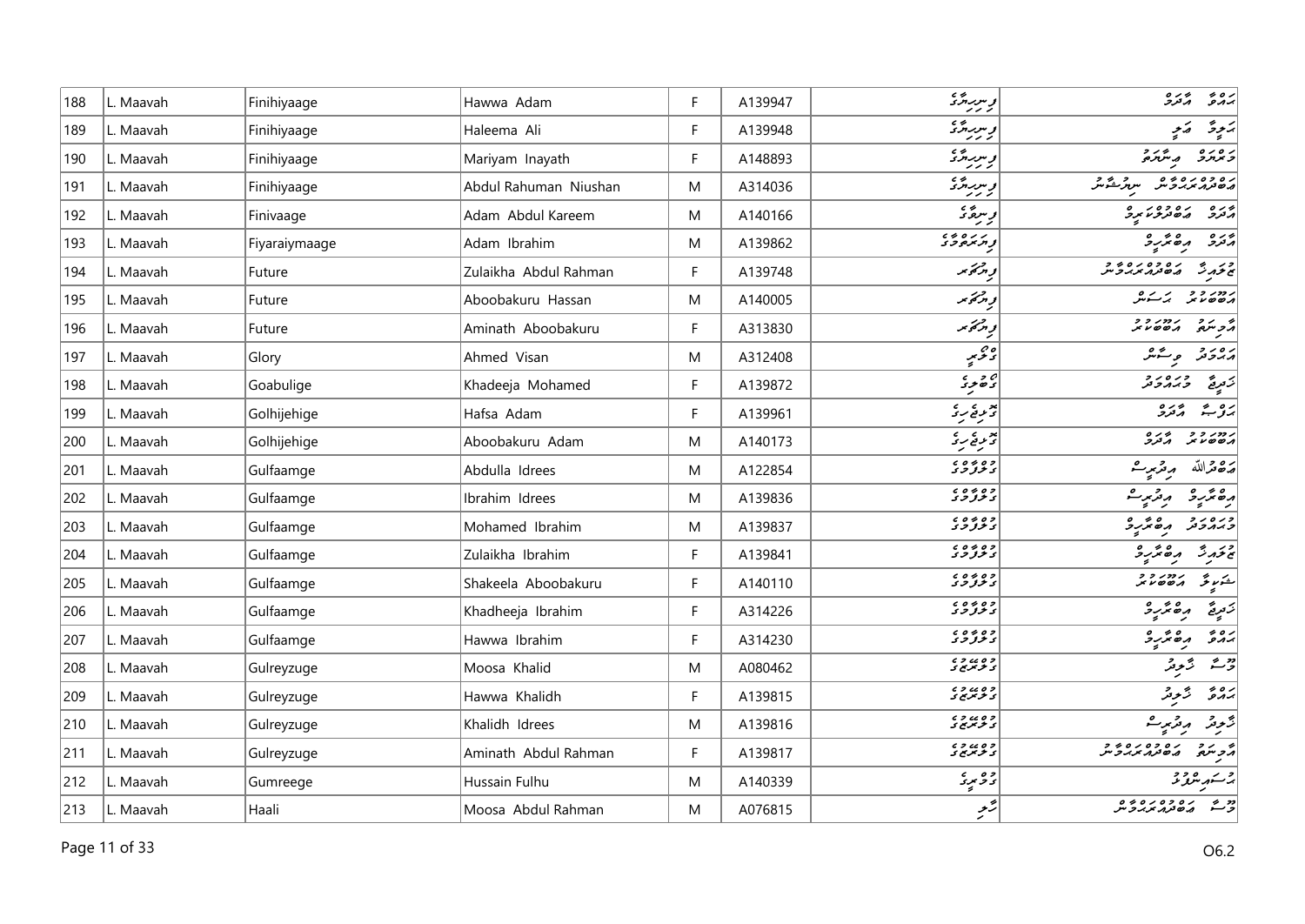| 214 | L. Maavah | Haali             | Fathimath Moosa           | F. | A140001 | رٌمزِ                               | وحرثة<br>و مرد<br>المراجع<br>المراجع                                                                                                                                                                                            |
|-----|-----------|-------------------|---------------------------|----|---------|-------------------------------------|---------------------------------------------------------------------------------------------------------------------------------------------------------------------------------------------------------------------------------|
| 215 | L. Maavah | Haali             | Hamiza Moosa              | F  | A140007 | رٌمزِ                               | بجحرقر<br>دومع                                                                                                                                                                                                                  |
| 216 | L. Maavah | Haali             | Mariyam Maleeha           | F. | A314564 | المجمع المجمع المجموعية.<br>المجموع | وبروره<br>ى ئەرەپ                                                                                                                                                                                                               |
| 217 | L. Maavah | Haavilaa          | Aishath Hassan            | F. | A140191 | ر<br>روپو                           | پ <sup>و</sup> پر شوې<br>برسەمىر                                                                                                                                                                                                |
| 218 | L. Maavah | Haavilaa          | Aminath Samira            | F. | A140192 | ر<br>رم<br>م                        | أرمر برد<br>ستە دىتر                                                                                                                                                                                                            |
| 219 | L. Maavah | Haavilaa          | Hassan Gasim              | M  | A140280 | رٌوِ وٌَ                            | برَسَمَسٌ تَوَّسَوَّ                                                                                                                                                                                                            |
| 220 | L. Maavah | Handhuvaru Manzil | Mohamed Ibrahim           | M  | A139992 | ئەس <i>بۇر قەرەپنى</i> تى           | כמחכת תפתיכ                                                                                                                                                                                                                     |
| 221 | L. Maavah | Handhuvaru Manzil | Ibrahim Naseem            | M  | A140328 | ئەسترە ئەرەكىرى ئ                   | رەپرىر سەر                                                                                                                                                                                                                      |
| 222 | L. Maavah | Handhuvaru Manzil | Adam Haleem               | M  | A140403 | ر سرچر در مر <sub>ح</sub> مد ع      | وره ټوو                                                                                                                                                                                                                         |
| 223 | L. Maavah | Happy Guard       | Abdul Muhaimin Aboobakuru | M  | A119793 | ې په ده ه<br>سرچينې                 | גם כם כגב המידי המידי ברי המידי המידי המידי המידי המידי המידי המידי המידי המידי המידי המידי המידי המידי המידי<br>המידי המידי המידי המידי המידי המידי המידי המידי המידי המידי המידי המידי המידי המידי המידי המידי המידי המידי המ |
| 224 | L. Maavah | Happy Guard       | Mohamed Waseem            | M  | A140021 | ې په ده<br>ري                       |                                                                                                                                                                                                                                 |
| 225 | L. Maavah | Happy Guard       | Fathimath Suhana          | F  | A140022 | ې په ده ه<br>ر                      | سەرىسىگە<br>وٌجوحهُ                                                                                                                                                                                                             |
| 226 | L. Maavah | Happy Life        | Abdulla Aagil             | M  | A315147 | <sup>ي</sup> پ <sub>و</sub> ځه د و  | مَەھْرَاللَّهُ مَّەتْرَ حَرَّ                                                                                                                                                                                                   |
| 227 | L. Maavah | Hazaarumaage      | Mariyam Gasim             | F. | A128102 | ر ۶ و ۶ ه<br>رسخ مور د              | رەرە ئۆسۈ                                                                                                                                                                                                                       |
| 228 | L. Maavah | Hazaarumaage      | Hawwa Yoonus              | F  | A139783 | ر ۶ و ۶ ء<br>تر پنج بوری            | ر ه و<br>برد و<br>ود د ه                                                                                                                                                                                                        |
| 229 | L. Maavah | Hirudhumaage      | Aminath Thahira           | F. | A139827 | ر و و د ،<br>ر بوترو <sub>ک</sub>   | أأدجن أوراثه                                                                                                                                                                                                                    |
| 230 | L. Maavah | Hithigasdhoshuge  | Hawwa Zakariyya           | F  | A139785 | اره د صغیرو و به<br>اره د کسوفرمرد  |                                                                                                                                                                                                                                 |
| 231 | L. Maavah | Hithigasdhoshuge  | Hassan Aboobakuru         | M  | A139786 | اره د معدد و د<br>په د سوټرېږي      | ر ره رددرود                                                                                                                                                                                                                     |
| 232 | L. Maavah | Hithigasdhoshuge  | Khadeeja Simada           | F. | A139787 | اره در ۲۶۵۵<br>اره در موترمزد       | رَمْرِيحَ – وَرَّمَّرَ                                                                                                                                                                                                          |
| 233 | L. Maavah | Hiyaavahi         | Hawwa Mahira              | F  | A140329 | رېژوَر                              | برەپچ<br>ۇر بۇ                                                                                                                                                                                                                  |
| 234 | L. Maavah | Hiyaavahi         | Adam Naseem               | M  | A314499 | رېژۀ ر                              | أراده الكرسور                                                                                                                                                                                                                   |
| 235 | L. Maavah | Hiyaavahi         | Haisham Adam Naseem       | M  | A362779 | رېژوَر                              | كهرجكى أكروا الرسور                                                                                                                                                                                                             |
| 236 | L. Maavah | Hiyaleege         | Mohamed Waheed            | M  | A120801 | رېزونه                              | ورەر ئەر ئە                                                                                                                                                                                                                     |
| 237 | L. Maavah | Hiyaleege         | Zulaikha                  | F  | A139982 | رېزېږ <sup>ي</sup><br>د             | چ ئۇ م <sup>ەم</sup> ر                                                                                                                                                                                                          |
| 238 | L. Maavah | Hiyaleege         | Abdul Rahman Waheed       | M  | A139987 | رېزىپە<br>بە                        | <b>/ 201000 1 10 1 10 1</b><br>מסמח <i>יגיב</i> ית פיני                                                                                                                                                                         |
| 239 | L. Maavah | Hiyaleege         | Ismail Waheed             | M  | A140259 | رېزونه                              | ر شۇر ئۇرۇ                                                                                                                                                                                                                      |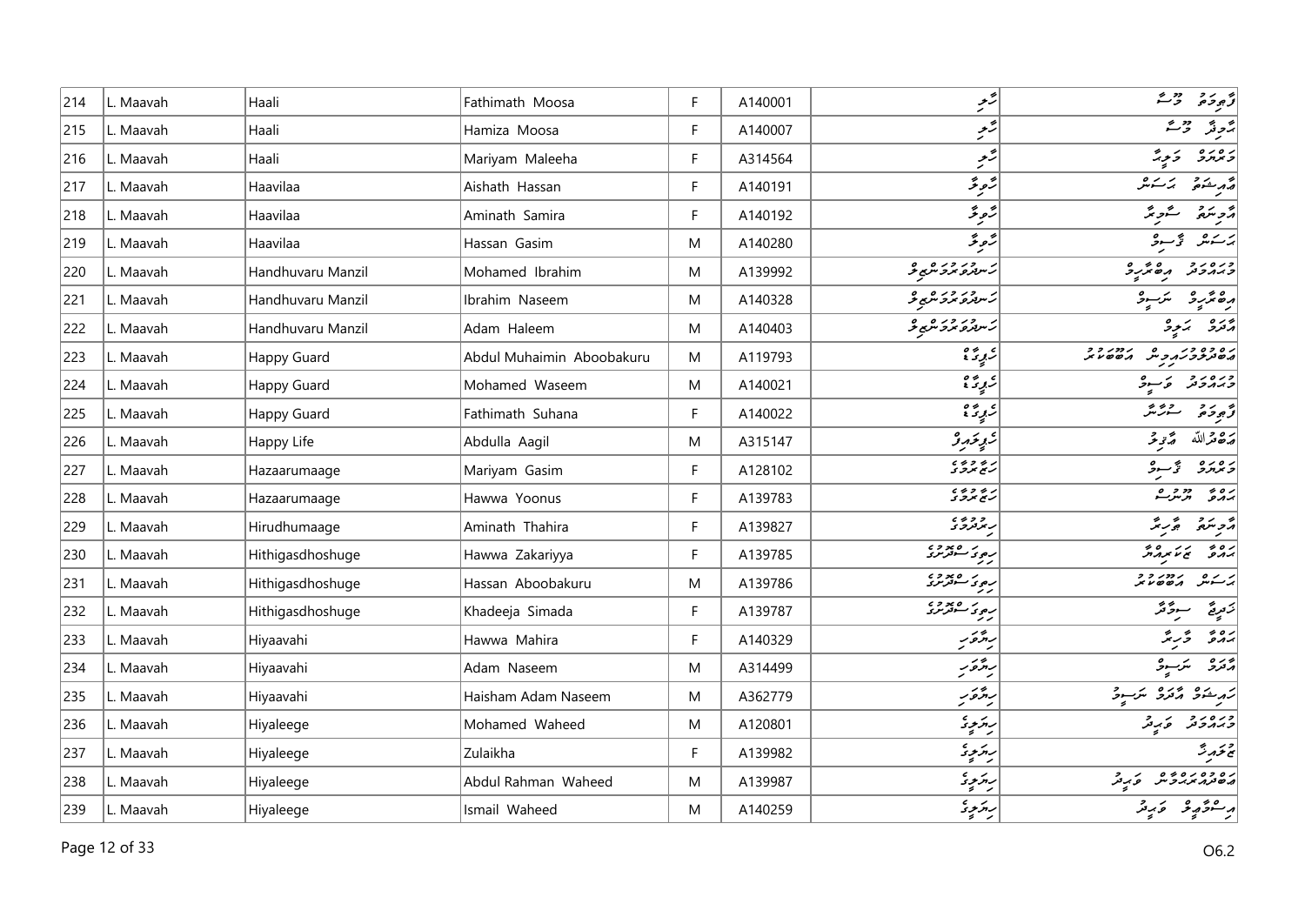| 240 | L. Maavah | Hiyaleege      | Ibrahim Waheed      | M         | A314121 | رېزون <sub>ځ</sub>             | ەھترىرى كەيدىر<br>رەمزىرى كەيدىر    |
|-----|-----------|----------------|---------------------|-----------|---------|--------------------------------|-------------------------------------|
| 241 | L. Maavah | Hiyaleege      | Hussain Maishan     | M         | A314123 | رېزونه<br>ر                    | بر شهر شهر استانتر                  |
| 242 | L. Maavah | Hiyaleege      | Fathimath Maina     | F         | A314124 | رېزونه<br>ر                    | وتبوختى خبرنتر                      |
| 243 | L. Maavah | Iran           | Ibrahim Hassan      | M         | A086631 | ەپە ئەتىر                      | ە ھەترىرى<br>برھەترىرى<br>برسەيىتىر |
| 244 | L. Maavah | Iran           | Abdulla Rifath      | M         | A140255 | لەپترىتر                       | برە قراللە<br>برورد                 |
| 245 | L. Maavah | Irudheymaage   | Hamidha Adam        | F         | A139830 | <br>  مرمرفرو <sub>ک</sub>     | برٌوترٌ     پرو                     |
| 246 | L. Maavah | Irudheymaage   | Shamaail Hussain    | ${\sf M}$ | A394476 | و پر دی و.<br>د موتور و د      | شكۇر ئى ئىسكىرىش                    |
| 247 | L. Maavah | Irumatheege    | Mariyam Hussain     | F         | A139880 | ېر تر <i>دې</i><br>ر           | גם גם ביצא ב                        |
| 248 | L. Maavah | Irumatheege    | Aishath Hussain     | F         | A139881 | <br>  پر ټر څرمو ځ             | ورشنق برسكر                         |
| 249 | L. Maavah | Irumatheege    | Husna Ibrahim       | F         | A262136 | ېر بر دې<br>بر بر دې           | رفيش مورد                           |
| 250 | L. Maavah | Irumatheege    | Ibrahim Hussain     | M         | A313055 | پر ټر ځرمو ځ                   | رە ئەر ئەسىر ش                      |
| 251 | L. Maavah | Irumatheege    | Sanfa Hussain       | F         | A313061 | ېر تر دې<br>بر تر دې           | سىقىق برسىم                         |
| 252 | L. Maavah | Isdhooge       | Hariyya Ibrahim     | F         | A076009 | ە دە دە<br>مەسىۋىرى            | بمبروش رەمگرىرو                     |
| 253 | L. Maavah | Isdhooge       | Sanfa Ibrahim       | F         | A082689 | د مستور ده.<br>مر مستولو د     | سەمدۇر مەھمگەر 2                    |
| 254 | L. Maavah | Isdhooge       | Mohamed Ibrahim     | M         | A084273 | د ره دو ته<br>در سسوتوری       | כממכני תפתיכ                        |
| 255 | L. Maavah | Isthafaage     | Hussain Rasheed     | M         | A139865 | ەر ئەرە ي<br>مەسىمى تو ي       | رحم مكر مكرجوند                     |
| 256 | L. Maavah | Isthafaage     | Aishath Haaroon     | F         | A314490 | در صريح د                      | أوكر شده و و در د                   |
| 257 | L. Maavah | Jabeena Manzil | Adam Naseem         | M         | A139886 | ئ <sub>ەھ</sub> مەئىر ئىسى بىر | أوره يرسو                           |
| 258 | L. Maavah | Jabeena Manzil | Jabeena Ahmed       | F         | A140085 | <br>  قاھ مترنجہ متر ہو گر     | قے صِنَّر کے مرد و                  |
| 259 | L. Maavah | Jabeena Manzil | Virudha Adam Naseem | F         | A313052 | ئ <sub>ەھ</sub> ىئرىخ ئىرىجە   | ه دو دره مرسوم<br>مرتگر مرتزد مرسوم |
| 260 | L. Maavah | Jameela Manzil | Jameela Hassan      | F         | A140055 | ئ <sub>ە</sub> چە ئەڭ ئىسى قە  | قام في المركب من سكانتر             |
| 261 | L. Maavah | Jameela Manzil | Ahmed Siraj         | ${\sf M}$ | A140056 | ئے پەئۇچە ئىرىمۇ               | رەرد سەرد                           |
| 262 | L. Maavah | Jameela Manzil | Hussain Idrees      | ${\sf M}$ | A140277 | نے <sub>حی</sub> قت شیخ قر     | جر شهر شهر مروته پر مشهر می<br>مسلم |
| 263 | L. Maavah | Jameela Manzil | Adam Hussain        | ${\sf M}$ | A157556 | ئے پەئۇچە شىبو پىر             | أروه بركتهر مثر                     |
| 264 | L. Maavah | Jameela Manzil | Usman Smith         | M         | A275335 | ئے پەئۇچە ئىرىجە               | وەم مەر                             |
| 265 | L. Maavah | Jameela Manzil | Mohamed Nazif       | ${\sf M}$ | A306691 | ئے بر پڑ دکھیے پڑ              | ورەر د شيرو                         |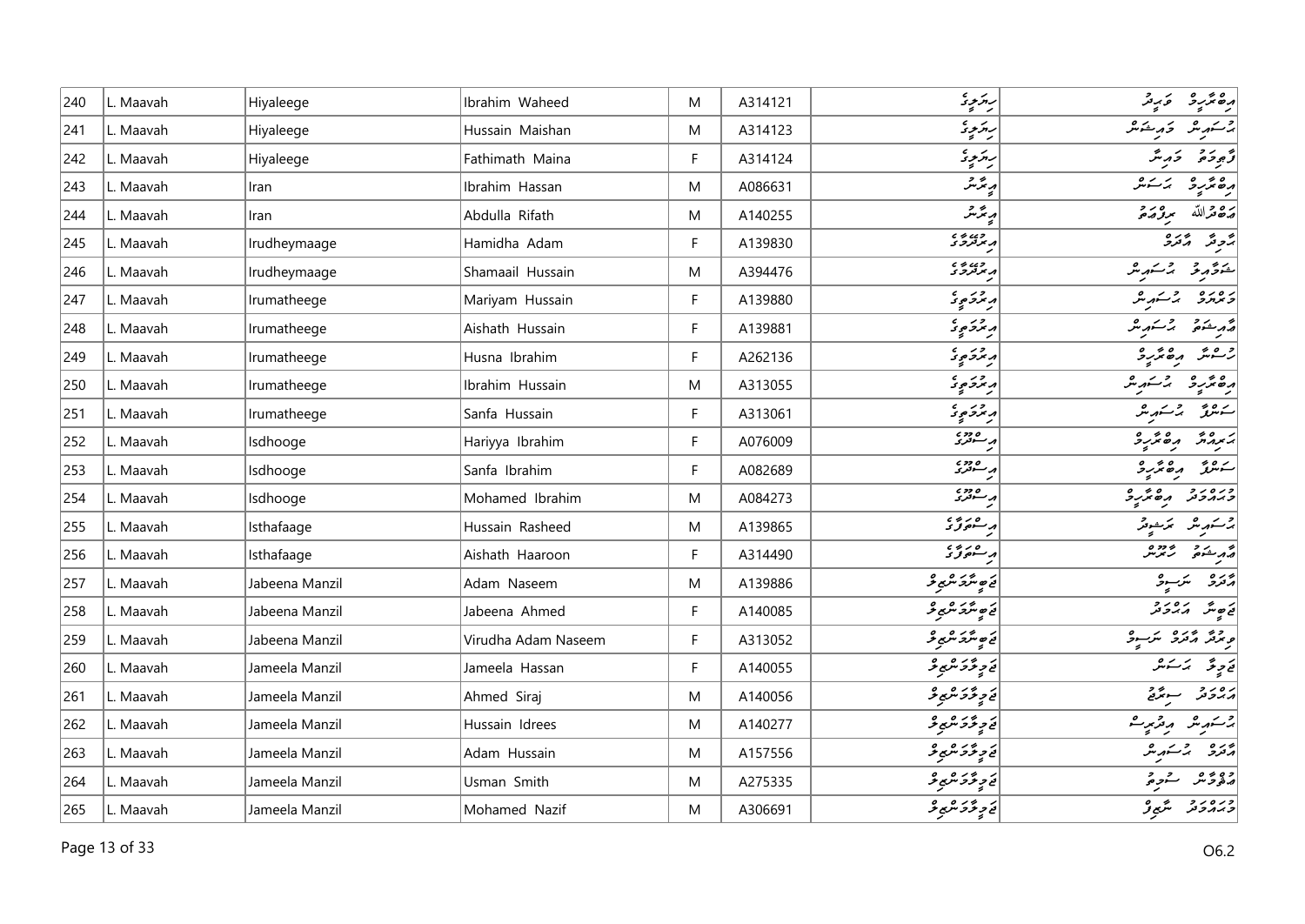| 266 | L. Maavah  | Jameela Manzil | Aminath Suneetha      | $\mathsf F$ | A314611 | ئ <sub>ۇ ت</sub> ۇر ئى <sub>رى</sub> ئ | أرمز سنبر<br>سە يېرىد                                            |
|-----|------------|----------------|-----------------------|-------------|---------|----------------------------------------|------------------------------------------------------------------|
| 267 | L. Maavah  | Jameela Manzil | Mariyam Sameeha       | $\mathsf F$ | A314612 | ر<br>ئ <i>ے پە</i> ئۇ ئەنگىي ئى        | ر ه ر ه<br><del>د</del> بربرو                                    |
| 268 | L. Maavah  | Jeymuge        | Mohamed Ibrahim       | M           | A139792 | ړے و پر<br>مخ <b>ر</b> حر              | رەئزىر<br>و ر ه ر د<br><i>و پر پر</i> وتر                        |
| 269 | LL. Maavah | Jeymuge        | Hawwa Mohamed         | F.          | A139793 | ړ، و بر<br>قع تر تو                    | و ر ه ر د<br>تر پر ژ تر<br>ر ہ ء<br>براد بح                      |
| 270 | L. Maavah  | Jeymuge        | Fathimath Mohamed     | $\mathsf F$ | A139794 | ړے و ن<br>قع تر <sub>ک</sub>           | و ره ر د<br><i>و پر</i> و تر<br>وحجمج وحمح                       |
| 271 | L. Maavah  | Jeymuge        | Mariyam Mohamed       | $\mathsf F$ | A139795 | ړے و پر<br>مخ <b>ر</b> حر              | ر ه ر ه<br><del>ر</del> بر بر و<br>و ره ر و<br><i>و پر د</i> تر  |
| 272 | L. Maavah  | Jeymuge        | Haleema Mohamed       | F           | A139796 | ړ، و ع<br>قع تر <sub>ک</sub>           | و ره ر و<br><i>د ب</i> رگرفر<br>  پر پوځ                         |
| 273 | L. Maavah  | Jeymuge        | Aishath Ali           | F           | A139797 | ړے و ن<br>قع <del>ت</del> ر تح         |                                                                  |
| 274 | L. Maavah  | Jeymuge        | Adam Mohamed          | M           | A313657 | ړ، و ع<br>قع تر <sub>ک</sub>           | أوتره<br>و رە ر د<br>تر پروتر                                    |
| 275 | L. Maavah  | Jeymuge        | Aminath Shuha         | $\mathsf F$ | A313712 | ړ، و ع<br>قع تر <sub>ک</sub>           | أروسكم شر                                                        |
| 276 | L. Maavah  | Kaneerumaage   | Zulaikha Ibrahim      | F           | A139909 | لأسبه جروي                             | تمخير شمو المحتجم                                                |
| 277 | LL. Maavah | Kaneerumaage   | Hawwa Hussain         | F           | A139911 | ر سرچوي<br>ماسي پردي                   | رەپ رومبر                                                        |
| 278 | L. Maavah  | Kashimaage     | Abdul Rahman Sulaiman | M           | A139859 | ر<br>ما مرچ د                          | رە دەرە دەر دىر دەر                                              |
| 279 | L. Maavah  | Kashimaage     | Maryam Moosa          | $\mathsf F$ | A139860 | ر<br>مأمور <sup>ي</sup>                | ره ره دور                                                        |
| 280 | L. Maavah  | Kashimaage     | Ali Abdul Rahman      | M           | A314448 | ر<br>ئەبرىرى                           | ره وه ره د ه<br>په <i>ه تر پر پر</i> تر س<br>اضعجه               |
| 281 | IL. Maavah | Kashmeeru      | Hawwa Mohamed         | F           | A224432 | ىر ھ <sub>ى</sub> جەرىجە               | رە ء<br>پروتى<br>و ره ر و<br><i>د ب</i> رگرفر                    |
| 282 | L. Maavah  | Kashmeeru      | Abdul Gafoor Adam     | M           | A272992 | لأمشو ير                               | ر 2000 ביני<br>הם <i>נקב</i> ה צ'ידי ה <sup>ב</sup> נידי         |
| 283 | L. Maavah  | Kashmeeru      | Mohamed Abdul Gafoor  | M           | A315131 | لأمشوجه                                | כנסנכ נסכסנככ<br><i>כג</i> וגבת ו <i>מסתכונצ</i>                 |
| 284 | L. Maavah  | Kashmeeru      | Badhoora Abdul Gafoor | F           | A315134 | لأمشو ير                               | ر دو به ره وه بر دو و<br>ص <sup>و</sup> ر <i>بر ه</i> مرکز در بر |
| 285 | LL. Maavah | Kashmeeru      | Bushra Abdul Gafoor   | F.          | A315137 | لأمشوجه                                | ر ه و ه ر دد و<br>پرې تر پر تر بر<br>ە شەپىر<br>ھەشىر            |
| 286 | L. Maavah  | Kasthoorige    | Haleema Adam          | $\mathsf F$ | A139838 | ر ده ده<br>تا سنهج مورد                | يَجِعٌ الْمُعْرَفَ                                               |
| 287 | L. Maavah  | Kasthoorige    | Mohamed Muhsin        | M           | A314331 | ر ده دو.<br>ما سوه مرد                 |                                                                  |
| 288 | L. Maavah  | Kasthoorige    | Ahmed Javaad          | M           | A314344 | ر دود پره<br>پوستونو پره               | ره رو درود<br>  پرچانس اقع حزائر                                 |
| 289 | L. Maavah  | Kethi          | Laila Mohamed         | F           | A140102 | ء<br>مو                                | و ره ر و<br><i>د ب</i> رگرفر<br>تحريحه                           |
| 290 | L. Maavah  | Kethi          | Hawwa Jabira          | $\mathsf F$ | A315354 | ء<br>مو                                | $\frac{2}{3}$ $\frac{2}{3}$ $\frac{2}{3}$                        |
| 291 | L. Maavah  | Kethi          | Wishama Mohamed       | F           | A315356 | ې<br>مومو                              | وحشوش وره دو                                                     |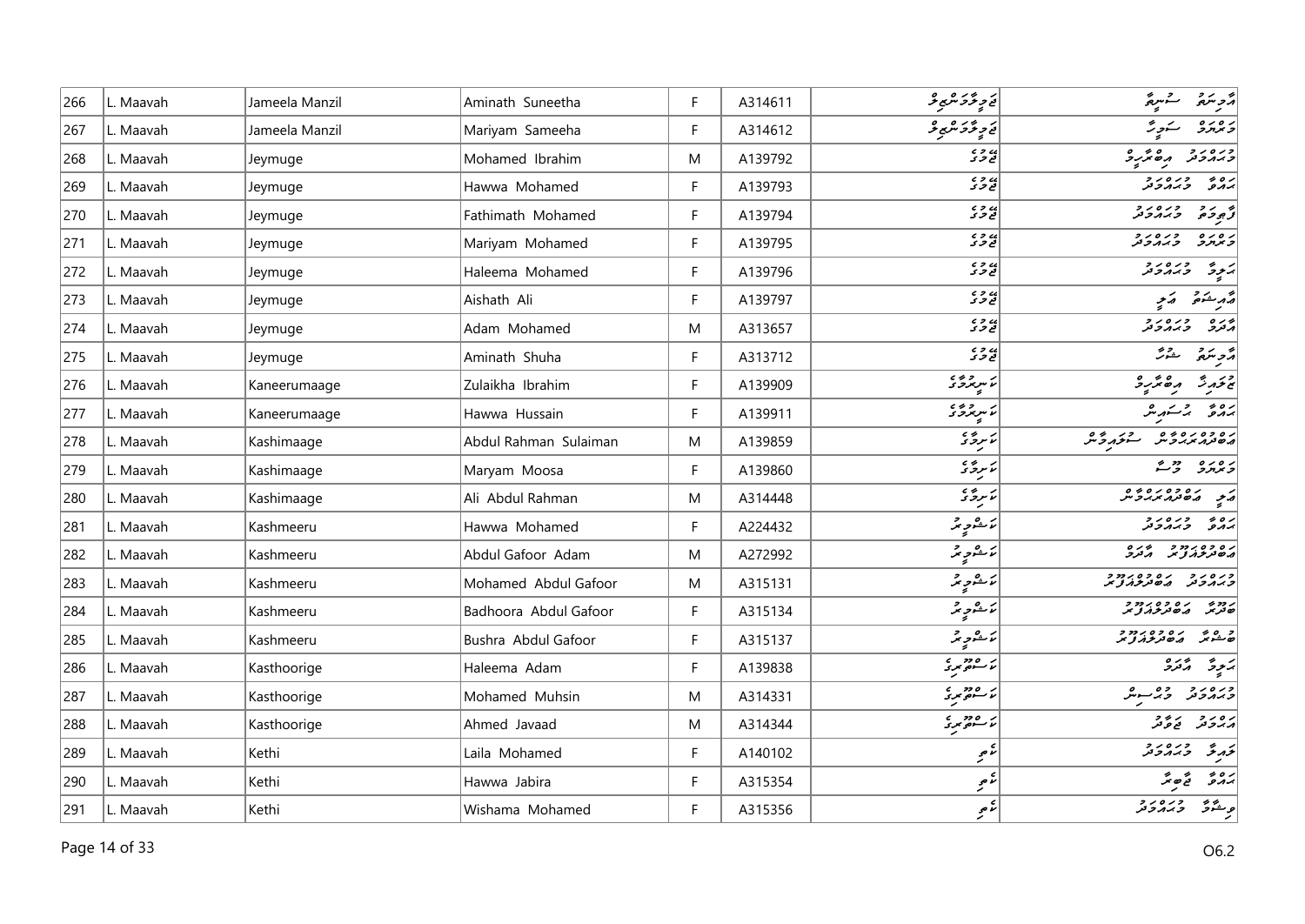| 292 | L. Maavah | Khadeeja Manzil   | Aminath Shithaara    | F         | A151346 | زَمِرِيَّ دَسْمَعِ دْ         |                                                  |
|-----|-----------|-------------------|----------------------|-----------|---------|-------------------------------|--------------------------------------------------|
| 293 | L. Maavah | Khadeeja Manzil   | Khadheeja Ali        | F         | A284829 | زَمِرِيَّ تَرَ مَّرْبِعِ تَرَ | رَسِيعٌ مَرِ                                     |
| 294 | L. Maavah | Khadeeja Manzil   | Fathimath Shiruhana  | F         | A284830 | زىر ئەز ئىر ئو                | ىشە <i>بىر شەڭ</i> ر<br>ۇ بوز <i>ە</i>           |
| 295 | L. Maavah | Khadeeja Manzil   | Shafiu Ibrahim       | M         | A284834 | ر <i>زوقى ئەنگىمى</i> ئى      | برە ئۆرۈ<br>ڪور                                  |
| 296 | L. Maavah | Koaruvaluge       | Suweydha Ahmed       | F         | A131056 | ہ ور و ،<br>تا برونوی         | وروش مدرور                                       |
| 297 | L. Maavah | Koaruvaluge       | Aboobakuru Sinau     | ${\sf M}$ | A139940 | ہ ور و ،<br>ما موکوی          | 29/200/                                          |
| 298 | L. Maavah | Kuriboashi        | Fathimath Hassan     | F         | A075852 | د<br>ما موھور                 | قرموخا والمسكان                                  |
| 299 | L. Maavah | Kuriboashi        | Hassan Moosa         | ${\sf M}$ | A094341 | لأبرة مر                      | ير کے مراج کے حالات                              |
| 300 | L. Maavah | Kuriboashi        | Moosa Faisal         | ${\sf M}$ | A113816 | $rac{1}{\sqrt{2}}$            | دهم تەرىبىۋ                                      |
| 301 | L. Maavah | Kuriboashi        | Firusana Jameel      | F         | A136854 | لأمرة مر                      | و پر شهر نے پای                                  |
| 302 | L. Maavah | Light House       | Yoosuf Amir          | M         | A111176 | ىخ ب <i>ر قارىر 2</i>         | وريدو كمربر                                      |
| 303 | L. Maavah | Light House       | Hassan Ali           | M         | A140067 | خەرچە ئەجرى                   | أيز ستعقب أمراجي                                 |
| 304 | L. Maavah | Lily Night        | Sanfa Ibrahim        | F         | A139986 | وويئدة                        | سەمدىر ھەمزىر                                    |
| 305 | L. Maavah | <b>Lily Night</b> | Ibrahim Mohamed      | ${\sf M}$ | A139988 | ووبئدء                        | و ر ه ر و<br>تر پر ژ تر<br>ارە ئ <sup>ۆ</sup> رۈ |
| 306 | L. Maavah | <b>Lily Night</b> | Zulaikha Adam        | F         | A140323 | ووبئدء                        | ح پخ مرکز می شود.<br>محمد مرکز مرکز مرکز می شود. |
| 307 | L. Maavah | <b>Lily Night</b> | Mohamed Vishah Ali   | M         | A314557 | وويئهره                       | ورەرو وېشم كو                                    |
| 308 | L. Maavah | Love Side         | Aabidha Haroon       | F         | A140217 | ىرە سەر ؟                     | أره محمد المحمد                                  |
| 309 | L. Maavah | Love Side         | Muniyathunnufoos     | F         | A140218 | ئەڭ سىر بۇ                    | و سروه ودو ه                                     |
| 310 | L. Maavah | Love Side         | Ifaasa Hussain       | F         | A140219 | ئۇرۇشىمر ؟                    | أمروَّے برخسر میں                                |
| 311 | L. Maavah | Love Side         | Hussain Ali          | M         | A140278 | ئەھ سەدى                      | ج سکه بلند اور توپه                              |
| 312 | L. Maavah | Love Side         | Rafaha Hussain       | F         | A275353 | ئەۋسىر ي                      | بروس برسمه مر                                    |
| 313 | L. Maavah | Love Side         | Ibaadh Hussain       | M         | A314976 | ىرە سەرە                      | مەھىر برگىدىش                                    |
| 314 | L. Maavah | Lucky             | Mohamed Moosa        | ${\sf M}$ | A140220 | ائخيبه                        | وره دو دورمج                                     |
| 315 | L. Maavah | Lucky             | Azlifa Mohamed       | F         | A140221 | ائچە<br>ئە                    | גיק כנסגד<br>האקל כלחכת                          |
| 316 | L. Maavah | Lucky             | Fazeela Mohamed      | F         | A140224 | ائح<br>سقط                    | زېږ دره در                                       |
| 317 | L. Maavah | Lucky             | Ishag Atheef Mohamed | ${\sf M}$ | A275331 | ابچە                          | و مشرق و و در مدد د                              |
|     |           |                   |                      |           |         |                               |                                                  |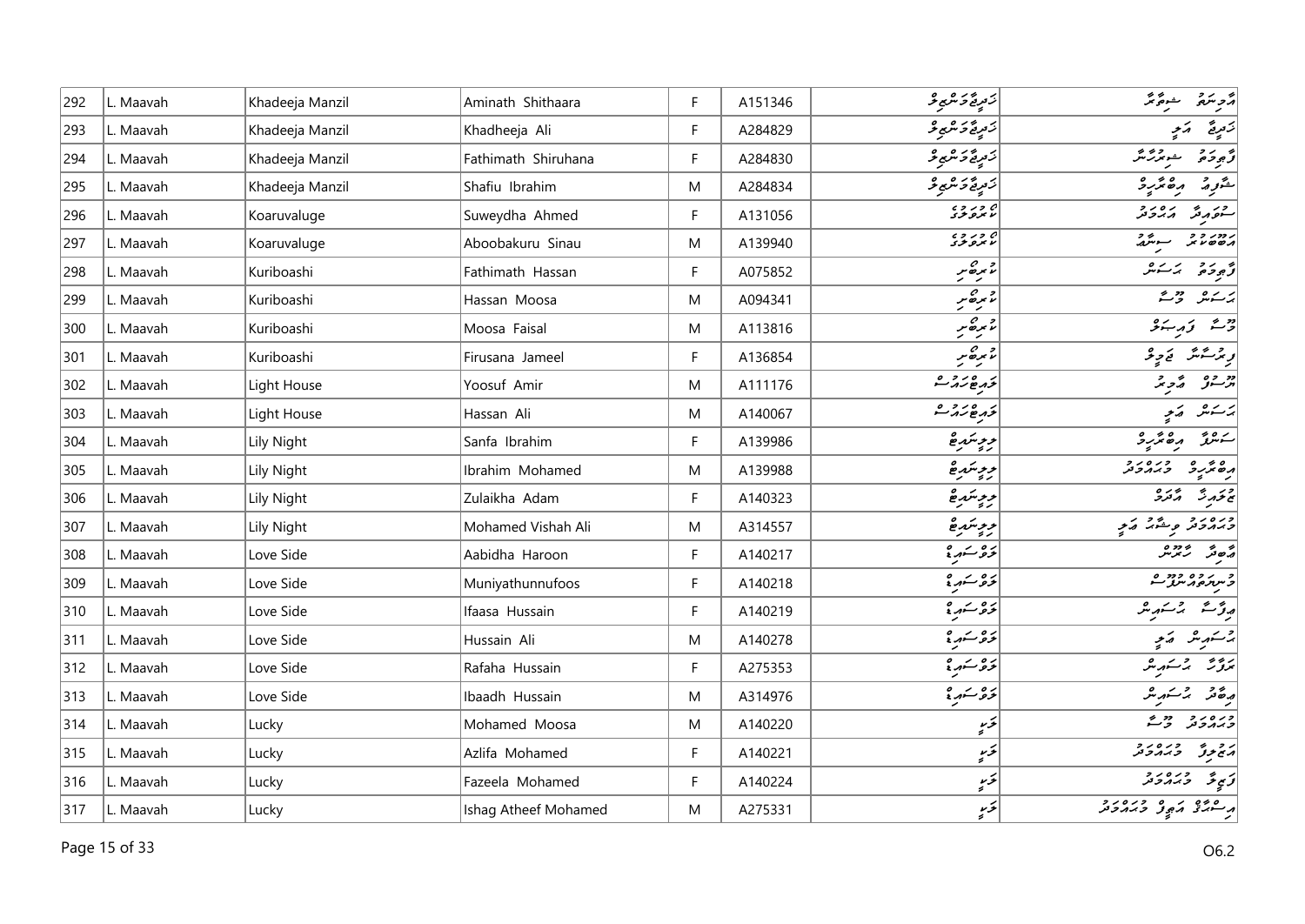| 318 | L. Maavah  | Lucky        | Azmeela Mohamed      | F  | A347667 | ائحيد                             | روح و دره در                                                    |
|-----|------------|--------------|----------------------|----|---------|-----------------------------------|-----------------------------------------------------------------|
| 319 | L. Maavah  | Lucky Star   | Mohamed Ziyad Hassan | M  | A149732 | لجربه يقفحهم                      | ورەرو پەرە بەك                                                  |
| 320 | L. Maavah  | Lucky Star   | Aishath Nuha         | F  | A314942 | ئۈرىشى ئىچ                        | أمار منظم المسترك                                               |
| 321 | L. Maavah  | Lucky Star   | Abdulla Hassan       | M  | A314943 | ئەرىپە شەھىر                      | مَدْهُ مِّدَاللَّهُ بَرَسَوْسُ                                  |
| 322 | L. Maavah  | Lucky Star   | Hana Hassan          | F  | A314944 | ئەربە شقى ئىر                     | رُنگ پُرَسَکَنَّ                                                |
| 323 | L. Maavah  | Maakoni      | Ukashath Mohamed     | M  | A139690 | و مهمبر<br>حرمانبر                | وه رو وره رو<br>پرناختونی وبرپروتر                              |
| 324 | L. Maavah  | Maakoni      | Fathmath Mohamed     | F  | A311585 | و مهمبر<br>مر                     | 3,017 - 2017<br>3050 - 20050                                    |
| 325 | L. Maavah  | Maakurathuge | Khadeeja Ibrahim     | F  | A140161 | ه د ر د ،<br>د ر بره د            | زَمِيعٌ رِهِ مُرْرِدٌ                                           |
| 326 | L. Maavah  | Maakurathuge | Mariyam Aboobakuru   | F  | A140162 | ه و ر و ،<br>تر <i>ما بو</i> بو ی | 77777<br>ر ه ر ه<br><del>د</del> بربرگ                          |
| 327 | L. Maavah  | Maakurathuge | Ahmed Ibrahim        | M  | A140163 | ه و ر و ،<br>تر ما موجو ی         | ג פי כ ה פי בי ב                                                |
| 328 | L. Maavah  | Maakurathuge | Aishath Ibrahim      | F. | A140164 | ه د د د ه<br>تر د برو د           | برە ئۆر ۋ<br>پ <sup>و</sup> پر ڪر د                             |
| 329 | L. Maavah  | Maakurathuge | Asra Ibrahim         | F  | A140165 | ه و ر و ،<br>ژ <i>، بره</i> ی     | رمشر<br>ە ھەمەر 2<br>بەھەمەر 2                                  |
| 330 | L. Maavah  | Maakurathuge | Nasreena Ibrahim     | F  | A316096 | ه د ر د ،<br>د تا برو د           | ەرھەترىر <sup>ى</sup><br>ىئەب<br>ئىرىشىمە                       |
| 331 | L. Maavah  | Maanifaage   | Aminath Waheeda      | F  | A093982 | ۇسرۇپ                             | أأدمره أورقه                                                    |
| 332 | L. Maavah  | Maathila     | Zulaikha Adam        | F  | A140363 | ۇ ئە                              | <br>  مح محر مر<br>پە رە<br>مەنزۈ                               |
| 333 | IL. Maavah | Madiha       | Eesa Fatuhee         | M  | A122959 | ځوچ                               | $\frac{2}{3}$                                                   |
| 334 | L. Maavah  | Madiha       | Seereena Mohamed     | F  | A140098 | وبالحج                            | سوپرس ورورد                                                     |
| 335 | L. Maavah  | Mahal        | Mohamed Moosa        | M  | A126039 | ۇزۇ                               | وره رو دور                                                      |
| 336 | L. Maavah  | Mahal        | Aishath Adam         | F. | A139926 | ۇرپى                              | أقهر شدة مستجدة                                                 |
| 337 | L. Maavah  | Mahal        | Akuram Ali           | M  | A313503 | ۇزىۋ                              | رەرە كېر                                                        |
| 338 | L. Maavah  | Mala         | Hussain Shaheen      | M  | A140147 | ترىخە                             | چە سەر سىر سىر سىر                                              |
| 339 | L. Maavah  | Mala         | Mariyam Ahmed        | F  | A140148 | زىز                               | ر ه ر ه<br>د بربرد<br>بر 2 ر ح<br>م <i>ر</i> بر <del>و</del> تر |
| 340 | L. Maavah  | Mala         | Mohamed Ali          | M  | A140149 | ىرى                               | وره رو در                                                       |
| 341 | L. Maavah  | Manzaruge    | Aboobakuru Jauhary   | M  | A080683 | ر ۵ ر و ،<br>تر شریح مور          |                                                                 |
| 342 | L. Maavah  | Manzaruge    | Idrees Adam          | M  | A106866 | ر ۵ ر و ۷<br>تر سرچ مرد           | ارتر موسط مدره<br>ارتر موسط مدرد                                |
| 343 | L. Maavah  | Manzaruge    | Fathimath Idrees     | F. | A139882 | ر ۵ ر و ،<br>تر شریح بوری         | و ده مرمز پ                                                     |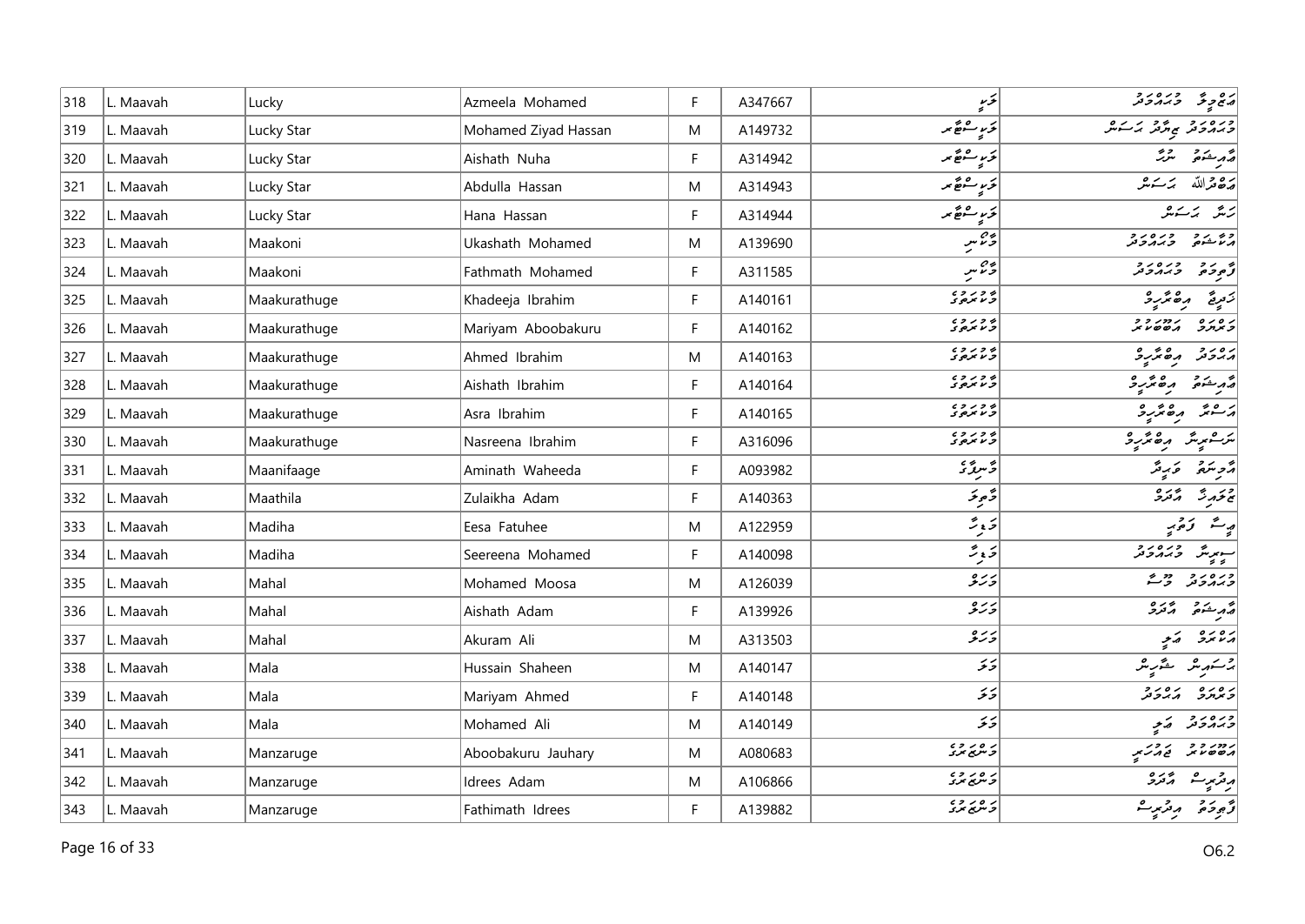| 344 | L. Maavah  | Matharesmaage | Zulaikha Hussain       | F  | A139852 | ر ر ر ه و د ،<br><del>و ه</del> مرسو <del>د</del> د | برسەمەر<br>  تحريم رجح                        |
|-----|------------|---------------|------------------------|----|---------|-----------------------------------------------------|-----------------------------------------------|
| 345 | L. Maavah  | Matharesmaage | Mariyam Moosa          | F. | A139854 | ر ر ، ر ه » ،<br><del>و</del> ه پرسو <del>ر</del>   | ر ه ر ه<br>د بربر د<br>دو مح                  |
| 346 | L. Maavah  | Matharesmaage | Fathimath Moosa        | F. | A139855 | ر ر ء مرو <del>ءِ</del><br>حرم تر سو د ي            | دی مشتر<br>وٌجوحه                             |
| 347 | LL. Maavah | Matharesmaage | Siththi Moosa          | F. | A312968 | ر ر ۽ ه و ۽<br>وي پر سور <sub>ک</sub>               | دويم<br>سودھ                                  |
| 348 | L. Maavah  | Mawill        | Fathimath Ibrahim      | F  | A073068 | ئەھمەيخە                                            | ە ھەترىرى<br>برھىترىرى<br>وٌمورَم             |
| 349 | L. Maavah  | Mawill        | Abdulla Hameed         | M  | A140027 | خوم پی                                              | صقعرالله<br>برکوفر                            |
| 350 | L. Maavah  | Meenaaz       | Haneefa Ibrahim        | F  | A080797 | جريثي                                               | بَسِدٌ رِهْنَرِ دِ                            |
| 351 | L. Maavah  | Meenaaz       | Haseeba Ibrahim        | F. | A138425 | جريثي                                               | ەرھەترىرى<br>ر<br>برَب                        |
| 352 | L. Maavah  | Meenaaz       | Hussain Haseeb         | M  | A139957 | حريثره                                              | برسكهر مركب وتح                               |
| 353 | L. Maavah  | Meenaaz       | Ibrahim Ali Abdulla    | M  | A151422 | جريثره                                              | مەھەر ئەس مەھەراللە                           |
| 354 | L. Maavah  | Meenaaz       | Hawwa Ibrahim          | F  | A279449 | حريثره                                              |                                               |
| 355 | L. Maavah  | Meerange      | Rugiyya Ismail         | F  | A139977 | جە ئىر مەم<br>ئ                                     |                                               |
| 356 | L. Maavah  | Moosum        | Moosa Ibrahim          | M  | A140319 | دد وه                                               | $\frac{1}{2}$                                 |
| 357 | L. Maavah  | Mugoo         | Thaha Naseem Adam      | M  | A063986 | و دد<br>و ی                                         | وی <sub>مرکسو</sub> ی <sub>م</sub> رده<br>وی  |
| 358 | L. Maavah  | Mugoo         | Adam Naseem Aboobakuru | M  | A078749 | و دد<br>و ی                                         | מנים הליים נחינים                             |
| 359 | L. Maavah  | Mugoo         | Yaseen Naseem          | M  | A095773 | و دو<br>و ی                                         | ئۆسەش سەسى <sub>ر</sub> ى<br>                 |
| 360 | L. Maavah  | Mugoo         | Zulaikha Hussain       | F. | A140111 | و دو<br>و ی                                         | ىم خرمرڭ بىر سىر بىر                          |
| 361 | L. Maavah  | Mugoo         | Abdulla Naseem         | M  | A140113 | و دو<br>و ی                                         | رَة قرالله سَرَبِ وَ                          |
| 362 | L. Maavah  | Mugoo         | Mohamed Tharaf Thaha   | M  | A315397 | و دد<br>ترم                                         | 22 222 222 22                                 |
| 363 | L. Maavah  | Muiythoshige  | Fathimath Mohamed      | F  | A139802 | و ه بو ر پر<br>حرمو مړي                             | أوجوحه ورورد                                  |
| 364 | L. Maavah  | Muiythoshige  | Aishath Adam           | F  | A140330 | ه ه بر پر<br>تر موموری                              | و<br>مگر شو محمد د                            |
| 365 | L. Maavah  | Mulahmaage    | Shameema Aboobakuru    | F  | A139884 | و ره و »<br>د نوار د د                              | شەرچ<br>77777                                 |
| 366 | LL. Maavah | Mulahmaage    | Ali Najeeb             | M  | A139887 | و ره و »<br>د <del>و</del> د د د                    | ړکو سرمړه<br>مړ                               |
| 367 | L. Maavah  | Mulahmaage    | Hawwa Naila            | F  | A139889 | و ره و »<br>د <del>و</del> د د د                    | رەپچ<br>سَّرمر تَر                            |
| 368 | L. Maavah  | Mulahmaage    | Mohamed Aboobakuru     | M  | A140406 | و ره و »<br>تر په ژ                                 | و ر ه ر و<br>و پر پر <del>و</del> تر<br>77777 |
| 369 | L. Maavah  | Mulahmaage    | Moosa Najeeb           | M  | A313046 | و ره و د<br><del>ر</del> بو بر د                    | ژ گ سَرَمٍ صَ                                 |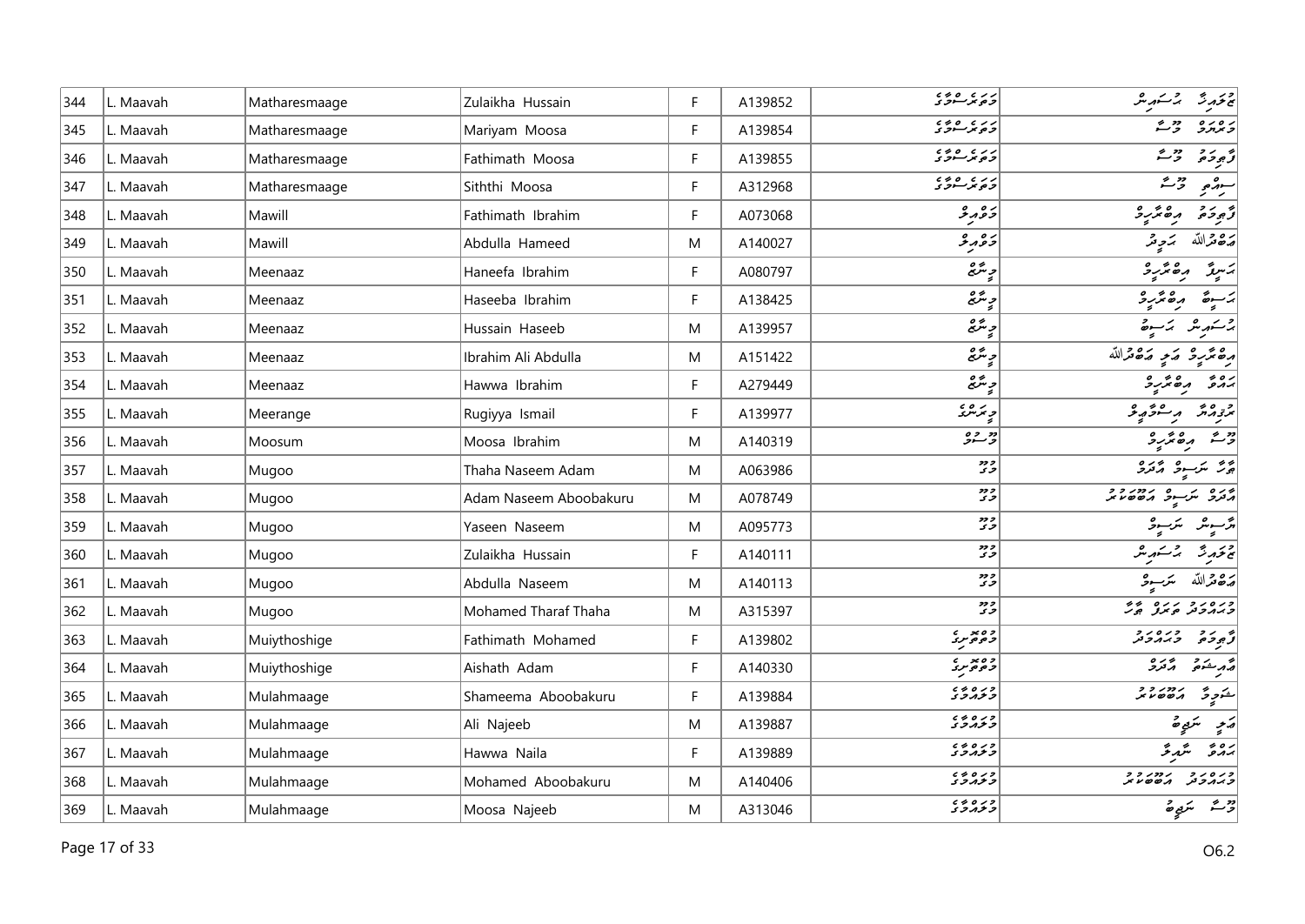| 370 | L. Maavah  | Mulahmaage        | Naaifa Najeeb        | F  | A313051 | و ره و ،<br>د <del>و</del> د د د             | سكوية<br>شمرڙ<br>سندر                                     |
|-----|------------|-------------------|----------------------|----|---------|----------------------------------------------|-----------------------------------------------------------|
| 371 | L. Maavah  | Muniyaage         | Zulaikha Umar        | F. | A139953 | و سرمر<br>و سرمر                             | ج ځه پر جح<br>ور و<br>در تر                               |
| 372 | L. Maavah  | Muniyaage         | Ibrahim Umar         | M  | A314077 | وسرمر                                        | ە ھەترىرى<br>س<br>ەرىر                                    |
| 373 | L. Maavah  | Muragagasdhoshuge | Aishath Adam         | F. | A115708 | و ر ر ر ه مد و د<br>تر بوی ی سوتوری          | پ <sup>و</sup> مرشوحو<br>پھر ہ<br>مرکز                    |
| 374 | L. Maavah  | Muragagasdhoshuge | Mohamed Salveen      | M  | A124296 | و ر ر ر _ _ _ _ _ _ _ _<br>تر بوی کے مسلوموں | و ر ه ر د<br>تر پر ژنر<br>سەۋەپىر                         |
| 375 | L. Maavah  | Murigu            | Lirar Mohamed        | M  | A123995 | و<br>ترىمرى                                  | و رە ر د<br>تر پروتر<br>سى <sub>وم</sub> ترىتر            |
| 376 | L. Maavah  | Murigu            | Saarath Mohamed      | F  | A128696 | و<br>و بو و                                  | شرد دره دو                                                |
| 377 | L. Maavah  | Murigu            | Nasrath Mohamed      | F  | A139915 | و برد<br>ر                                   | و ره ر و<br><i>و پر</i> و تر<br>ىر قەير ج                 |
| 378 | L. Maavah  | Murigu            | Hawwa Ahmed          | F  | A139916 | و برد<br>و برد                               | ره ده رور<br>پهرو مدرونر                                  |
| 379 | L. Maavah  | Murigu            | Mohamed Idrees       | M  | A139917 | و بر د<br>تر مرد                             | ورەرو مەرىپ                                               |
| 380 | L. Maavah  | Murigu            | Mahudhiyyath Mohamed | F  | A139918 | و برد<br>و برد                               | وره ر د<br><i>د ب</i> رگرفر<br>تر و بر در و               |
| 381 | L. Maavah  | Mutheege          | Mohamed Ali          | M  | A076455 | د<br>ترمړنه                                  | وره رو کرد که                                             |
| 382 | L. Maavah  | Mutheege          | Adam Mohamed Fulhu   | M  | A140058 | د<br>ترمړنو                                  | و ر ه د و و و<br>تر <i>پر پر ترو</i> لو<br>په ره<br>درگرو |
| 383 | L. Maavah  | Nafaa Villa       | Fathimath Niuma      | F  | A140133 | ىئرتۇ بۇ ئى                                  | توجدة سرحيح                                               |
| 384 | L. Maavah  | Nafaa Villa       | Hawwa Ibrahim        | F  | A140134 | ىرۇ <sub>گ</sub> وۇ                          | برەپچ<br>ە ھەترىر ۋ                                       |
| 385 | L. Maavah  | Nafaa Villa       | Mariyam Rahuma Ahmed | F  | A140136 | ىئەتۋە <sub>م</sub> ۇ                        | ג סגם גבל גםגב<br>בינו <i>ניב</i> ו <i>גיב</i> נג         |
| 386 | L. Maavah  | Nafaa Villa       | Ahmed Ibrahim        | M  | A140138 | ىئوگۇ ق                                      | ورود مصرور                                                |
| 387 | L. Maavah  | Nafaa Villa       | Hassan Fathuhee      | M  | A140139 | سَرَّحْرِ تَحْ                               | برسەش<br>توځ په                                           |
| 388 | L. Maavah  | Nafaa Villa       | Idhrees Fathuhee     | M  | A314617 | سَمَدَّحِرَ                                  | <br>  روز بر ے<br> <br>تر د<br>تره پر                     |
| 389 | L. Maavah  | Nalahiya          | Fathimath Suduna     | F  | A140074 | يتزبزريم                                     | وحموحهم<br>سەدرىتر                                        |
| 390 | LL. Maavah | Nalahiya          | Yoosuf Ibrahim       | M  | A140078 | يترىخر بتر                                   | دد به در<br>مرتسکو<br>مەھترىرى                            |
| 391 | L. Maavah  | Nalahiya          | Faheema Idrees       | F  | A140079 | يرۇرېژ                                       | تۇر <sub>ى</sub> قە<br>ىر قرىيە ھ                         |
| 392 | L. Maavah  | Nalahiya          | Ibrahim Moosa        | M  | A315024 | يتزبرير                                      | ەرھ ئ <sup>ۆ</sup> ر ۋ<br>د هم شه                         |
| 393 | L. Maavah  | Nalahiya          | Aboobakuru Ibrahim   | M  | A315097 | يتزبريثر                                     | 77/77/<br>مەھترىرى                                        |
| 394 | L. Maavah  | Nalahiya          | Moosa Ibrahim        | M  | A315098 | يتزنجر بثر                                   | ەھ ترىرى<br>دی مشتر<br>حراکت                              |
| 395 | L. Maavah  | Nalahiya          | Haroon Ibrahim       | M  | A364342 | يتزنجر بثر                                   | وجعام متصرو                                               |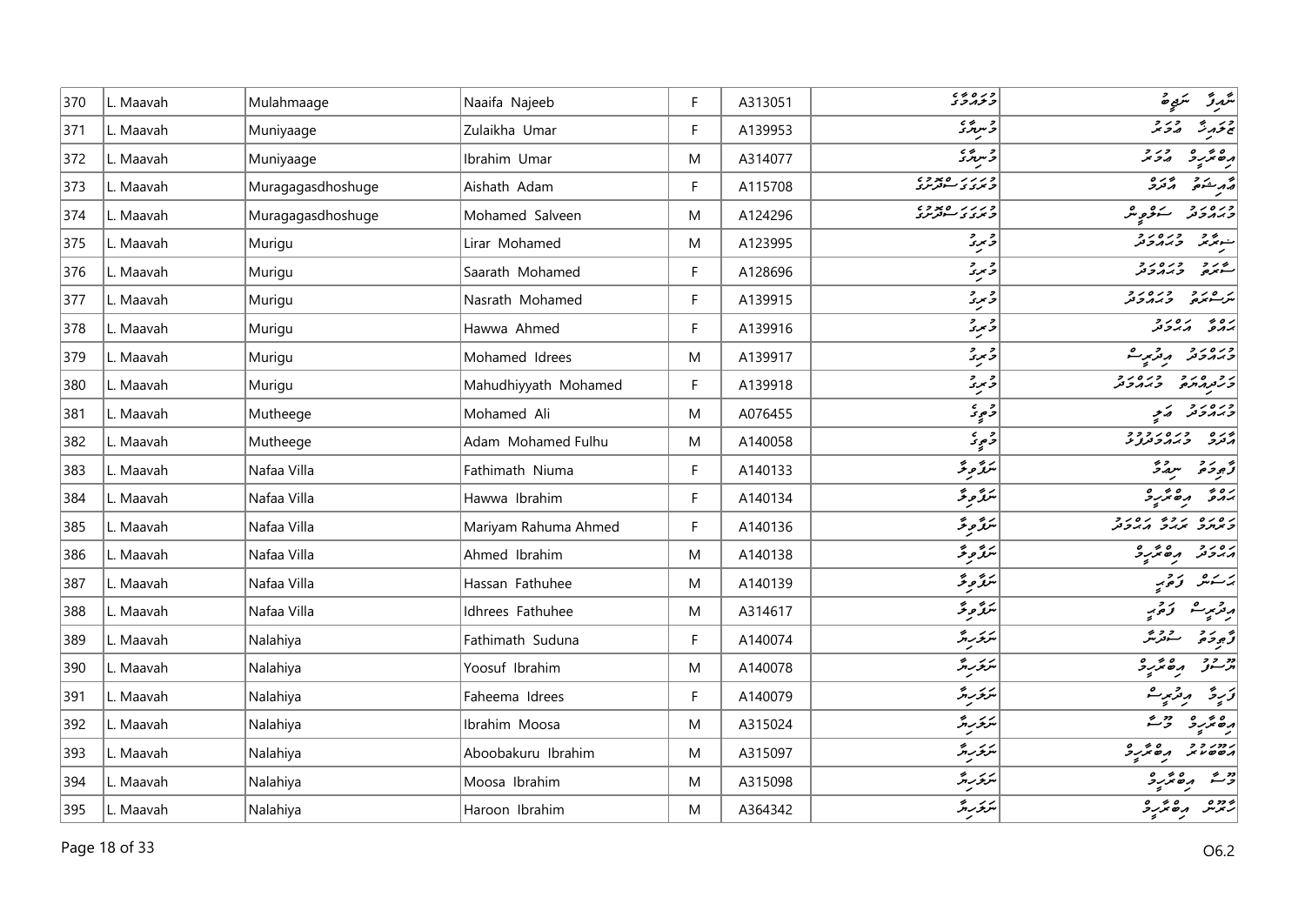| 396 | L. Maavah  | Narugis villa | Fathimath Moosa       | F  | A140177 | ىئر <i>پرېمو سىمو</i> ئۇ                      | أزوده ومث                                                 |
|-----|------------|---------------|-----------------------|----|---------|-----------------------------------------------|-----------------------------------------------------------|
| 397 | L. Maavah  | Narugis villa | Moosa Mohamed         | M  | A140179 | ىئر <i>پرېمو</i> موقى                         | ترثئه<br>و ر ه ر د<br>تر پر ژ تر                          |
| 398 | L. Maavah  | Narugis villa | Mariyam Moosa         | F  | A314628 | ىئەتترى <sub>ر</sub> ش <sub>ەھب</sub> ۇ       | ر ه ر ه<br><del>د</del> بربر د                            |
| 399 | LL. Maavah | Narugis villa | Abdhurahmaan Moosa    | M  | A314630 | ىئر <i>پرېمو سى</i> ھو قە                     | ره ده ره ده در در د                                       |
| 400 | L. Maavah  | New plus      | Yoosuf Abdul Rahman   | M  | A039378 | سرە بۇ بۇ ب                                   | ره وه ره ده<br>په ه تر پر بر بر<br>دد رحمو                |
| 401 | L. Maavah  | Nivaidhoshuge | Abdulla Mohamed       | M  | A139848 | سرکھ وقریری<br>سرکھ وقریری                    | و رە ر د<br>تر پروتر<br>برە تراللە                        |
| 402 | L. Maavah  | Nivaidhoshuge | Mariyath Abdul Rahman | F  | A314454 | سرچە جە ج<br>سرچە سرچىرى                      | ره وه ره ۶ ه<br>پره تربر تر تر تر<br>ۇ برېزە <sub>ۋ</sub> |
| 403 | L. Maavah  | Noor          | Ibrahim Shafeeq       | M  | A113499 | دد د<br>سربر                                  | رە ئەر ئىستىم                                             |
| 404 | L. Maavah  | Nooreege      | Gasim Ali Mohamed     | M  | A033614 | دد<br>مترسمي د                                | كخ سوط أيمو وبرود و                                       |
| 405 | LL. Maavah | Noovilaage    | Hussain Moosa         | M  | A139950 | دد په په<br>سرعو تر د                         | جر شهر شده محر مشک                                        |
| 406 | L. Maavah  | Noovilaage    | Usman Sameer          | M  | A139951 | دد پر پر<br>سر <sub>گر</sub> بر               | وه ده و د د د                                             |
| 407 | LL. Maavah | Noovilaage    | Aishath Ahmed         | F  | A139952 | دد پر پر<br>سر <sub>گر</sub> بر بر            | وكرشكو ورود                                               |
| 408 | L. Maavah  | Noovilaage    | Abdulla Saheem        | M  | A140345 | دد په په<br>سر <sub>گرم</sub> ونو             | رەقراللە سەرو                                             |
| 409 | L. Maavah  | Noovilaage    | Yoosuf Sarim          | M  | A314054 | دد<br>متر <sub>جو</sub> بحری                  | دو وه مشعر د                                              |
| 410 | L. Maavah  | Ocean Beem    | Fathimath Sausan      | F  | A314592 | پر سرچ و                                      | ۇي <sub>م</sub> ومۇ سۇم سەمىر                             |
| 411 | IL. Maavah | Ocean Wave    | Adam Abdul Rahman     | M  | A085361 | ج پر ويء و<br>مرش <sub>و</sub> مبر <i>و</i> و | ر ه و ه د ه د ه<br>پره تربر تر س<br>ر در ه<br>در تر ژ     |
| 412 | LL. Maavah | Ocean Wave    | Shiyama Abdul Rahman  | F  | A140032 | ج پر 200<br>پر شوسرو و                        | ره وه ره ده و.<br>پره تربر تر س<br>شەدگر گر               |
| 413 | L. Maavah  | Ocean Wave    | Zulfa Moosa Hussain   | F. | A140034 | ج پر ويء و<br>هر شوسرو و                      | دە بەيدى جەسەر شەر                                        |
| 414 | L. Maavah  | Ocean Wave    | Ahmed Mohamed         | M  | A140372 | ایم شه ۱۵۵۵<br>امر شهر شر <i>و</i> و          | ג סגב בגם גב<br>גגב בג בגרב                               |
| 415 | L. Maavah  | Ocean Wave    | Aminath Hudhuna Adam  | F  | A314604 | ج پر ويء و<br>پر شوسرو و                      | د در در دره دره<br>د د سره رس د در                        |
| 416 | LL. Maavah | Orchidmaage   | Adam Sabah            | M  | A139935 | 0.<br> پرس و دی                               | پره پريوه<br>پرترو پوهن                                   |
| 417 | L. Maavah  | Parisge       | Ahmed Adam            | M  | A139963 | ۇ بر م                                        | پور ہ<br>مرکزو<br>ر ەر د<br>م <i>.ئ</i> رىر               |
| 418 | L. Maavah  | Rabeeu Manzil | Ali Ahmed             | M  | A081942 | ئەھەر ئەسىم ب <sup>9</sup>                    | أيمو أيرود                                                |
| 419 | L. Maavah  | Rabeeu Manzil | Aminath Rathuna       | F  | A140080 | <i>بڑھ</i> پڑھ شریح څ                         | أأدبتهم بموش                                              |
| 420 | L. Maavah  | Rabeeu Manzil | Hawwa Leela           | F. | A140081 | ئەھەر ئەشرىجە بىر                             | $rac{20}{50}$<br>حرقر                                     |
| 421 | L. Maavah  | Rabeeu Manzil | Ahmed Idrees          | M  | A140082 | برَەەر ئەرىبى ئە                              | ەردو مەقرىرى                                              |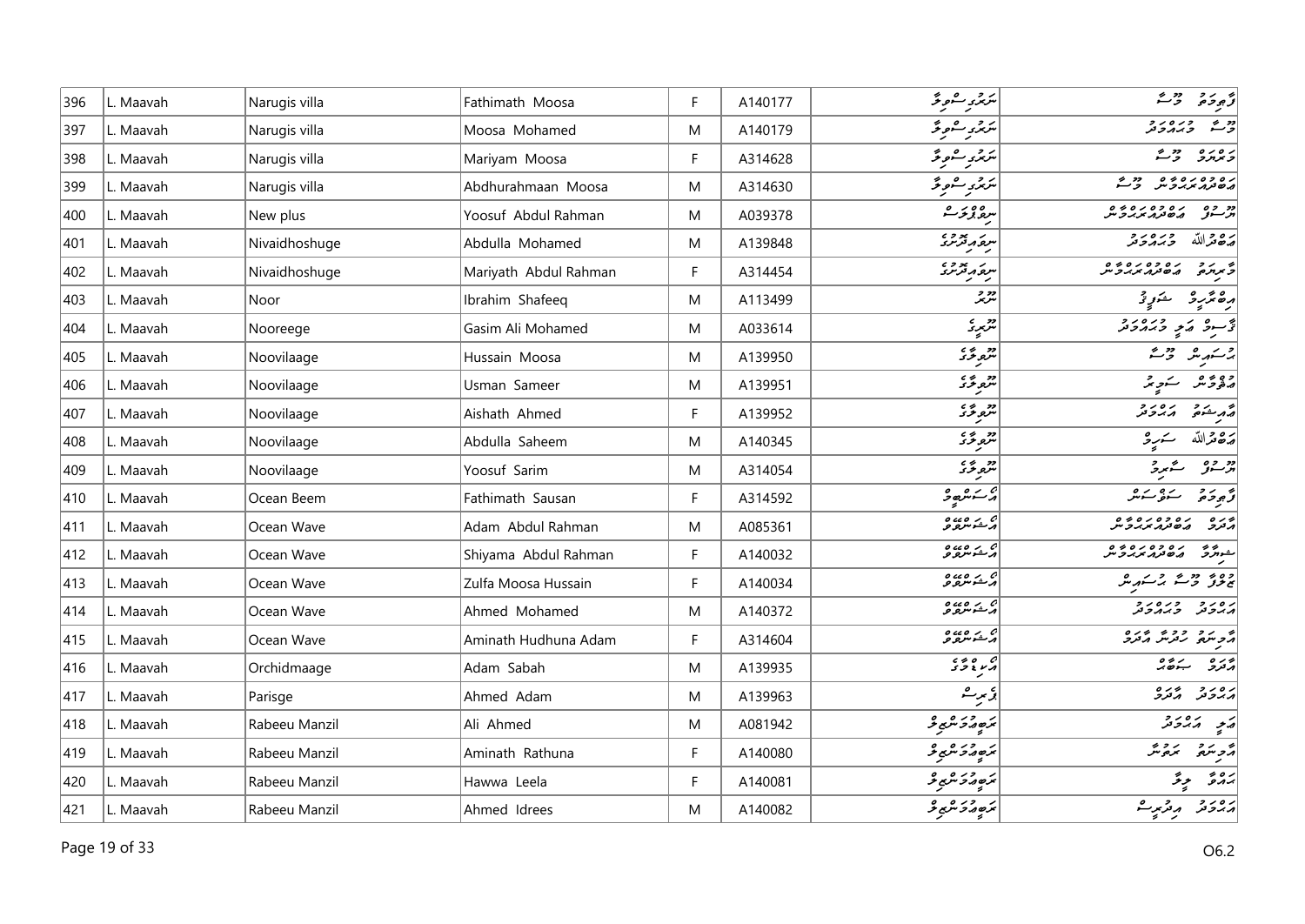| 422 | L. Maavah | Rabeeu Manzil | Mariyam Hassan          | F. | A140083 | ئەھەر ئەسىر ق                                      | دەرە بەسەر                                             |
|-----|-----------|---------------|-------------------------|----|---------|----------------------------------------------------|--------------------------------------------------------|
| 423 | L. Maavah | Rabeeu Manzil | Mohamed Ahmed           | M  | A315149 | پرېږې د عربې د                                     | כנסנכ נסנכ<br><i>כג</i> ונכנג ו <i>ג'י</i> כנג         |
| 424 | L. Maavah | Rabeeu Manzil | Azwaan Ali              | M  | A315158 | برَهور د عروج                                      | د د و د په کار کې د                                    |
| 425 | L. Maavah | Radiumge      | Hawwa Aboobakuru        | F. | A140117 | ې به ده ،<br>مرد مرد د                             | 77777<br>ر ه و<br>پروتخ                                |
| 426 | L. Maavah | Radiumge      | Hussain Adam            | Μ  | A140231 | ړ ده ده<br>مرغ در                                  | جر شهر شهره<br>مرسکر سر                                |
| 427 | L. Maavah | Radiumge      | Adam Naseer Hassan      | M  | A163035 | ې به ده ،<br>مرد مرد د                             | وره مربار بر براه<br>مرکزی مربار بر                    |
| 428 | L. Maavah | Radiumge      | Huneysa Adam Naseer     | F  | A315370 | ې ده ې<br>مرو ترو د                                | ري ۽ پرو ترجي                                          |
| 429 | L. Maavah | Rahdhebaige   | Adam Ali                | M  | A120549 | ر ہ ء ر ر ۽<br>بر ترتر <i>ھ ۾</i> ت                | وره در<br>م <sup>ورو</sup> در                          |
| 430 | L. Maavah | Raiyvilla ge  | Abdul Rasheed Ismail    | M  | A140054 | ىرە ھەتىي<br>ئىرە ھەرىخە                           | גם כפי הייני הייכל ב                                   |
| 431 | L. Maavah | Raiyvilla ge  | Aminath Rauza           | F. | A312974 | ره<br>بره و ژی                                     | أزويته بمدينة                                          |
| 432 | L. Maavah | Randhuni      | Fathimath Adam          | F  | A139919 | ىرىۋورسىيە                                         | و محمد المحمدة                                         |
| 433 | L. Maavah | Randhuni      | Hussain Fulhu           | Μ  | A313634 | ئەنگرىلىر                                          | جر س <sub>ک</sub> ر مربوعه<br>م                        |
| 434 | L. Maavah | Randhuni      | Hassan Thorig           | M  | A313679 | برمروز سر                                          | برُسكوش فج برقح                                        |
| 435 | L. Maavah | Ranmatheege   | Yoosuf Ibrahim          | M  | A140271 | ر ه ر<br>بر مرد م <sub>و</sub> ر                   | מי כם הסתקיבים<br>תייינים הסתקיבי                      |
| 436 | L. Maavah | Ranmatheege   | Hawwa Ibrahim           | F  | A314729 | بر ۵ پر<br>مرمر <sub>تر مو</sub> ر                 | ڔۛؗ۠۠ڠؠٞڔۯ<br>رە بە<br>برادى                           |
| 437 | L. Maavah | Ranmatheege   | Mariyam Yoosuf          | F  | A314733 | بر ۵ پر<br>مرمرچ م <sub>و</sub>                    | ر ه بر ه<br><del>د</del> بر بر و<br>ېژىستۇ             |
| 438 | L. Maavah | Ranmatheege   | Ziyaana Yoosuf          | F. | A314744 | ر ه ر<br>مرسر <del>د</del> م <sub>و</sub> ر        | ہے ہڑ سگر<br>ېژىستۇ                                    |
| 439 | L. Maavah | Ranmatheege   | Javaadhu Yoosuf         | M  | A314750 | بر ۵ بر پر<br>مرسرچ م <sub>و</sub> ر               | ر پر در در وو                                          |
| 440 | L. Maavah | Ranthari      | Aboobakuru Abdul Rahman | Μ  | A140194 | برەم                                               | ره وه ره ده.<br>پره تعربر تر س<br>נ דרג ד<br>גם סיט זק |
| 441 | L. Maavah | Ranthari      | Abdulla Azneem          | M  | A140195 | ابرمرير                                            | رە دالله مەم يېرچ                                      |
| 442 | L. Maavah | Ranthari      | Zulaikha Ibrahim        | F. | A140197 | ابرمريم                                            | ە ھەمرىر 2<br>برھىمەر<br>چ ئۇ م <sup>ەش</sup> ر        |
| 443 | L. Maavah | Ranthari      | Aminath Azneema         | F  | A140222 | برهمز                                              | أزويته المتحسرة                                        |
| 444 | L. Maavah | Reeko         | Hassan Mohamed          | M  | A139958 | بىيە                                               | يُرَ يَدُورُونَ                                        |
| 445 | L. Maavah | Reeko         | Aminath Samheena        | F  | A139960 | $\overline{\mathcal{E}_{\mathbf{y}}^{\mathbf{c}}}$ | أأرمن المستورين                                        |
| 446 | L. Maavah | Reeko         | Siththi                 | F. | A314064 | بدرج                                               | $\frac{1}{2}$                                          |
| 447 | L. Maavah | Reeko         | Fathimath Siuna         | F. | A314068 | سميقه                                              | ۇيدۇ سەرتىگە                                           |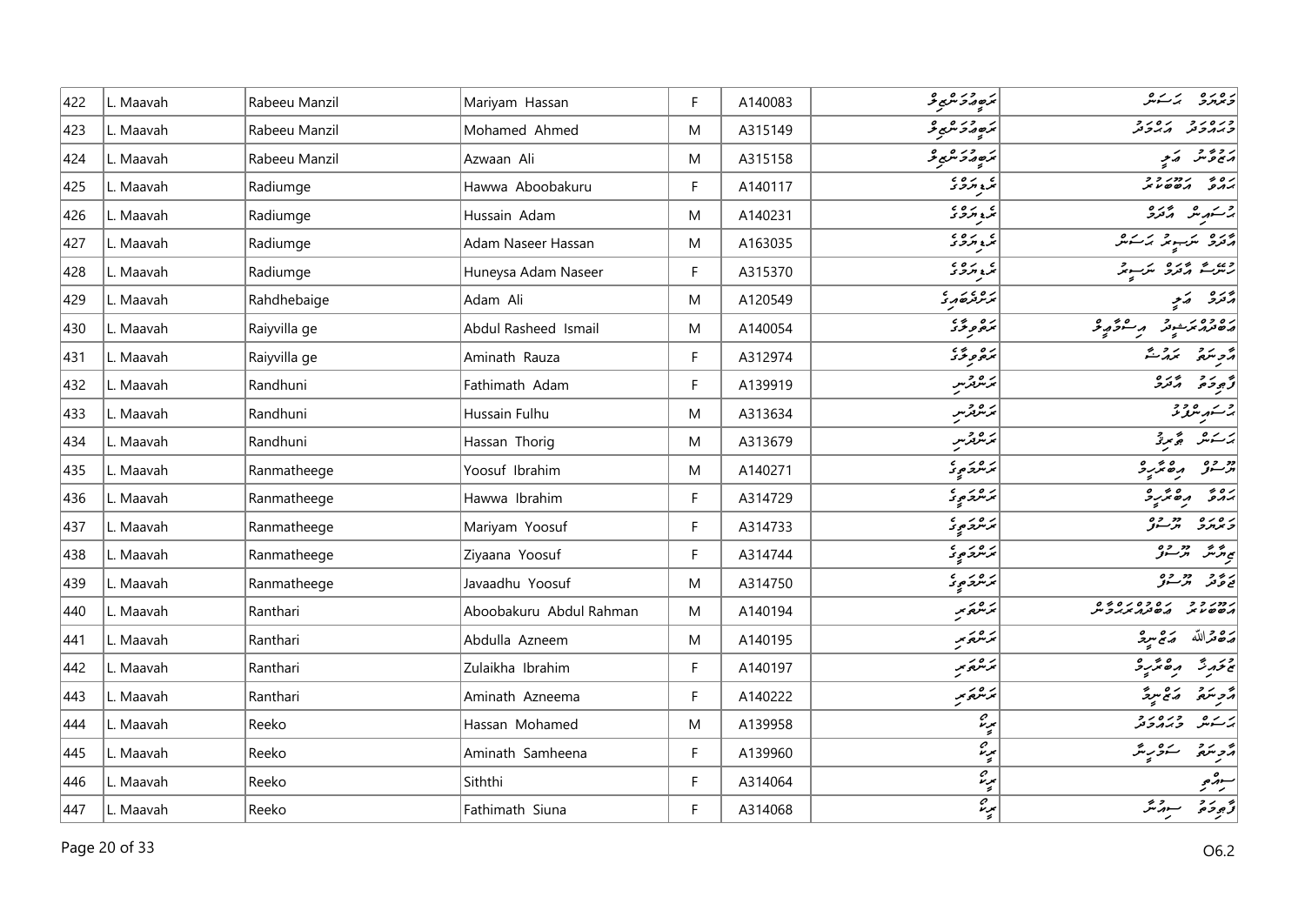| 448 | L. Maavah | Reeko         | Mariyam Samna             | F         | A314073 | بديم                              | سەۋىتر<br>ر ه ر ه                                                    |
|-----|-----------|---------------|---------------------------|-----------|---------|-----------------------------------|----------------------------------------------------------------------|
| 449 | L. Maavah | Ridhali       | Samweel Aboobakuru        | M         | A313526 | ىرىزىر                            | 77/77/<br>سەۋەپچە                                                    |
| 450 | L. Maavah | Riyaz         | Mariyam Adam              | F         | A140331 | بروزم                             | ر ه ر ه<br><del>د</del> بربرو<br>پور ہ<br>مرکزو                      |
| 451 | L. Maavah | Roanuge       | Sanfa Abdul Rahman        | F.        | A139932 | ہ و ،<br>برسر                     | ر ه د ه د ه د ه<br>پره تربر تر بر<br>سەھەيچە                         |
| 452 | L. Maavah | Roanuge       | Athifa Abdul Rahman       | F         | A139933 | ہ و ،<br>برسر                     | ره وه ره د ه<br>په <i>ه تر پر پر</i> تر س<br>رمجوڙ                   |
| 453 | L. Maavah | Roanuge       | Abdul Rahman Yoosuf       | M         | A139934 | م و ،<br>برس                      | נסכסנסים מבקס<br>השנה <i>גיב</i> ית ת—נ                              |
| 454 | L. Maavah | Saan Villa    | Mohamed Ismail            | M         | A048354 | سەمبىرى <i>مۇ</i>                 | כנפנים תפיקים                                                        |
| 455 | L. Maavah | Saaraa Manzil | Ibrahim Abdul Rahman      | ${\sf M}$ | A125412 | <u>شو پره پول</u> و               | ر ٥ ر ٥ ر ٥ ر و و<br>پر <i>ه تر در بر</i> ر<br>ەرھەترىر <sup>ى</sup> |
| 456 | L. Maavah | Saaraa Manzil | Aminath Sara              | F         | A138403 | گەنگەنزىرى<br>سەنگەنزىرى <i>ي</i> | پ <sup>و</sup> پر پر د<br>سەمۇر                                      |
| 457 | L. Maavah | Saaraa Manzil | Siththi Ibrahim           | F         | A140070 | ئەمە <i>ز ش<sub>ە</sub>بۇ</i>     | سوژمو<br>ەرھەترىر <sup>ى</sup>                                       |
| 458 | L. Maavah | Saaraa Manzil | Sanfa Ibrahim             | F.        | A140071 | <u>شوېره پول</u> و                | سەمىر<br>ە ھەمەر 2<br>بەھەمەر 2                                      |
| 459 | L. Maavah | Saaraa Manzil | Khadheeja Ibrahim         | F         | A315022 | <u>ځېږې هې</u> په                 | ئرتورنج<br>م<br>برە ئۆرۈ                                             |
| 460 | L. Maavah | Sabudhelige   | Hawwa Ibrahim             | F         | A139920 | ر و ،<br>سوھ ترمور                | برەپچ<br>مەھمىرى                                                     |
| 461 | L. Maavah | Sabudhelige   | Idrees Lirugaam           | M         | A139927 | سەھ قرىرى<br>سىھ قرىرى            | ويتربر ويده                                                          |
| 462 | L. Maavah | Sabudhelige   | Mariyam Adam              | F         | A140261 | ر د ه د بر پ                      | נים נים ניים<br>כי <i>נ</i> ו <i>נ</i> יפ                            |
| 463 | L. Maavah | Sabudhelige   | Ahmed Raajih Abdul Gafoor | M         | A275324 | ر ده ترو پ                        | ر ه ر د پرې د پره ده د دد د<br>پرېږدنر برې پر پره تر وړنو بر         |
| 464 | L. Maavah | Sabudhelige   | Aneesa Adam               | F         | A308507 | ر و ، د ،                         | أرسرت أرمزد                                                          |
| 465 | L. Maavah | Sandhaanu     | Waleed Zakariyya          | M         | A094822 | ئەمرىرىر                          | وَ وِيْدَ نَجْ مَا مَرِيْدِيْرٌ                                      |
| 466 | L. Maavah | Sandhaanu     | Fathimath Salmeena        | F.        | A139644 | ئەشرىترىتر                        | سەۋەپە ئە<br>توموخي                                                  |
| 467 | L. Maavah | Seven Beach   | Hawwa Adam                | F         | A314335 | يە ئەھەم كە                       | رە پەرە<br>بەدى مەنزى                                                |
| 468 | L. Maavah | Seven Stars   | Aishath Abdul Rahman      | F         | A138618 | يمرش سقومرت                       | ה היים נסיפו בנים                                                    |
| 469 | L. Maavah | Seven Stars   | Aminath Nimala            | F         | A313030 | شوكى شۇمرىش                       | أزحر سرة<br>سرژ تر                                                   |
| 470 | L. Maavah | Shady Corner  | Mariyam Ali               | F         | A140052 | يقني تزكيته                       | أدعده أماسي                                                          |
| 471 | L. Maavah | Shady Corner  | Ibrahim Muhsin            | M         | A140053 | يقني تزيم متزبير                  | ە ھەترىرى<br>بر ھەترىرى<br>لىن ئەسىر بىر<br>مەسىر بىر                |
| 472 | L. Maavah | Shady Corner  | Fathimath Shehenaaz       | F.        | A140405 | القوم تكثير                       | ومجموحهم<br>شەر شەھ                                                  |
| 473 | L. Maavah | Shady Corner  | Shazna Ibrahim            | F         | A314937 | لقوم تكتر                         | شىم شەھەر ئە                                                         |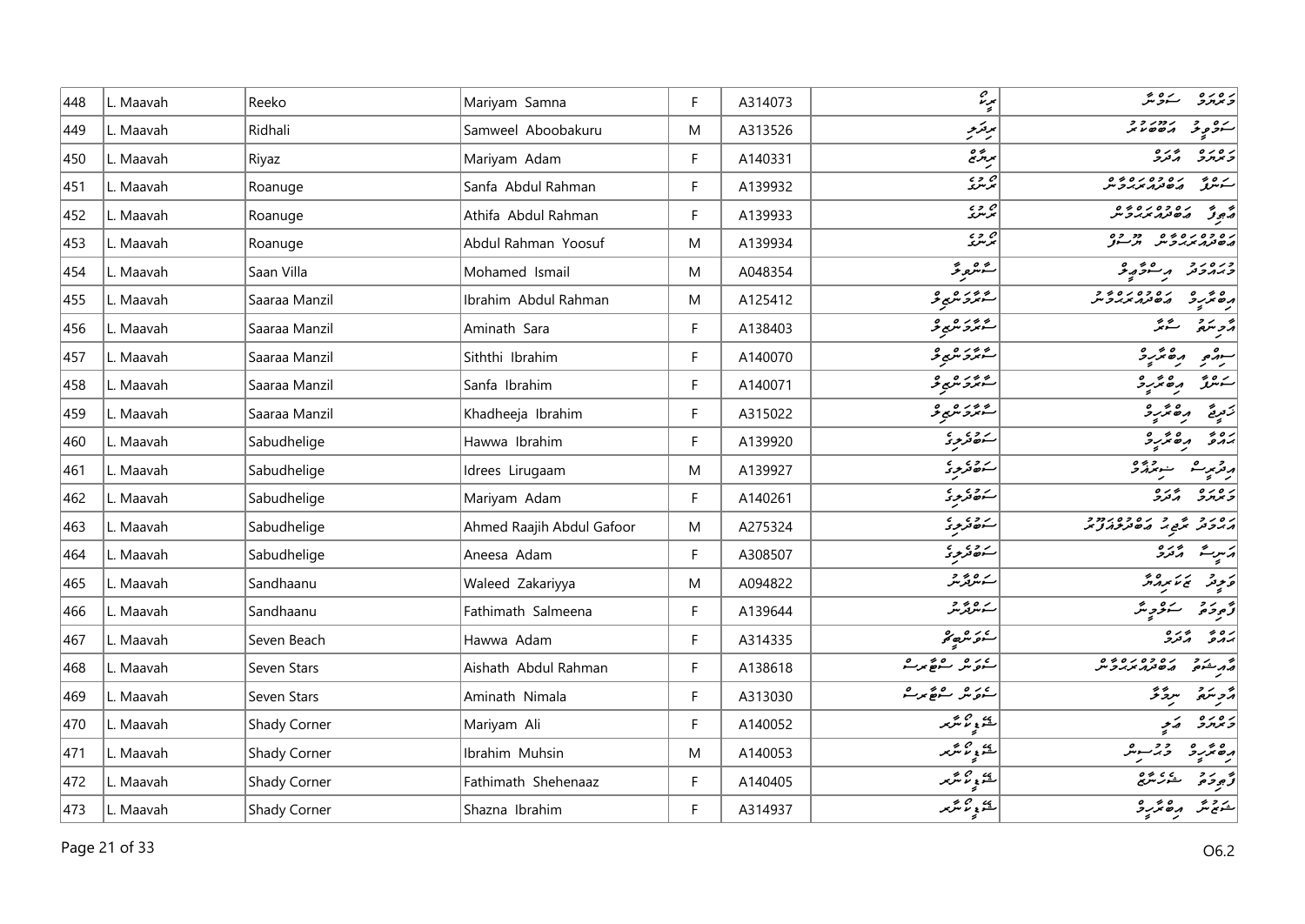| 474 | L. Maavah | Siuna Manzil | Abdul Raheem Yoosuf   | M  | A315381 | سىدىكىنىشى ئىتىلىپ ئىتىلىكى<br>مەسىرى ئىتىلىپ ئىتىل | נסכם ני פריפם<br>הסטה בי תיינ                                                                                   |
|-----|-----------|--------------|-----------------------|----|---------|-----------------------------------------------------|-----------------------------------------------------------------------------------------------------------------|
| 475 | L. Maavah | Sundhuseege  | Fathimath Rasheeda    | F. | A139850 | 2 مۇبۇرسو <sub>كى</sub><br>ئ                        | تزجرخا متمسوش                                                                                                   |
| 476 | L. Maavah | Sundhuseege  | Adam Aboobakuru       | M  | A139851 | 2 مۇيۇسە <sup>ي</sup>                               | 22000 12                                                                                                        |
| 477 | L. Maavah | Sunset       | Fathimath Sara        | F  | A099137 | سەمەر يوھ                                           | سەتەتە<br>و مرد<br>د مردم                                                                                       |
| 478 | L. Maavah | Theeru       | Hawwa Ziyada          | F. | A140169 | مويخر                                               | برە ئە بىر ئە                                                                                                   |
| 479 | L. Maavah | Theeru       | Aishath Zameera       | F  | A140170 | موتنر                                               |                                                                                                                 |
| 480 | L. Maavah | Theeru       | Adam Zameer           | M  | A140171 | و<br>موسمه                                          | وره ځې                                                                                                          |
| 481 | L. Maavah | Theeru       | Mariyam Idrees        | F  | A140188 | مومر                                                |                                                                                                                 |
| 482 | L. Maavah | Theeru       | Haleemath Zaheera     | F  | A316091 | جوبمر                                               |                                                                                                                 |
| 483 | L. Maavah | Theeru       | Siththi Zeena         | F. | A377266 | و<br>موسمه                                          | سودمو<br>ې پېژنې<br>په پېښې                                                                                     |
| 484 | L. Maavah | Thoiba       | Khadeeja Ibrahim      | F. | A139941 | بو<br>مورځ                                          | تزميع مقتررة                                                                                                    |
| 485 | L. Maavah | Thoiba       | Mariyam Ameesha Anwar | F  | A275349 | پر په<br>مورځ                                       | כמתכ הכְבֹּ הייתובת                                                                                             |
| 486 | L. Maavah | Udhaas       | Ibrahim Mohamed       | M  | A082415 | ەر ئەر ھ                                            | 1010 - 1010 - 1010 - 1010 - 1010 - 1010 - 1010 - 1010 - 1010 - 1010 - 1010 - 1010 - 1010 - 1010 - 1010 - 1010 - |
| 487 | L. Maavah | Udhaas       | Mariyam Ibrahim       | F  | A140075 | ەر ئەر ھ                                            | ە ھەترىرى<br>برھەترىرى<br>ر ه ر ه<br>د بر بر                                                                    |
| 488 | L. Maavah | Udhabaani    | Idrees Mahfooz        | M  | A139610 | ج پر پچ سر<br>مرک <b>ت</b> ص                        | ر ۶ ۶۶ و.<br>تر بر تو نمی<br>  روز بر م<br>  ر                                                                  |
| 489 | L. Maavah | Udhabaani    | Fathimath Adam        | F  | A139846 | در په سر                                            | وحجوحهم<br>پھوڑ                                                                                                 |
| 490 | L. Maavah | Udhabaani    | Yoosuf Moosa          | M  | A307582 | <br> پر ترځ س                                       | در مره<br>مرسس <i>ت</i> و<br>دريمه                                                                              |
| 491 | L. Maavah | Uduvilaage   | Ali Shareef           | M  | A140028 | د د په په<br>مرغ موځ په                             | پر چو سند میں تر<br> -                                                                                          |
| 492 | L. Maavah | Uduvilaage   | Hawwa Zahira          | F  | A140311 | د د په په<br>مروغ د                                 | برەپچ<br>پچ پر پټر                                                                                              |
| 493 | L. Maavah | Uduvilaage   | Mariyam Sharuleena    | F. | A310161 | د د په په<br>مرغ تور                                | ر ه ر ه<br>د بربر د<br>ے <del>پ</del> ر موسر                                                                    |
| 494 | L. Maavah | Uduvilaage   | Ibrahim Shareef       | M  | A313012 | د د په په<br>مروغ د                                 | ەرھەترىر <sup>ى</sup><br>شە ئىروگر                                                                              |
| 495 | L. Maavah | Vaarey Villa | Abdulla Ashraf        | M  | A077246 | ۇتئەرگ                                              | برە ترالله<br>بر مش <sub>م</sub> سرو<br>مرت                                                                     |
| 496 | L. Maavah | Vaarey Villa | Mariyam Sulaiman      | F  | A139891 | ء بر<br>حر مرحر محر                                 | ويوبره<br>شۇرۇش                                                                                                 |
| 497 | L. Maavah | Vaarey Villa | Zulaikha Azliya       | F  | A140263 | ۇئىروقر                                             | ويرو مورد                                                                                                       |
| 498 | L. Maavah | Vaarey Villa | Aishath Wileeniya     | F. | A140407 | و پر<br>د تر <sub>حر</sub> څه                       |                                                                                                                 |
| 499 | L. Maavah | Vaarey Villa | Moosa Ihusaan         | M  | A313089 | ۇتئەرگ                                              | وحد من شهر                                                                                                      |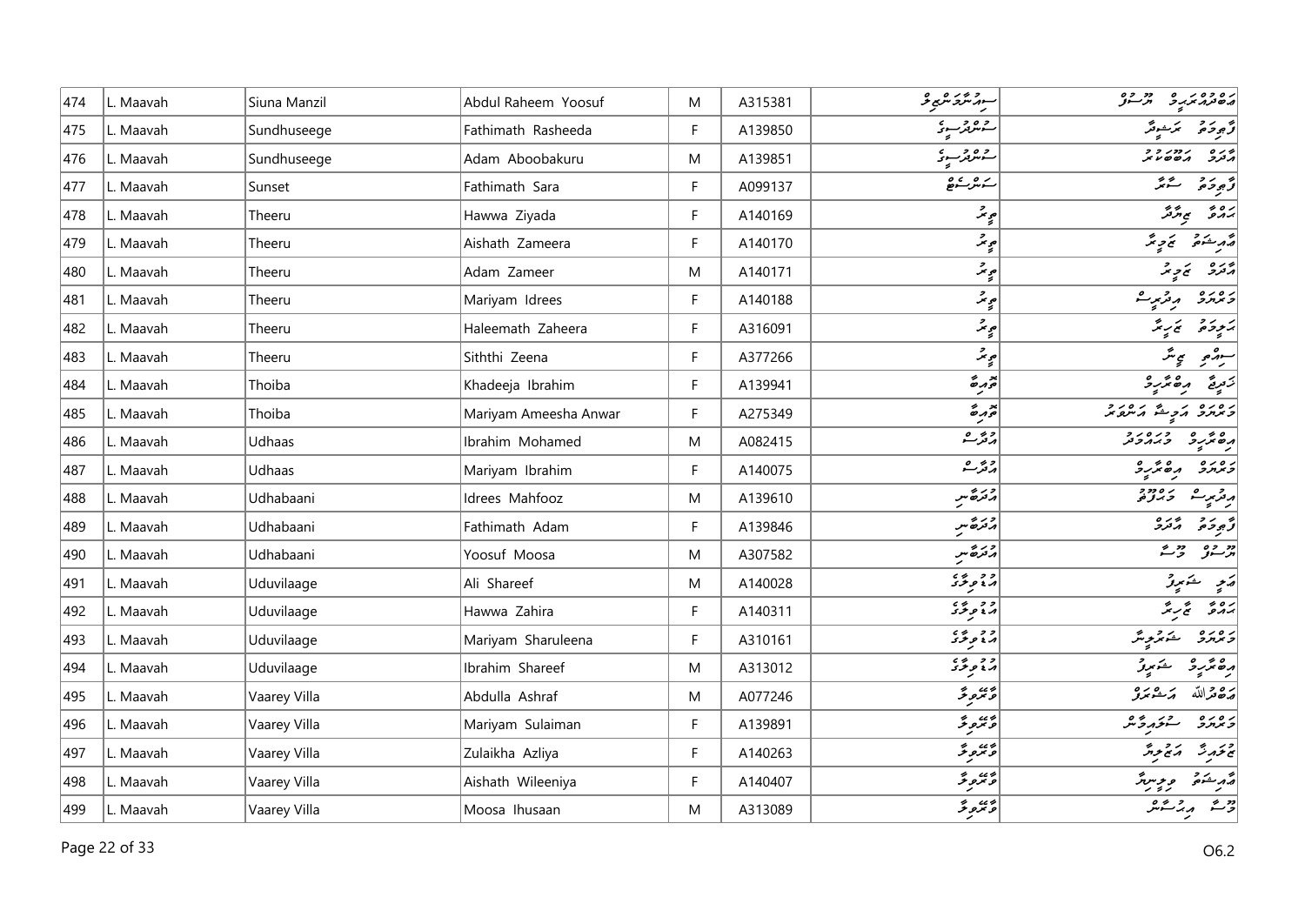| 500 | L. Maavah | Vaarey Villa        | Aliyya Haroon      | F         | A313094 | و بر<br>  عربر عر                                                                                                                         | یر دو ه<br>رنجو مثر<br>59,50                                                                                                                                                                                                    |
|-----|-----------|---------------------|--------------------|-----------|---------|-------------------------------------------------------------------------------------------------------------------------------------------|---------------------------------------------------------------------------------------------------------------------------------------------------------------------------------------------------------------------------------|
| 501 | L. Maavah | Varuge              | Ali Ahmed          | M         | A058677 | ر و ،<br>حريمر                                                                                                                            | أقدمي أترومو                                                                                                                                                                                                                    |
| 502 | L. Maavah | Varuge              | Mariyam Mohamed    | F         | A140095 | ر و ،<br>و بر د                                                                                                                           | و رە ر د<br>تر پروتر<br>ويوبره                                                                                                                                                                                                  |
| 503 | L. Maavah | Varuge              | Shafeega Ali       | F         | A140364 | ر و ،<br>و بر د                                                                                                                           | لمشروق أمامي                                                                                                                                                                                                                    |
| 504 | L. Maavah | Varuge              | Mohamed Shair      | ${\sf M}$ | A140409 | ر و ،<br>حريمر                                                                                                                            | و ر ه ر د<br>تر بر بر تر<br>شگەر تر                                                                                                                                                                                             |
| 505 | L. Maavah | Varuge              | Aminath Shathira   | F         | A315258 | ر و ،<br>و بر د                                                                                                                           | ۇرسىتى شەھ                                                                                                                                                                                                                      |
| 506 | L. Maavah | Venus               | Hussain Madeehu    | M         | A139949 | ا <sub>ھب</sub> ىئرقە                                                                                                                     | يز سکه شهر او کار پرچم                                                                                                                                                                                                          |
| 507 | L. Maavah | Veyohiyaa           | Aminath Adam       | F         | A140332 | ) بو بر پژ                                                                                                                                | أأدخر المتحرم                                                                                                                                                                                                                   |
| 508 | L. Maavah | Veyohiyaa           | Mariyam Maaisha    | F         | A140394 | میر پژ                                                                                                                                    | رەرە ۇرىگ                                                                                                                                                                                                                       |
| 509 | L. Maavah | Veyohiyaa           | Aishath Maahidha   | F         | A364367 | ۍ پر<br>د هرمرمر                                                                                                                          | وكرمشكم وتحرقر                                                                                                                                                                                                                  |
| 510 | L. Maavah | Victorius           | Ismail Mohamed     | M         | A139890 | ومقديره                                                                                                                                   | و عرّوم وره دو                                                                                                                                                                                                                  |
| 511 | L. Maavah | Victorius           | Zulaikha Faiza     | F         | A140024 | <br> عريق مرير شر                                                                                                                         | يحركم ومرتج                                                                                                                                                                                                                     |
| 512 | L. Maavah | Victorius           | Adam Shamiu Ismail | ${\sf M}$ | A313693 | وتقصيرك                                                                                                                                   | وره څرمر مشور                                                                                                                                                                                                                   |
| 513 | L. Maavah | Villa               | Aishath Adam       | F         | A315297 | عرتم                                                                                                                                      | و شرح و دره<br>مگر شو محمد                                                                                                                                                                                                      |
| 514 | L. Maavah | Vinamaa             | Ibrahim Adam       | ${\sf M}$ | A140020 | ە ئىرگە                                                                                                                                   | ەرگەر<br>ەرھەتمەر <i>ۋ</i>                                                                                                                                                                                                      |
| 515 | L. Maavah | Vindhu              | Moosa Waleed       | ${\sf M}$ | A120798 | و سربر                                                                                                                                    | ورمح وَمُحِمَّد                                                                                                                                                                                                                 |
| 516 | L. Maavah | Vindhu              | Fathimath Walma    | F         | A314125 | و سردگر                                                                                                                                   | توجدة المره والمحمدة                                                                                                                                                                                                            |
| 517 | L. Maavah | Violet Villa        | Rugiyya Ibrahim    | F         | A139799 | ئەرىۋە بۇ ئە                                                                                                                              | ב במי הסתיב                                                                                                                                                                                                                     |
| 518 | L. Maavah | Violet Villa        | Mohamed Rakhusaan  | M         | A313778 | ءَ ٻر ڏھ عر ٿُر                                                                                                                           | ورەرو پروگېر                                                                                                                                                                                                                    |
| 519 | L. Maavah | Violetmaage         | Zaeem Ismail       | ${\sf M}$ | A139875 |                                                                                                                                           | ەرسىۋەپەيجە<br>ئے م <sub>ی</sub> ے<br>پ                                                                                                                                                                                         |
| 520 | L. Maavah | <b>White Snow</b>   | Hussain Habeeb     | ${\sf M}$ | A140184 | أقرم هوه عيثر                                                                                                                             | جر سکور میں مرکز کے تعارف کے حاصرت کے میں تعارف کے میں ان کے میں ان کے ان کے میں ان کے میں ان کے میں ان کے می<br>میں کہ میں میں ان کے میں ان کے میں ان کے میں ان کے میں ان کے میں کہا کہ ان کے میں ان کے میں ان کے میں ان کے می |
| 521 | L. Maavah | White Snow          | Fathimath Adam     | F         | A140185 | لحرم وعشر                                                                                                                                 | و دره په دره                                                                                                                                                                                                                    |
| 522 | L. Maavah | White Snow          | Aishath Hassan     | F         | A140186 | $\begin{array}{c c} \hline \begin{array}{c} \mathcal{C} & \mathcal{C} \\ \mathcal{C} & \mathcal{C} \end{array} & \mathcal{A} \end{array}$ | مەر شىم كەسكىر                                                                                                                                                                                                                  |
| 523 | L. Maavah | White Snow          | Adam Abdulla       | ${\sf M}$ | A140187 | وَرِءٍ شَرَسَ                                                                                                                             | وره ره والله                                                                                                                                                                                                                    |
| 524 | L. Maavah | Winter House        | Zulaikha Adam      | F         | A140212 | <br> ع <sub>ر</sub> س جو بر جر ے                                                                                                          | پر ہ<br>مرکزو<br> ترخرجر بحر                                                                                                                                                                                                    |
| 525 | L. Maavah | <b>Winter House</b> | Mariyam Sameena    | F         | A140213 | ومروج ئرور                                                                                                                                | دەرە سەرش                                                                                                                                                                                                                       |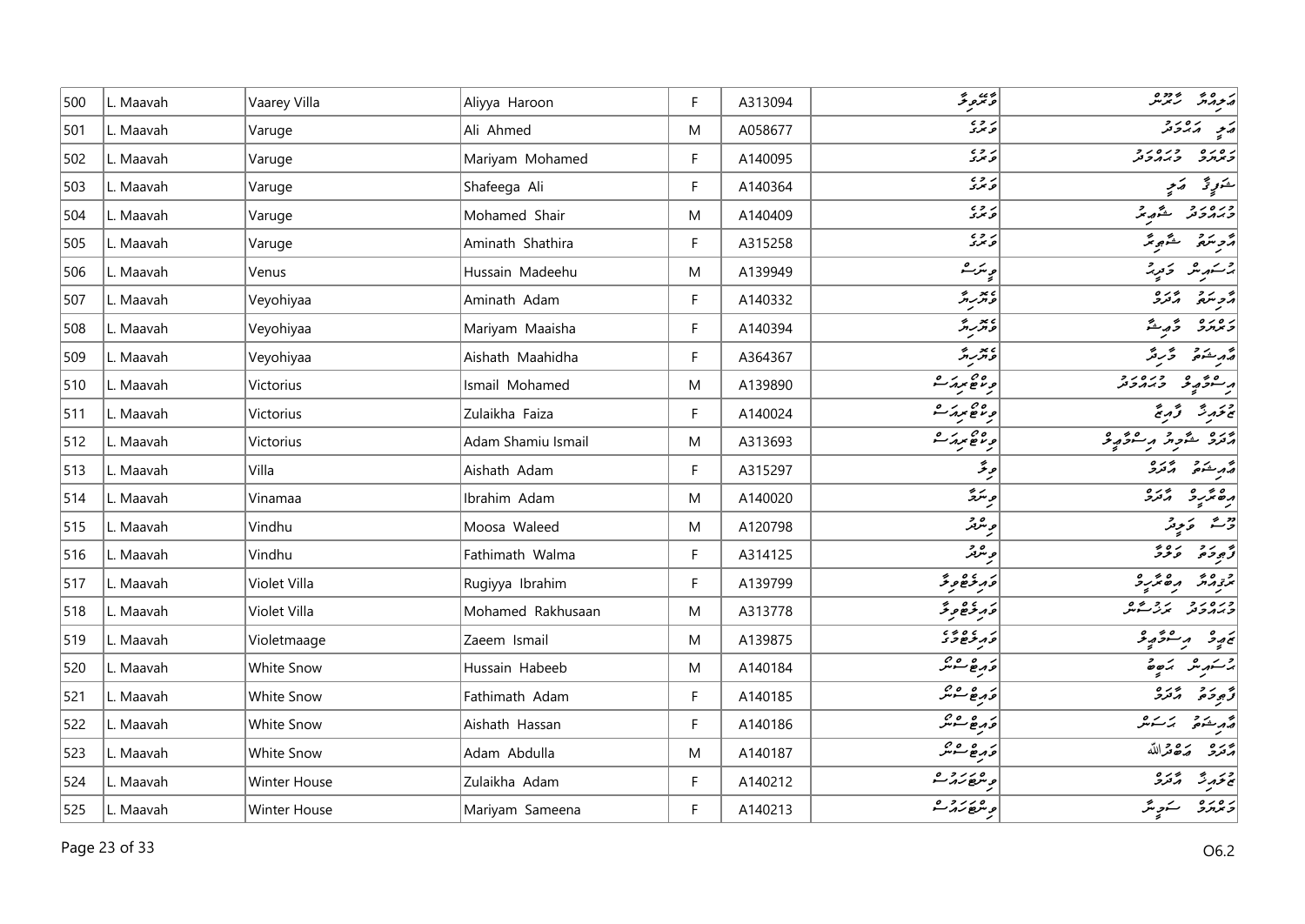| 526 | L. Maavah  | Winter House        | Khadheeja Saaridha   | F  | A140214 | <i>ە ئەھەرەر 2</i>                          | ستمعرقر<br> ترمرچً                                  |
|-----|------------|---------------------|----------------------|----|---------|---------------------------------------------|-----------------------------------------------------|
| 527 | L. Maavah  | Winter House        | Mohamed Shaheen      | M  | A140215 | ومثرج ترور م                                | و ر ه ر د<br>تر پر ژ تر<br>ىشترىتىر                 |
| 528 | L. Maavah  | <b>Winter House</b> | Ismail Hassan        | M  | A140272 | <sub>ع</sub> بىر ئەرمىسى                    | ر جۇرپۇ بارىكە                                      |
| 529 | L. Maavah  | <b>Winter House</b> | Aminath Ismail       | F  | A315030 | <sub>ع</sub> مربح سر تر م                   | أروسية<br>ەرسۇم ۋ                                   |
| 530 | L. Maavah  | <b>Winter House</b> | Khathib Suzeen       | M  | A315066 | المرهوزة في                                 | ر<br>زېږه<br>شمېچ مگر                               |
| 531 | L. Maavah  | Zamaanee Bahaaruge  | Haleema Moosa        | F  | A139798 | ر و سرچ ر و ،<br>پخ ر سرچ ر سری             | برَوِرٌ<br>دو مئے                                   |
| 532 | L. Maavah  | Zamaanee Bahaaruge  | Ahmed Ibrahim        | M  | A291557 | پرځسرچ تر بر د<br>  پرځسرچ تر بر د          | پروژ تر<br>ە ھەترىرى                                |
| 533 | L. Maavah  | Zamaanee Bahaaruge  | Ahmed Firas          | M  | A313786 | ر و سرچ ر و ،<br>پخ ر سرچ ر بر <sub>و</sub> | ړه پر ویژے                                          |
| 534 | L. Maavah  | Zamaaneege          | Ibrahim Hassan       | M  | A012378 | <br>  ئاڭرىپىدىگە                           | پرځېمتر په د<br>برسەمىر                             |
| 535 | L. Maavah  | Zamaaneege          | Aishath Yoosuf       | F. | A139813 | ر<br>ئەڭ س <sub>ى</sub> ر                   | ه در دو وه<br>د کار شو در دو                        |
| 536 | L. Maavah  | Zamaaneege          | Mohamed Hassan       | M  | A313823 | ىر ئ <sup>ۇ</sup> س <sub>ى</sub> نج         | ورەرو پەسەر                                         |
| 537 | L. Maavah  | Zamaaneege          | Fathimath Nisha      | F  | A313828 | پر محمد پر<br>پر ځ                          | تؤجر كرد بالرائية                                   |
| 538 | L. Maavah  | Zamaaneege          | Abdulla Unais        | M  | A313837 | ئەۋسىدى                                     | مەھىراللە مەسمەت                                    |
| 539 | L. Maavah  | Zamaaneege          | Aminath Nisa Ibrahim | F  | A377267 | ىر ئ <sup>ە</sup> سرىدى<br>ئ                | أأدبتهم بربء أركا أردد                              |
| 540 | L. Maavah  | Zamanee Aakula      | Aishath Adam         | F  | A139979 | ىر ئەسرى <i>مى</i> رىكى<br>ئ                | ه د شکوه او دره<br>د مرکز د کردر                    |
| 541 | L. Maavah  | Zamanee Aakula      | Ibrahim Hassan       | M  | A141480 | ىر ئ <sup>ې</sup> رىدىكە ئىر                | ىر ھەتتەر 2<br>ب<br>برسەمىر                         |
| 542 | L. Maavah  | Zamanee Aakula      | Hawwa Ibrahim        | F  | A314138 | ئەۋسىد ئەز                                  |                                                     |
| 543 | L. Maavah  | Zamanee Aakula      | Aminath Ibrahim      | F. | A314139 | ر ۋ <sub>ىبىد</sub> ر ئەز                   | برە ئۆر ۋ<br>ړځ سره                                 |
| 544 | L. Maavah  | Zamanee Aakula      | Aboobakuru Muaz      | M  | A314141 | ىر ئەس <i>بەر ئە</i>                        | נ בב ג כ<br>1. סיס מ' מ<br>و د بر<br>تر <i>ه</i> مح |
| 545 | L. Maavah  | Zamanee Aakula      | Mariyam Raufa Ilhaam | F  | A417156 | ئەۋسىد ئەز                                  | גם גם גבע בסעם<br>בינו <i>ניב</i> מגניב             |
| 546 | L. Maavah  | Zeyvaru             | Siththi              | F  | A139775 | ں ر و<br>مح حرمر                            | سودھو                                               |
| 547 | L. Maavah  | Zeyvaru             | Zulaikha Zeenath     | F  | A140333 | ں ر ح<br>سی حر                              |                                                     |
| 548 | LL. Maavah | Zeyvaru             | Adam Zihaan          | M  | A313383 | ،، ر و<br>مح حر                             | وره پرځم                                            |
| 549 | L. Maavah  | Zeyvaru             | Aishath Rifga        | F  | A313397 | ی ر و<br>مح حر مر                           | أمام شوه بروتما                                     |
| 550 | L. Maavah  | Zeyvaru             | Hussain Rifaash      | M  | A313398 | ی ر و<br>مح حر مر                           | برسكريش بروث                                        |
| 551 | L. Maavah  | Zinmaa              | Zidna Mohamed        | F  | A140168 | ىبوشر                                       | پرترش وره د و                                       |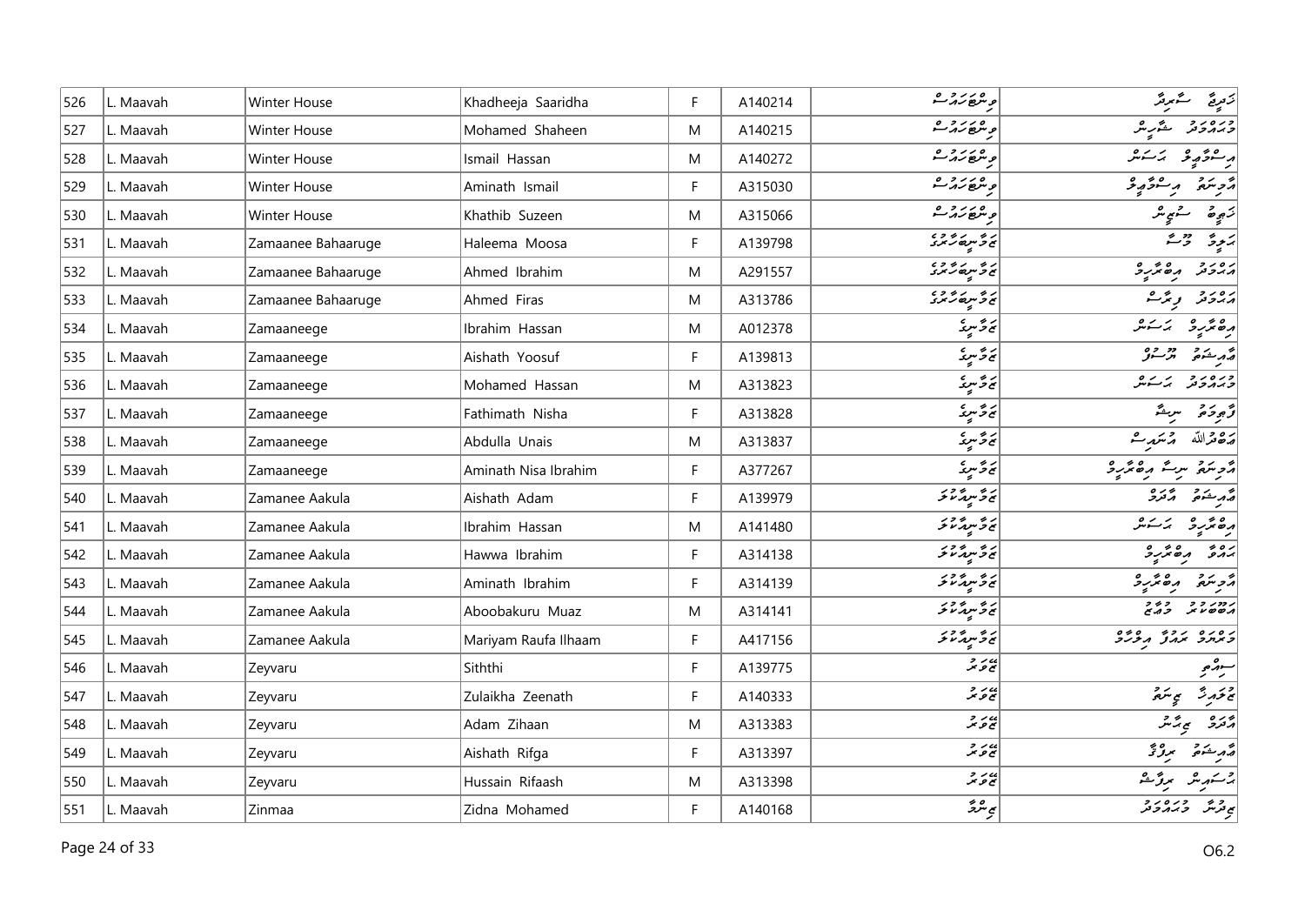| 552         | L. Maavah          | Zinmaa                    | Hassan Zidhan                      | M           | A313628 | ىبى ئىرگە                                       | پرسەنىش پى قىرىتىر                                           |
|-------------|--------------------|---------------------------|------------------------------------|-------------|---------|-------------------------------------------------|--------------------------------------------------------------|
| Lh. Naifaru |                    |                           |                                    |             |         |                                                 |                                                              |
| 553         | Lh. Naifaru        | Loadvilmaage              | Ahmed Mohamed                      | M           | A039061 | م و و و و <u>و</u> و و به ا                     | גפני כנסני                                                   |
| 554         | Lh. Naifaru        | Vaagali                   | Ali Nisham Mohamed                 | M           | A083455 | عدّى محرِ                                       | أرو سر شو وره دو                                             |
|             | M. Kolhufushi      |                           |                                    |             |         |                                                 |                                                              |
| 555         | M. Kolhufushi      | Moorithi                  | Ilhama Rasheedha Ahmed<br>Rasheedh | F           | A217859 | أقرمرمو                                         | ە ئەمەر كەن ئەمەدىرىدە ئەمەر<br>مەنزىق كەن ئەمەر ئەمەر ئەمەر |
| Male'       |                    |                           |                                    |             |         |                                                 |                                                              |
| 556         | Male'              | Dhaftharu. No RS 12843    | Aishath Moosa                      | F           | A139853 | قرزەبر: سەھەتمە برسە 12843                      | ړه شوه ورځ                                                   |
| 557         | Male'              | Dhaftharu. No RS 3838     | Abdulla Mohamed                    | M           | A051261 | رەرى ئەسكەن ئەسە 3838                           | برە تراللە<br>و ر ه ر و<br>تر پر ژ تر                        |
| 558         | Male'              | G. Beach Nest             | Ahmed Asnaadh                      | M           | A048813 | ى ھەھمىرىسى                                     | رەرو رەپەر                                                   |
| 559         | Male'              | H. Fabric Lodge           | Nuha Ahmed                         | F           | A141710 | ر و و ه بر را بره                               | وه ده دو                                                     |
| 560         | Male'              | M. Birilians              | Sana Abdul Sattar                  | F           | A027365 | د معدد مشرف<br>مسیر مشرف                        | ر ده ده ده ده دو د                                           |
| 561         | Male'              | M. Oidhuni                | Mohamed Fayyaz                     | M           | A153110 | ح به محمد قرمبر<br>ح                            | כנסנכ נסמס<br>כגמכנג נמתא                                    |
|             | N. Kendhikulhudhoo |                           |                                    |             |         |                                                 |                                                              |
| 562         | N. Kendhikulhudhoo | Kulhudhoo. Falhoamaa Aage | Hawwa Nafuha                       | $\mathsf F$ | A208075 | ב ככב - קרי ב- ב- ב-<br>מי ביטור - פי ב- הרי ב- | سرە بۇ<br>رە بە<br>برادى                                     |
|             | N. Magoodhoo       |                           |                                    |             |         |                                                 |                                                              |
| 563         | N. Magoodhoo       | Fithuroanuvilaa           | Mariyam Shadhiya                   | $\mathsf F$ | A203556 | ر وه تر <sub>مر</sub> په گ                      | رەرە شەرپۇ                                                   |
|             | R. Angolhitheemu   |                           |                                    |             |         |                                                 |                                                              |
| 564         | R. Angolhitheemu   | Alivaage                  | Ibrahim Mohamed                    | M           | A035363 | پر پر پر                                        | و ر ٥ ر و<br>تر پر تر تر<br>ىر ھەتتەر 2<br>ب                 |
| 565         | R. Angolhitheemu   | Raiyvilla ge              | Husna Fikree                       | F           | A163477 | ىرە <sub>م</sub> وقى ئە                         | د ه پېژند ورتمبر                                             |
|             | R. Kandholhudhoo   |                           |                                    |             |         |                                                 |                                                              |
| 566         | R. Kandholhudhoo   | Hadhuvarumatheege         | Ahmed Usman                        | M           | A027198 | ر سرور ور<br>د سرفرو مروم و                     | גפגב בפיבב                                                   |
|             | S. Hithadhoo       |                           |                                    |             |         |                                                 |                                                              |
| 567         | S. Hithadhoo       | Naasiradhdhooge           | Fathmath Sama Saudulla             | F           | A292829 | پژسه نره دد ›<br>مرگسه نیرو تری                 | قرج وحرمر كحفظ كالمتفقر الله                                 |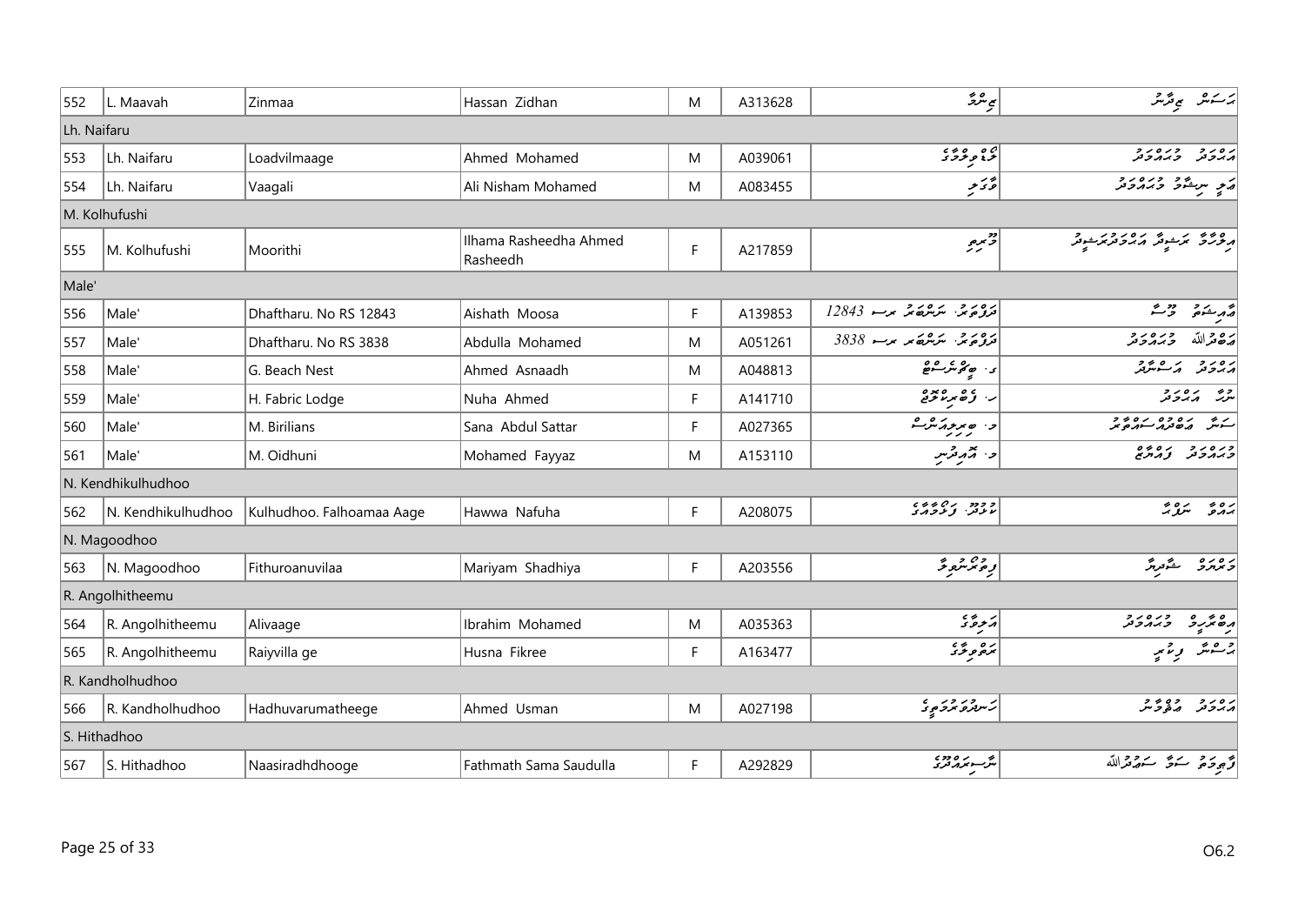|     | S. Maradhoo      |              |                      |           |         |                                |                                                 |
|-----|------------------|--------------|----------------------|-----------|---------|--------------------------------|-------------------------------------------------|
| 568 | S. Maradhoo      | Gulcosege    | Aishath Afeefa       | F         | A269538 | د و ۵ و ء<br>د نوم مي د        | أشهر مشتور أشروقه                               |
|     | Sh. Lhaimagu     |              |                      |           |         |                                |                                                 |
| 569 | Sh. Lhaimagu     | Bokarumaage  | Moosa Nizar          | M         | A141960 | پر ر د » ،<br><i>ه ۷ برد د</i> | دیں مشر<br>سرچ تر                               |
|     | Sh. Maaungoodhoo |              |                      |           |         |                                |                                                 |
| 570 | Sh. Maaungoodhoo | Haali        | Fathimath Thasama    | F         | A266528 | شعر                            | و ده د وځ                                       |
|     | Sh. Milandhoo    |              |                      |           |         |                                |                                                 |
| 571 | Sh. Milandhoo    | Daisymaage   | Ahmed Rasheed        | M         | A096748 | ۽ مربح پڙي<br>  ۽ مربح پڙي     | پرورو کرجونگر                                   |
|     | Th. Gaadhiffushi |              |                      |           |         |                                |                                                 |
| 572 | Th. Gaadhiffushi | Goal Face    | Majida Abdulla Sodig | F.        | A088027 | ? ه ۽، م<br>  ر                | دَّمِينَّہُ رَءُمَّاللَّهُ جَنَّورِ جَ          |
| 573 | Th. Gaadhiffushi | Lillymaage   | Saleema Yoosuf       | F         | A070450 | ووژء                           | سەبەر ھەردە                                     |
|     | Th. Hirilandhoo  |              |                      |           |         |                                |                                                 |
| 574 | Th. Hirilandhoo  | Asareege     | Aminath Shakeeba     | F         | A284931 | بر کے ہو ج<br>مرگ              | ړ د سرچ<br>شەَ بە ھ                             |
| 575 | Th. Hirilandhoo  | Fahaage      | Aishath Adila        | F         | A284850 | ر و ،<br>قرگری                 | أمار مشمور مامراقل                              |
| 576 | Th. Hirilandhoo  | Fahaage      | Fathimath Suhaila    | F         | A284853 | تر پر پر                       | شەرىر ئى<br>ءِ پر د                             |
| 577 | Th. Hirilandhoo  | Plaza        | Fathimath Waseema    | F         | A286231 | پوځيج                          | ۇ بوز ە<br>ە ئەسىرىتى                           |
| 578 | Th. Hirilandhoo  | <b>Plaza</b> | Hawwa Nihama         | F         | A407529 | پوځيځ                          | رە بە<br>برادى<br>سررگر                         |
|     | Th. Thimarafushi |              |                      |           |         |                                |                                                 |
| 579 | Th. Thimarafushi | Asareege     | Mohamed Zakee        | ${\sf M}$ | A060379 | لئرسكمبرتج                     | و ره ر و<br><i>و پر</i> و تر<br>$\tilde{z} \in$ |
| 580 | Th. Thimarafushi | Luboamaage   | Khadeeja Moosa       | F         | A251915 |                                | زَمِرِجٌ حَ"سٌمُ                                |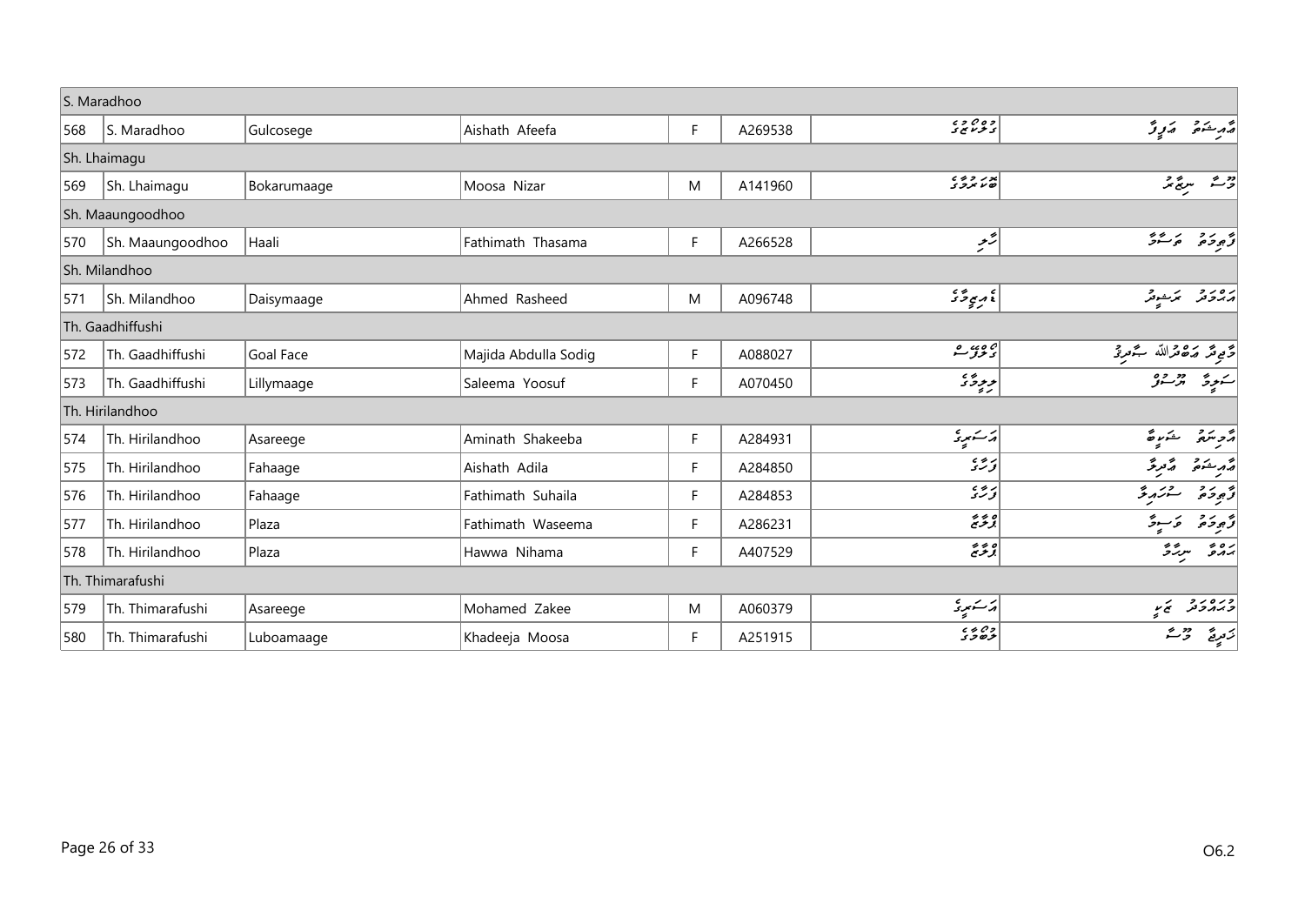## *w7qAn8m? sCw7mRo>u; wEw7mRw;sBo<*

| ' مرمر | 'يئرىثر: |
|--------|----------|
|        |          |
|        |          |
|        |          |

## *w7q9r@w7m> sCw7qHtFoFw7s; mAm=q7 w7qHtFoFw7s;*

| ىر تە | $\mathcal{O} \times$<br>$\sim$ | $\sim$<br>. . | لترنثر |
|-------|--------------------------------|---------------|--------|
|       |                                |               |        |
|       |                                |               |        |
|       |                                |               |        |

| انترنثر: | $^{\circ}$ | يبرهر | $^{\circ}$<br>سرسر |
|----------|------------|-------|--------------------|
|          |            |       |                    |
|          |            |       |                    |
|          |            |       |                    |

| ' ئىرتىر: | سر سر |  |
|-----------|-------|--|
|           |       |  |
|           |       |  |
|           |       |  |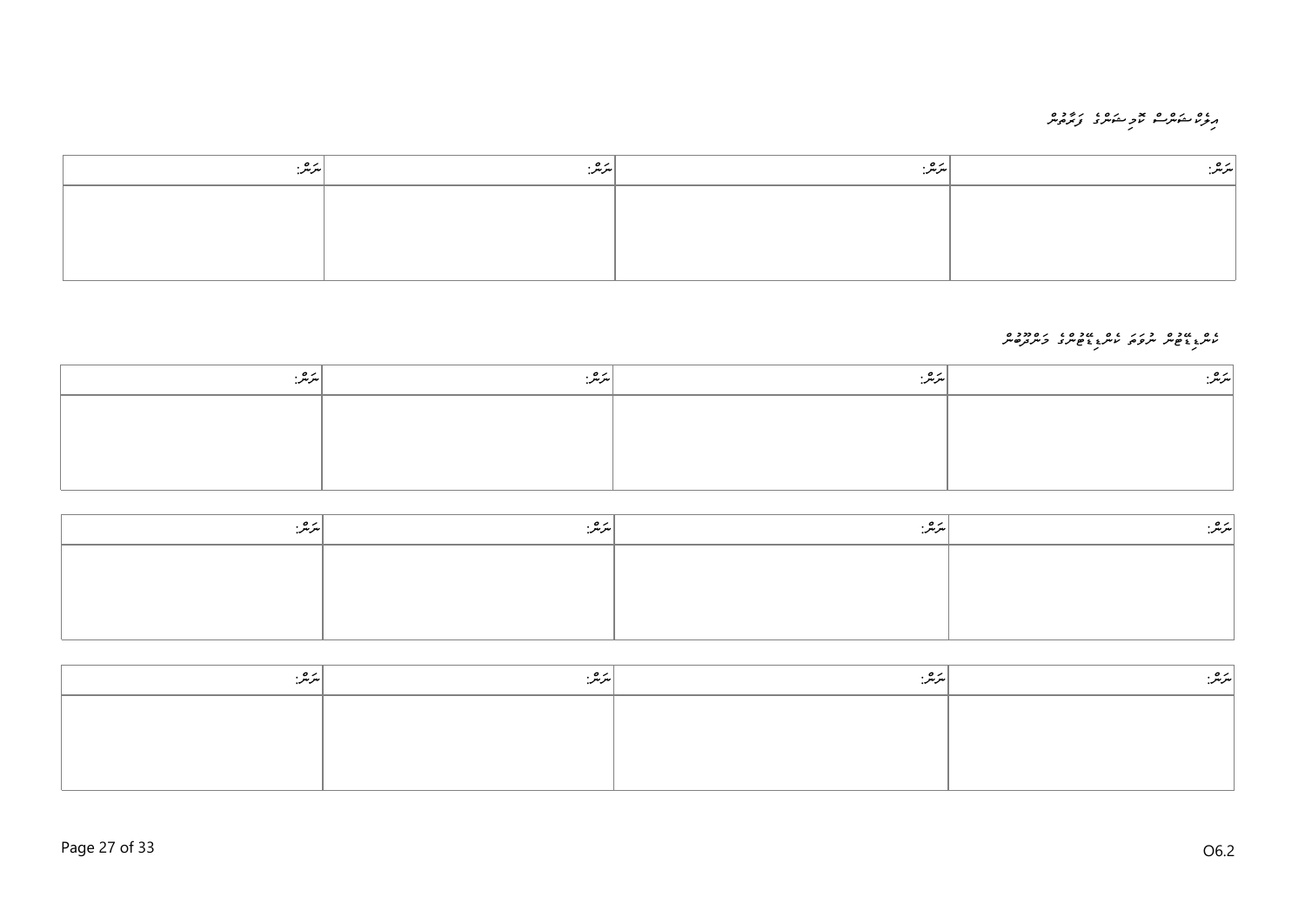| يزهر | $^{\circ}$ | ىئرىتر: |  |
|------|------------|---------|--|
|      |            |         |  |
|      |            |         |  |
|      |            |         |  |

| متريثر به | 。<br>'سرسر'۔ | يتزيترا | سرسر |
|-----------|--------------|---------|------|
|           |              |         |      |
|           |              |         |      |
|           |              |         |      |

| ىئرىتر. | $\sim$ | ا بر هه. | لىرىش |
|---------|--------|----------|-------|
|         |        |          |       |
|         |        |          |       |
|         |        |          |       |

| 。<br>مرس. | $\overline{\phantom{a}}$<br>مر مىر | يتريثر |
|-----------|------------------------------------|--------|
|           |                                    |        |
|           |                                    |        |
|           |                                    |        |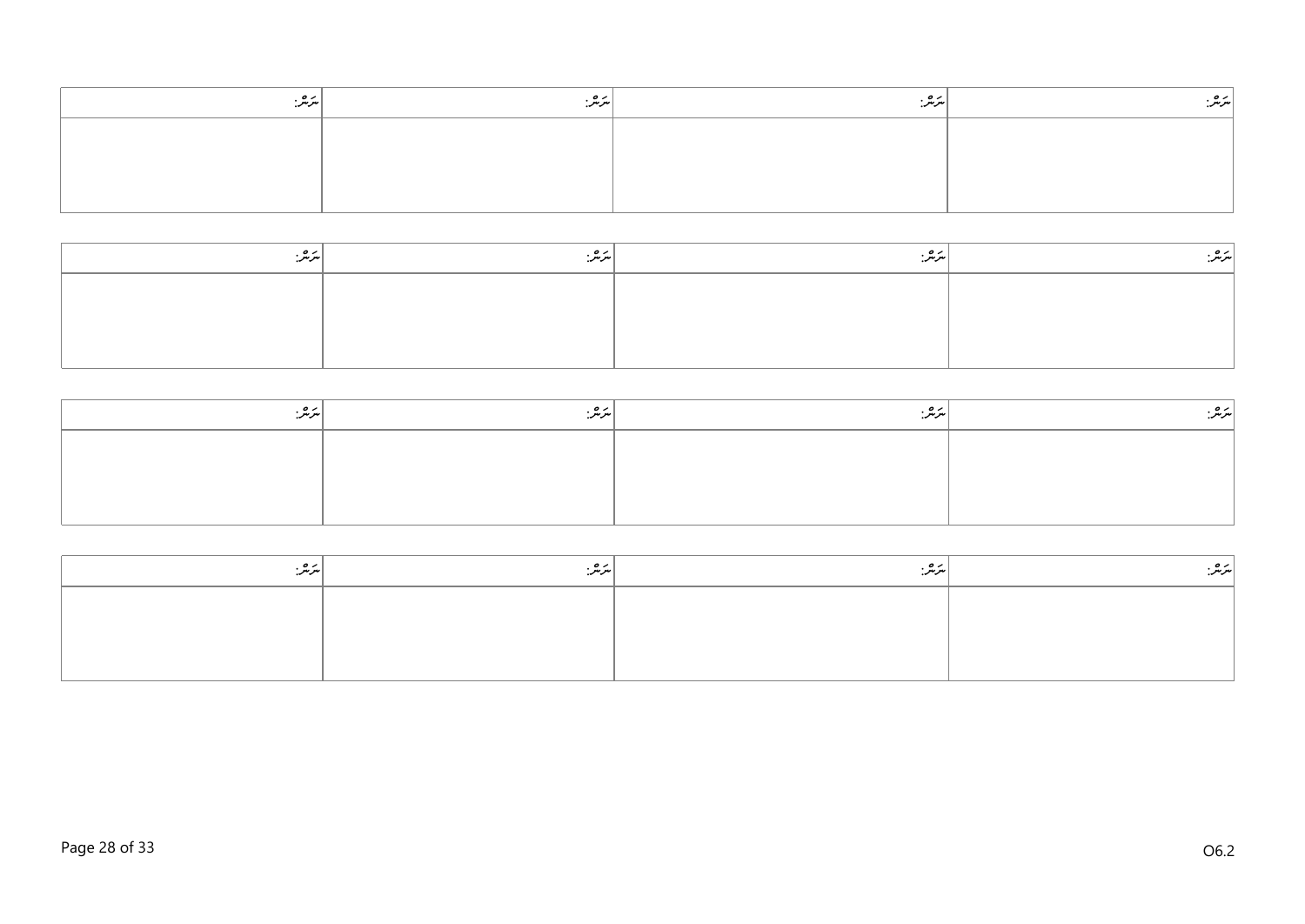| ير هو . | $\overline{\phantom{a}}$ | يرمر | اير هنه. |
|---------|--------------------------|------|----------|
|         |                          |      |          |
|         |                          |      |          |
|         |                          |      |          |

| ىر تىر: | $\circ$ $\sim$<br>" سرسر . | يبرحه | o . |
|---------|----------------------------|-------|-----|
|         |                            |       |     |
|         |                            |       |     |
|         |                            |       |     |

| 'تترنثر: | 。<br>,,,, |  |
|----------|-----------|--|
|          |           |  |
|          |           |  |
|          |           |  |

|  | . ه |
|--|-----|
|  |     |
|  |     |
|  |     |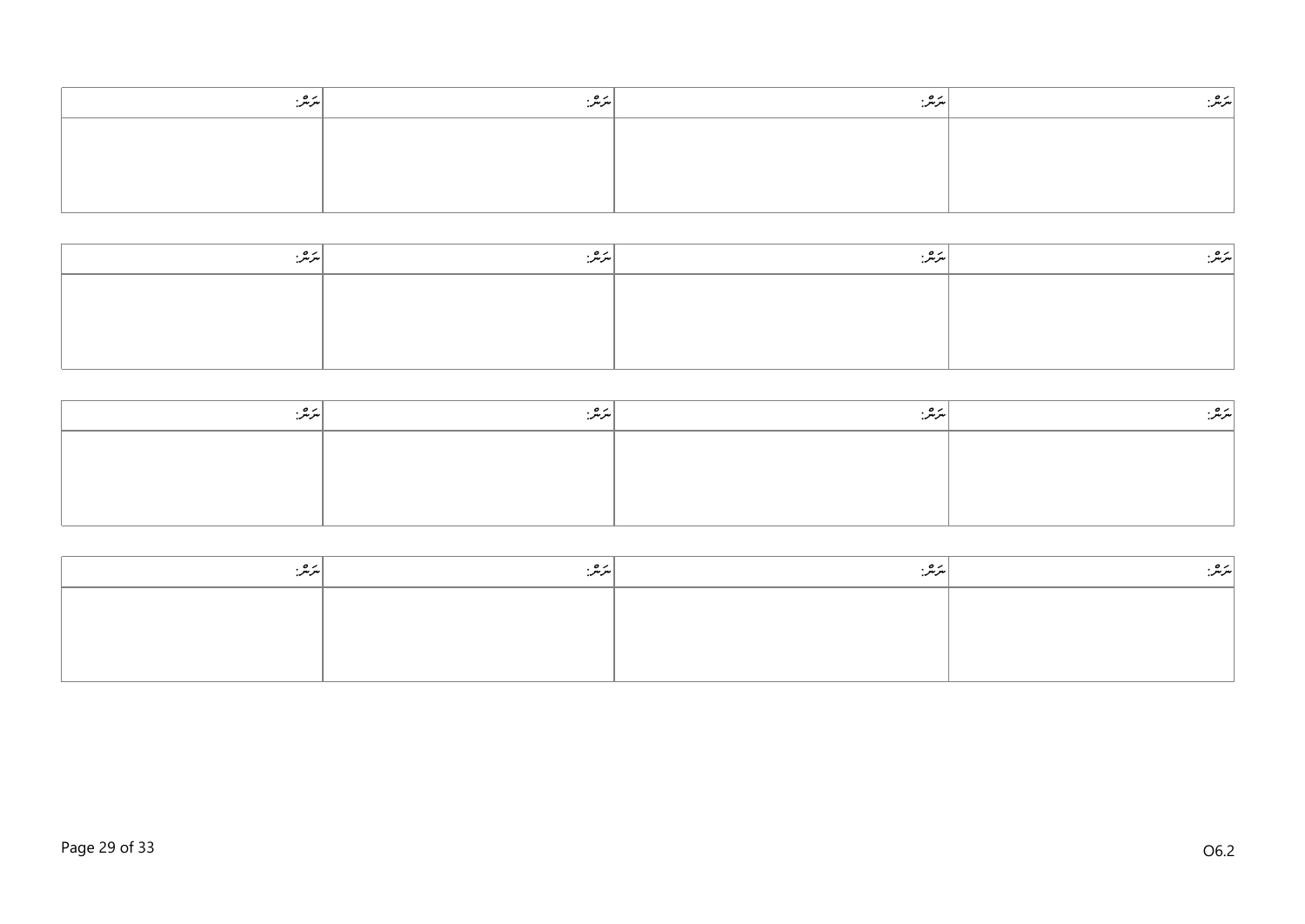| ير هو . | $\overline{\phantom{a}}$ | يرمر | اير هنه. |
|---------|--------------------------|------|----------|
|         |                          |      |          |
|         |                          |      |          |
|         |                          |      |          |

| ىر تىر: | $\circ$ $\sim$<br>" سرسر . | يبرحه | o . |
|---------|----------------------------|-------|-----|
|         |                            |       |     |
|         |                            |       |     |
|         |                            |       |     |

| 'تترنثر: | ο. | . .<br>يسمونس. |  |
|----------|----|----------------|--|
|          |    |                |  |
|          |    |                |  |
|          |    |                |  |

|  | . ه |
|--|-----|
|  |     |
|  |     |
|  |     |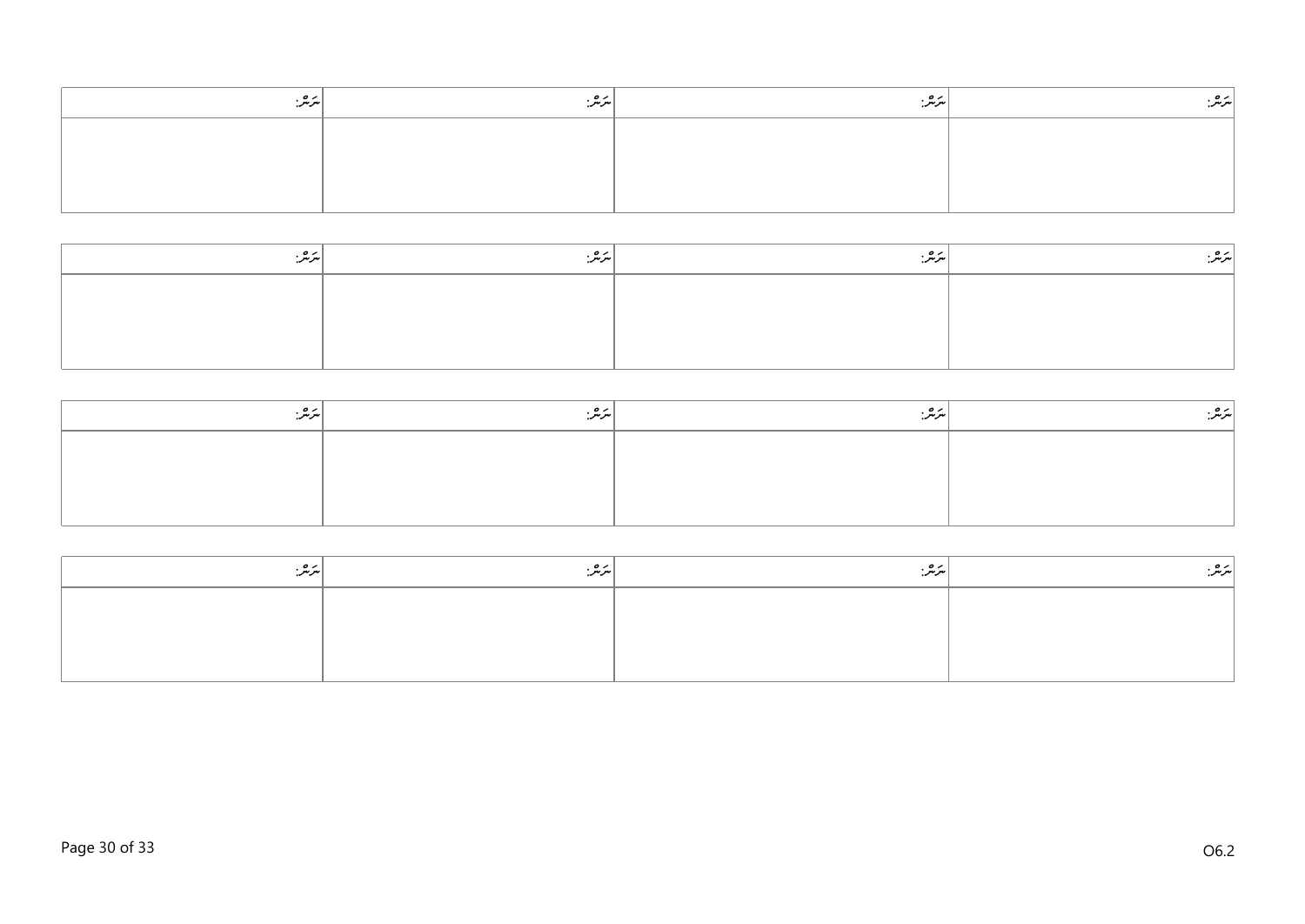| $\frac{\circ}{\cdot}$ | 。 | $\frac{\circ}{\cdot}$ | $\sim$<br>سرسر |
|-----------------------|---|-----------------------|----------------|
|                       |   |                       |                |
|                       |   |                       |                |
|                       |   |                       |                |

| ترتثر: | َ سرسر. |  |
|--------|---------|--|
|        |         |  |
|        |         |  |
|        |         |  |

| بر ه | . ه | $\sim$<br>سرسر |  |
|------|-----|----------------|--|
|      |     |                |  |
|      |     |                |  |
|      |     |                |  |

| 。<br>. س | ىرىىر |  |
|----------|-------|--|
|          |       |  |
|          |       |  |
|          |       |  |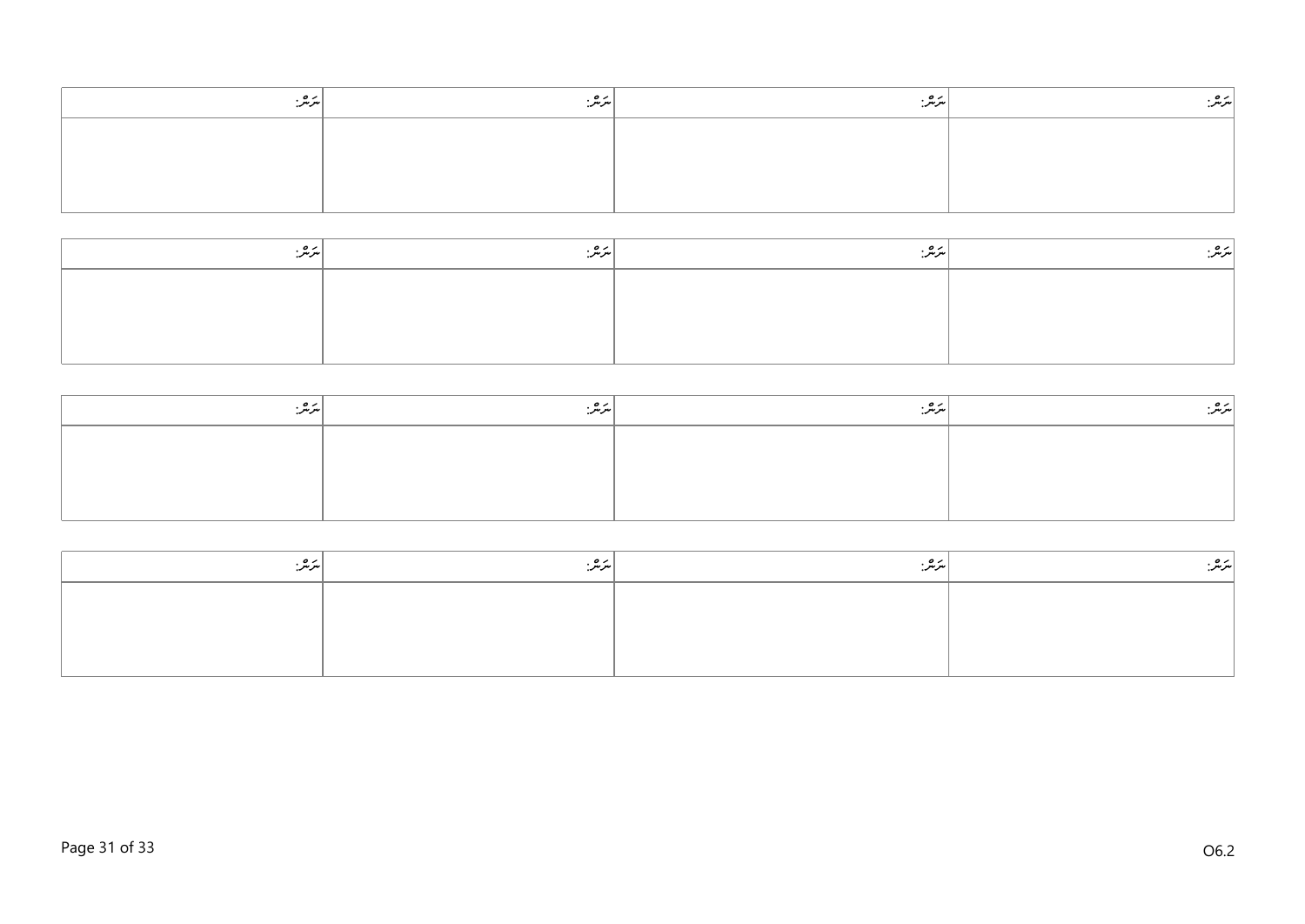| ير هو . | $\overline{\phantom{a}}$ | يرمر | اير هنه. |
|---------|--------------------------|------|----------|
|         |                          |      |          |
|         |                          |      |          |
|         |                          |      |          |

| ىر تىر: | $\circ$ $\sim$<br>" سرسر . | يبرحه | o . |
|---------|----------------------------|-------|-----|
|         |                            |       |     |
|         |                            |       |     |
|         |                            |       |     |

| 'تترنثر: | . .<br>يسمونس. |  |
|----------|----------------|--|
|          |                |  |
|          |                |  |
|          |                |  |

|  | . ه |
|--|-----|
|  |     |
|  |     |
|  |     |